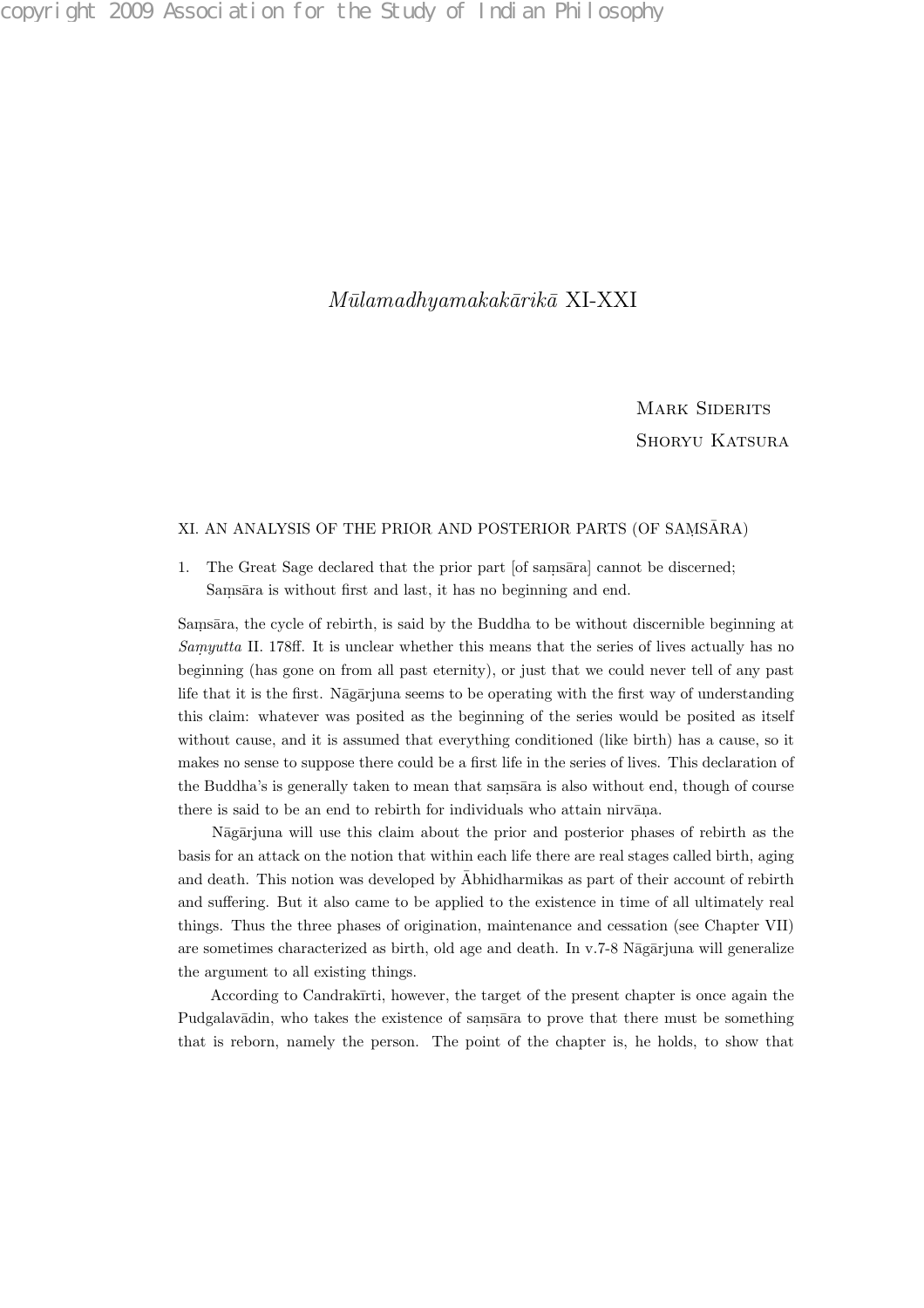samsāra cannot be ultimately real, that it could at best be conventionally real. In that case the inference from the occurrence of samsara to the existence of a person undergoing rebirth can only be valid conventionally, not ultimately as the Pudgalav $\bar{a}$ din wants. The argument begins in v.1 with the point that samsara is said to be without beginning and end. It then continues:

2. How could there be a middle of that which lacks a beginning and an end? Thus here there cannot be sequences of prior, posterior and present.

Something can be in the middle only if it comes between the beginning and the end in a series. Since the series of births is said to lack a first and last, it cannot contain a middle either. The reasoning might be put as follows: The middle is the mid-point in a series, equally distant from the end-points of the series. But if the series goes on indefinitely in each direction, each point could be said to be equally distant from the ends of the series (which are infinitely far from any point). And if every point in the series could equally be called the mid-point, then none of them really is. So if the series of lives has no prior and posterior limits, the present life cannot be called one life in the series of lives.

Candrakīrti takes this to show that samsara can only be conventionally real. He compares it to the case of the whirling firebrand, where we see a circle of fire that doesn't really exist. Samsāra can only be conventionally real, something dependent on useful ways of conceptualizing the world. It might be thought that even if the series of lives had no beginning, middle or end, it could still be true that one life comes between two other lives. So it might seem as if there could still be a real samsara. But this assumes that distinct lives occur earlier and later in time. In order for this to be ultimately true, there must be a real time in which lives can occur. This assumption will be discussed in Chapter xix.

 From this it is said to follow that there is no sequence of birth (prior), death (posterior) and aging (present) in a single life. The reasoning for this conclusion is given in v.3-6.

- 3. If birth were prior and old age and death were posterior,
	- Then there would be birth without old age and death, and one who had not died would be born.

If birth were seen as the first in the series, it would be uncaused. But according to the explanation of rebirth given in the doctrine of dependent origination, birth is caused by old age and death.

4. Suppose birth were later and old age and death came first;

How could there be a causeless old age and death of one who is not born?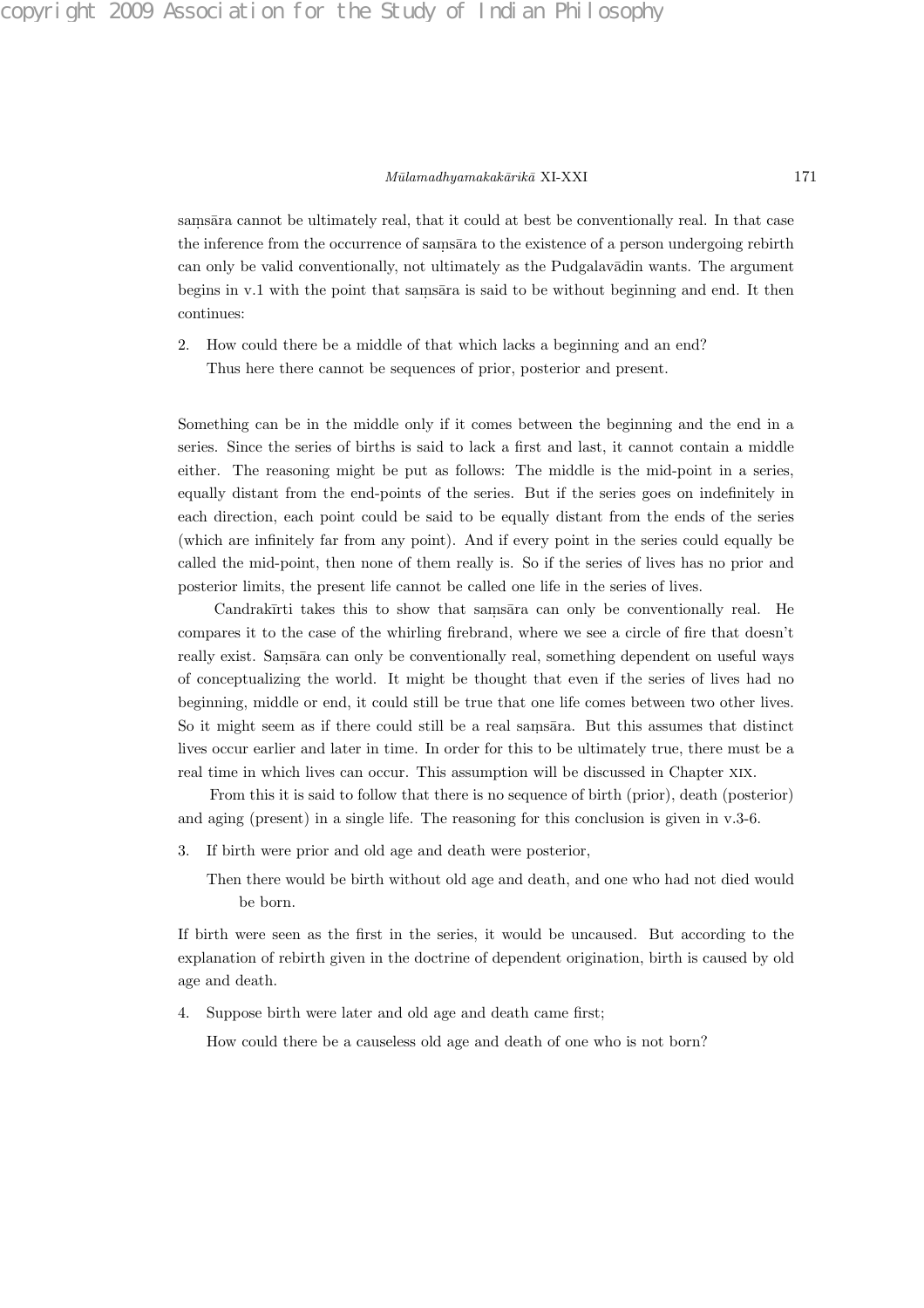If the series began with old age and death (as cause of rebirth), then since these would not themselves have birth as cause, they would be causeless. Since nothing is without cause, this must be ruled out.

- 5. And it is indeed not right that birth be simultaneous with old age and death.
	- That which is undergoing birth would [at the same time] die, and both would be without cause.

We cannot say that the two arise together in mutual reciprocal dependence. First, being born and dying are incompatible, like light and dark, so they cannot occur together. Second, if they arose simultaneously, some third thing would be needed to explain their origination. As Candrakūrti puts it, the two horns of a cow, which arise simultaneously, do not mutually cause one another. Since no such cause of both seems to be forthcoming, they would thus appear to originate without cause, which is impossible.

6. Where there is no prior, posterior and present to be found,

How could they hypostatize: 'This is birth, that is old age and death'?

The reasoning has been that by the laws of dependent origination (which the opponent Pudgalavādin must accept), no event can count as the absolute beginning of the life of a person. For any event in such a life must have as its cause another prior event in the life of the person. One way to avoid this conclusion is to suppose that there is a first moment in the life of a person that is caused by some prior event that is not an event in the life of a person. (This would be like solving the problem of 'the-chicken-or-the-egg' by saying that there was an egg that was not caused by a chicken.) But this would mean denying dependent origination as the correct account of samsara. One might still want to claim that birth in this life came before death in this life, while aging in this life occurs in between the two. But this assumes that we can speak of this life as coming in the middle of a series of lives that includes past and future lives. And the argument of v.2 was that this cannot be ultimately true.

The verb that we here translate as 'hypostatize',  $p r a + \sqrt{p a} \tilde{n} c$ , literally means to be prolix, but in the Buddhist context it comes to have a specialized meaning. In the Nikāyas it is used to mean the tendency to develop a variety of names and concepts whereby one may think and speak about an object that one finds desirable or undesirable (see *Majjhimanikāya* I pp.111f). This tendency is said to play an important role in bondage to samsara, insofar as it fuels the defilements of desire, aversion and delusion. Thus it comes to refer to the drawing of conceptual distinctions, but in a way that connotes that there is something problematic about the process in question. In the Madhyamaka context the problem is identified as one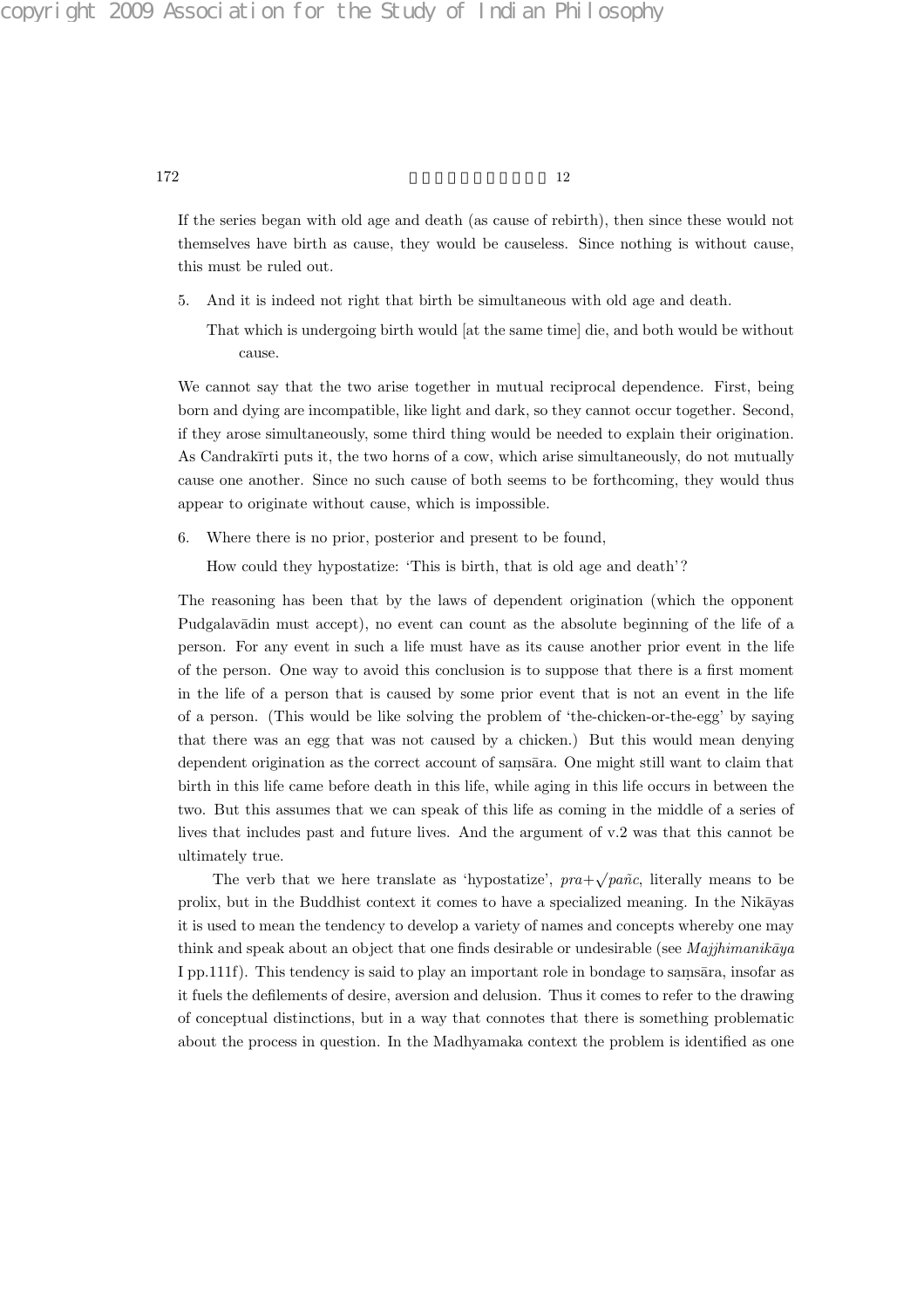## *M¯ulamadhyamakak¯arik¯a* XI-XXI 173

of reification: taking what may be perfectly useful conceptual distinctions as though they pick out ultimately real entities and properties. For an especially clear instance of this usage see Chapter XVIII.

7. Effect and cause, as well as the thing characterized and the characteristic,

Feeling and that which feels, and whatever other things there are,

8. Not only is there no prior part of samsara,

There is as well no prior part of any existent.

The analysis of this chapter applies not only to living things, but to anything the existence of which involves successive parts. So this supplements the earlier analyses of effect and cause (Chapter i), thing characterized and characteristic (Chapter v), feeling and that which feels (Chapter ix). These all involve succession in time, which cannot be accounted for without positing an absolute beginning, a posit which would be irrational. So there can be no account of how such things come to exist.

#### XII. AN ANALYSIS OF SUFFERING

1. Some say that suffering is self-made, some that it is made by another. Some that it is made by both, and some that it is without cause; but it is not correct to think of suffering as an effect.

The second of the Buddha's Four Noble Truths proclaims that suffering originates in dependence on causes. The question raised here is the following. How is suffering related to its cause: is it self-caused, is it caused by something distinct from itself, by both, or by neither? (These four alternatives are discussed by the Buddha at *Samyutta* 2.18-9.) Beginning in v.4 the opponent introduces the hypothesis that it is caused by a person. Then the hypothesis that it is self-caused becomes the view that it is caused by the person who experiences it in this life, while the alternative is that it is caused by someone else in a distinct life. Since all  $\overline{A}$ bhidharmikas save the Pudgalav $\overline{a}$ dins claim that the person is only conventionally real (is a mere conceptual fiction), this opponent must be a Pudgalav $\bar{a}$ din. (Pudgalav $\bar{a}$ da claims it is absurd to hold that there could be suffering without someone who feels it.) The first and second hypotheses (that suffering is self-caused and other-caused) are discussed in v.2-8, and the third and fourth in v.9.

2. If it were self-made then it would not be dependent [which is absurd],

For these *skandhas* originate dependent on those [past] *skandhas*.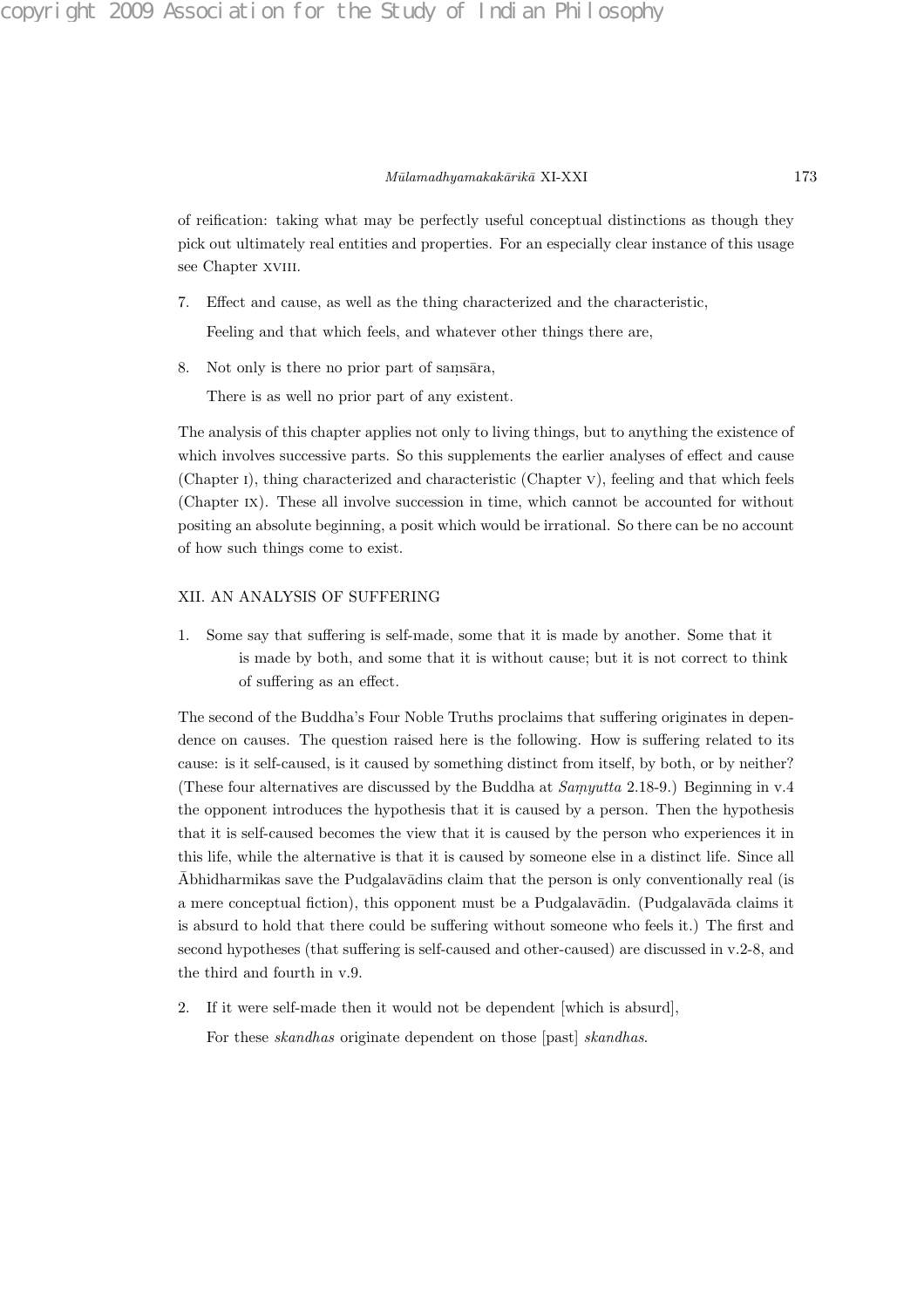For the doctrine of the five *skandhas* see iv.1. The five *skandhas*, when taken as objects of appropriation (i.e., when considered as 'me' or 'mine'), are said to all be of the nature of suffering. If it is the *skandhas* that are suffering, then to say that suffering is self-made would be to say that the *skandhas* are self-made, that they exist independently of all else. But the *skandhas* are all impermanent, they originate in dependence on causes and conditions, namely prior (equally impermanent) *skandhas*. So suffering cannot be self-made. If it were it would be eternal, and there would be no path to its cessation.

- 3. If these were distinct from those, or those were other than these,
	- Then suffering would be produced by another, [for] these [would be] made by those others.

The hypothesis here is that the suffering that is made up of the present *skandhas* is caused by distinct *skandhas* in the preceding life. This is a way of understanding what it would mean for suffering to be 'made by another', that is, caused by something distinct from that very suffering. According to Candrakīrti, the argument against this is that a causal relation between distinct things is never seen. In support of this he cites a later verse, xviii.10. The argument will be that if cause and effect were distinct, then anything could be the cause of anything else, so that we could just as well make a pot from a pail of milk as from a lump of clay. Since there must be some relation between cause and effect, it follows that the suffering consisting in the present *skandhas* cannot be brought about by distinct earlier *skandhas*.

At this point the Pudgalavadin objects that by 'suffering is self-made' is not meant that a given occurrence of suffering is made by that very suffering itself. What is meant is instead that suffering is made by the very person who suffers; it is not inflicted on that person by some distinct person. Nāgāriuna replies:

4. If suffering is made by the person herself, then who is that person herself without suffering by whom suffering is self-made?

The difficulty is that the Pudgalavadin holds the person to be named and conceptualized in dependence on the *skandhas*. Since it is in these *skandhas* that suffering is found, this amounts to saying that the person is named and conceptualized in dependence on suffering. Now when the Pudgalavadin says the person is named and conceptualized in dependence on *x*, this means that the person is never found apart from the occurrence of *x*. And this would seem to mean that the person just consists in  $x$ . So the Pudgalavadin position is that the person just consists in suffering. If the person just consists in suffering, then the hypothesis that suffering is made by the person herself really means that suffering is self-caused. That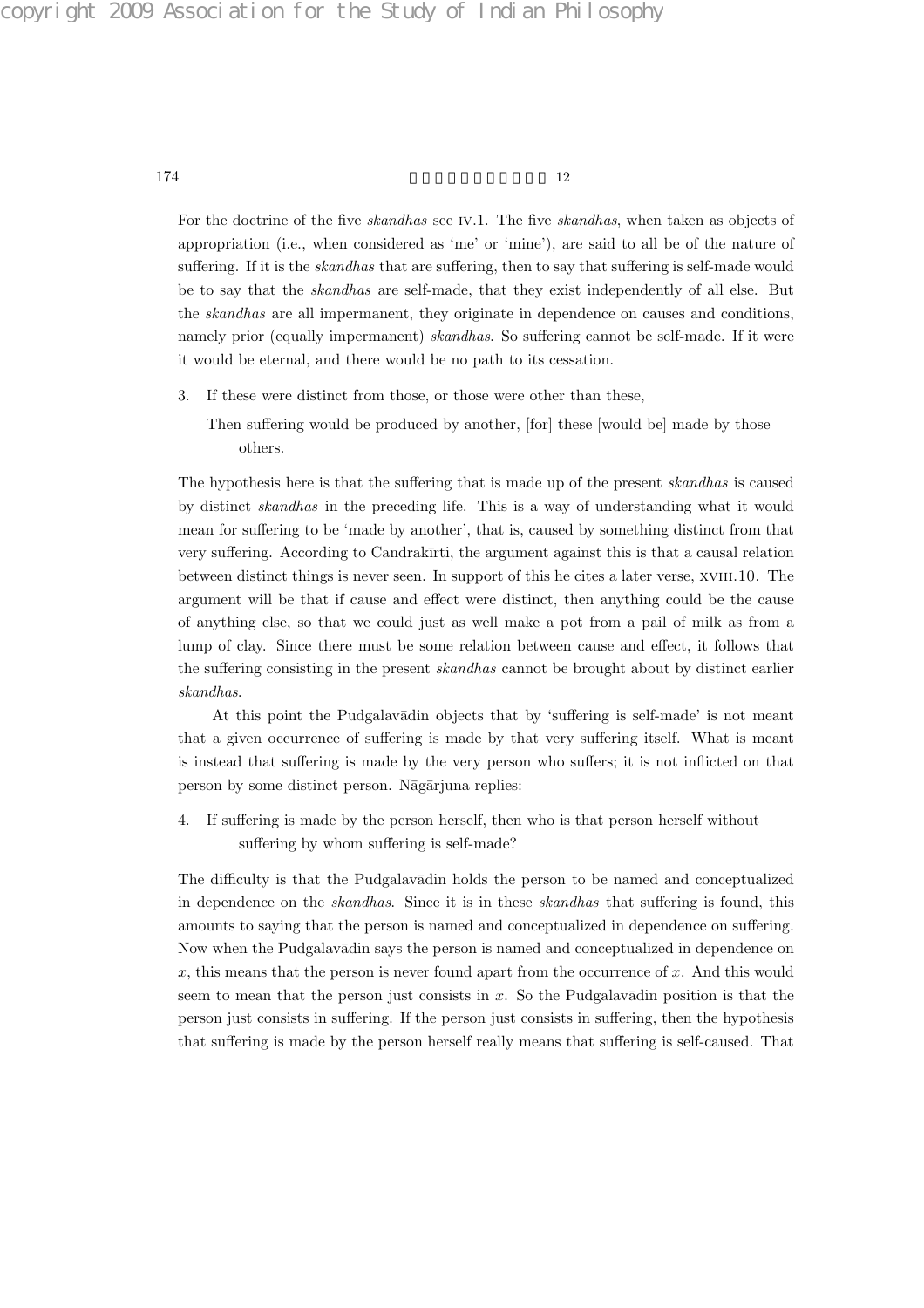hypothesis was rejected in v.2. Since it is already agreed that suffering cannot be caused by that very suffering, the Pudgalavadin owes us an explanation as to who this person is by whom suffering could be said to be 'self-made'. Who is this 'the person herself' who exists apart from suffering?

The alternative for the Pudgalavadin is to say that suffering is 'made by another' in the sense of being made by a distinct person from the person whose suffering it is. This hypothesis is explored in the next four verses.

5. If suffering is made by a distinct person, then the suffering having been made by that other person, how would there be [the person] without suffering to whom that accrues?

The second alternative is that suffering is made by one person in one life and bestowed on another person in the next life. This would appear to make karma unfair. But the problem Nāgārjuna brings up is that suffering can't be bestowed on someone who doesn't exist. In order for it to be possible for A to give something to B, B must exist prior to the giving. And if they exist before the suffering is bestowed, then that person exists without suffering. This contradicts the Pudgalavada position that the person is named and conceptualized in dependence on the *skandhas*, and hence on suffering.

6. If suffering is generated by a distinct person, who is this distinct person

Who, while without suffering, having made it, bestows it on another?

Moreover, who is the person who bestows the suffering? They cannot be without suffering. Was their suffering bestowed on them by another? The difficulty with this is taken up in the next two verses.

- 7. The self-made being unestablished, how can suffering be made by another?
	- For the suffering the other made would surely be self-made with respect to that [other person].

If it is a person in one life who makes the suffering responsible for the suffering of the person in a subsequent life, who makes the suffering responsible for the existence of the former person? If the person is named and conceptualized in dependence on *skandhas*, and these exist because of prior suffering, then we have the start of an infinite regress. The only way to avoid this infinite regress is to say that the suffering whereby the former person exists is self-made. And this has already been shown to be impossible.

8. Suffering is, first of all, not self-made, not at all is that made just by that.

If the other could not be self-made, how would suffering be made by the other?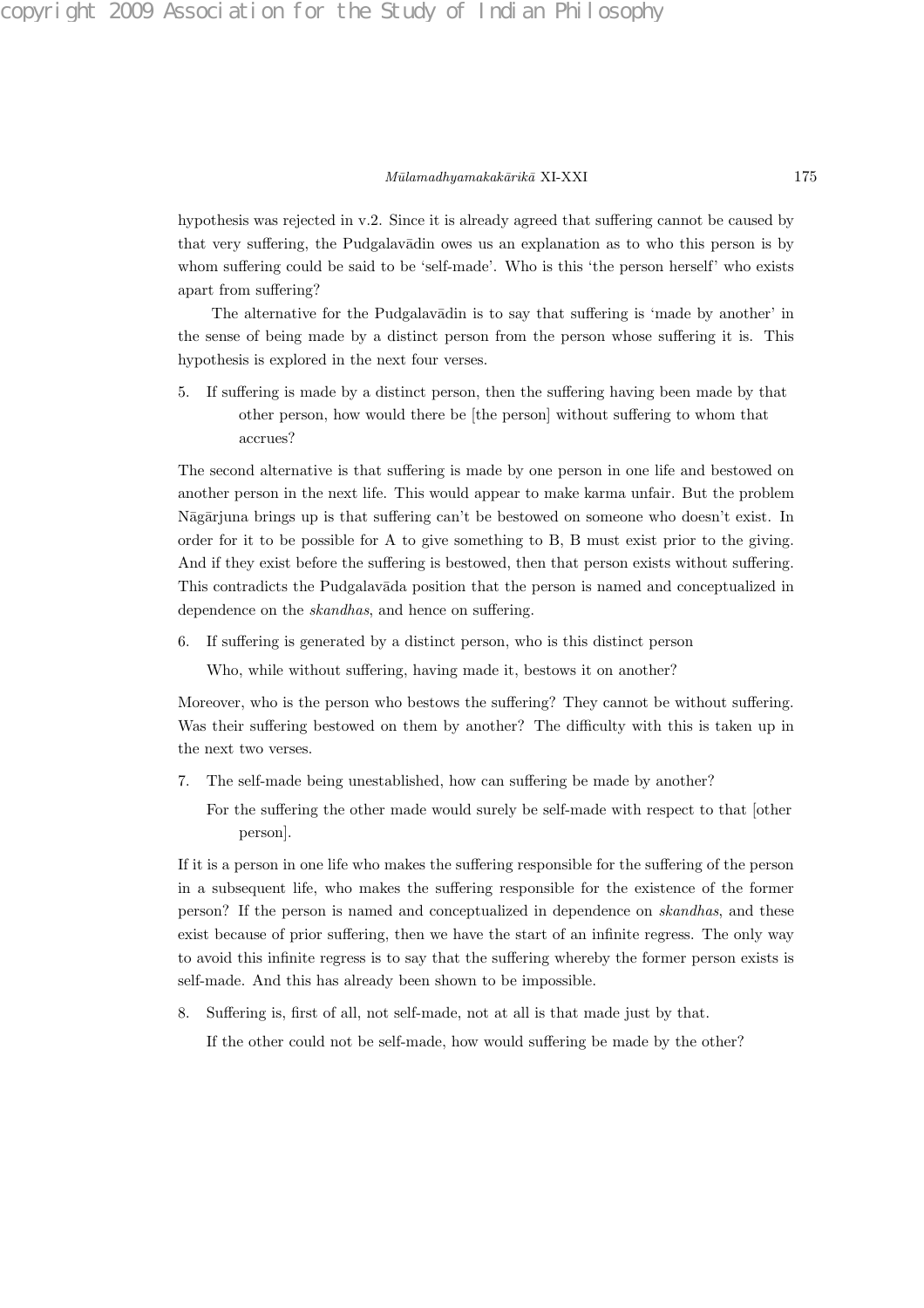This summarizes the argument against suffering's being either self-made or other-made. As Candrakūrti points out, it is contradictory to suppose that something could produce itself. But without something that is self-caused, how will we ever find that which produces something else?

9. Suffering might be made by both [self and other] if it were made by one or the other.

And how can there be a suffering not caused by self or other, that is causeless?

The third hypothesis, that suffering is made both by the sufferer themselves and by someone else, inherits the defects of the first and second hypotheses. It also has the difficulty that the terms 'self' and 'other' are mutually incompatible. The fourth hypothesis would have us believe that suffering arises for no reason whatever.. As *Akutobhaya* comments laconically, this would be 'a big mistake'.

10. Not only can suffering not be found under any of the four possibilities.

External objects also cannot be found under any of the four possibilities.

According to Buddhapalita the argument against external objects would go as follows: Matter is either caused by itself, or by something distinct, or by both, or else it is uncaused. But matter cannot be self-caused, since nothing is. Etc., etc.

## XIII. AN ANALYSIS OF THE COMPOSITE

The subject of this chapter is what is *samskrta*. Literally this word means 'made through a coming together', i.e., composite or compounded, but there is an ambiguity here. This could mean something that is composite in the sense of being made of parts, like a chariot. Or it could mean something that is produced through the coming together of a set of causes and conditions. Buddhists all agree that anything that is composite in the first sense is not ultimately real, that it lacks intrinsic nature. But Abhidharmikas hold that while *dharmas* are composite in the second sense, they are not composite in the first sense. And so, they claim, there is no difficulty holding that *dharmas* are ultimately real. Madhyamikas disagree. They claim that anything that is composite in the second sense is just as empty as something composite in the first sense. And since everything thought of as real is the product of causes and conditions, this means that everything is without intrinsic nature. This dispute is examined here through the lens of competing interpretations of a remark of the Buddha's.

1. The Blessed One said that whatever is deceptive in nature is vain.

And since all composite things are deceptive in nature, they are vain.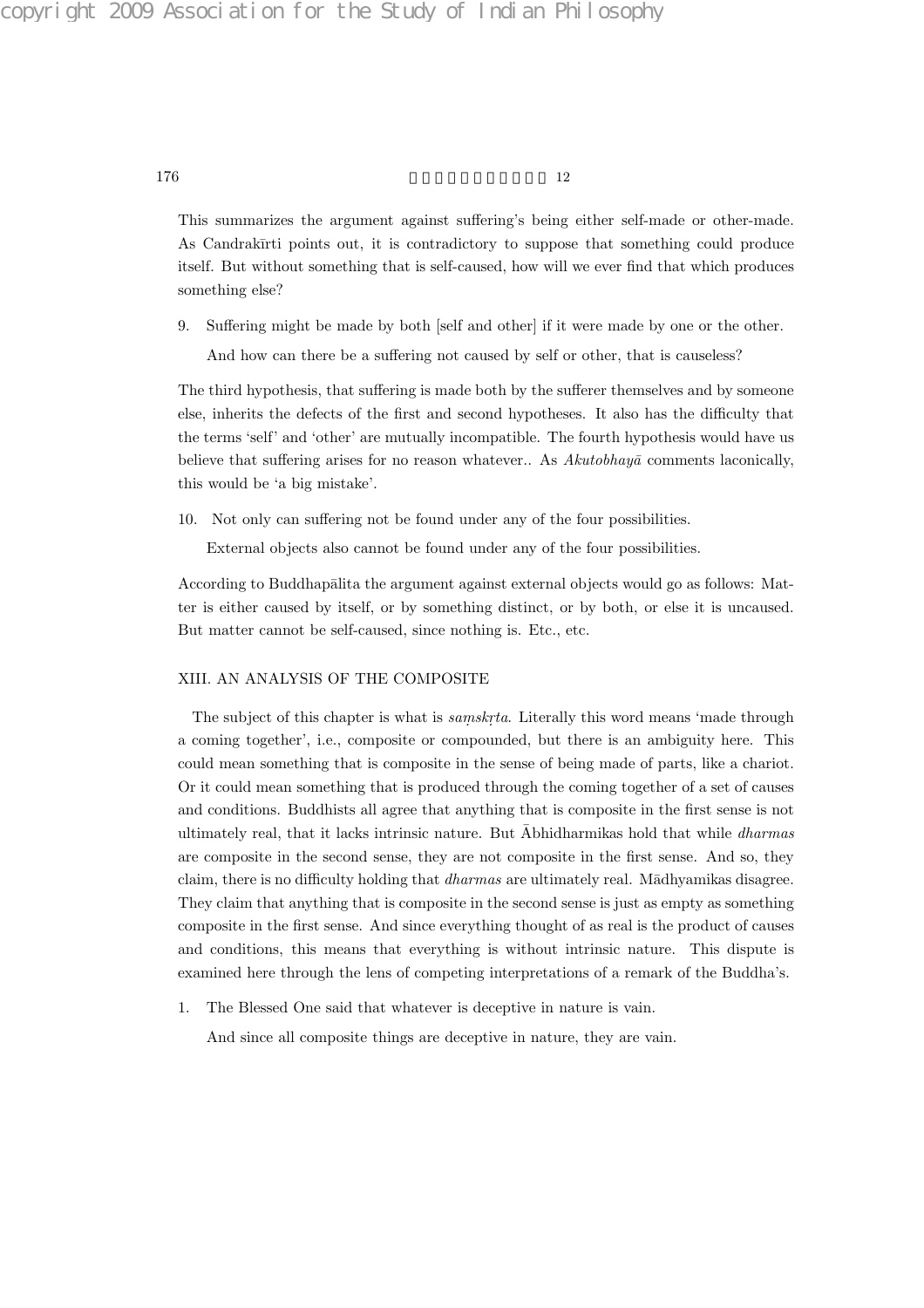The full quotation from the sūtra is: 'Indeed the ultimate truth, O monks, is that nirvāna is not deceptive in nature. Whatever things are composite, those are deceptive in nature and vain.' The Buddha's point seems to have been that since anything composite is impermanent, to hanker after it would be vain. Composite things are deceptive in that they falsely appear as if they might endure. Only nirvana, the one non-composite thing, is truly worth striving after.

2. If [the Buddha's statement,] 'Whatever is deceptive in nature is vain' is true, then what is there about which one is deceived?

This was said by the Blessed One for the illumination of emptiness.

According to the commentary *Akutobhayā*, the question in 2ab is triggered by the fact that to say all composite things are deceptive in nature and vain is to say that they are not ultimately real. But in that case there is nothing that is genuinely deceptive, nothing about which we are genuinely mistaken. So the Buddha must have been getting at some deeper point in saying this. And according to the Madhyamika this deeper point is that all composite things are empty or devoid of intrinsic nature.

 $Akutobhay\bar{a}$  has the opponent then object that in this sūtra the Buddha is not teaching the emptiness of all *dharmas*, but rather just the emptiness of the person: the person is not ultimately real, something with intrinsic nature, because it is 'composite' in the first sense of being a whole made of parts. It is then vain because, being composite in this sense, it must be impermanent. This is an instance of a characteristic dispute between Abhidharma and Mahāyāna: both agree that things are empty, but they disagree as to what it is that things are empty of. The former teaches that all things are empty of the nature of the person *(pudgalanair* $\bar{a}$ *tmya*), the latter teaches that all things are empty of intrinsic nature *(dharmanair* $\bar{a}$ *tmya*). And as Candrakūrti points out, the opponent rejects the latter interpretation on the grounds that it leads to nihilism, the clearly false view that nothing whatever exists. The opponent gives an argument for their own interpretation of the sūtra in  $v.3-4ab$ .

3. For beings there is lack of intrinsic nature, as we see from alteration.

There is no [ultimately real] being that is without intrinsic nature, due to the emptiness of beings.

*Akutobhayā* explains that in 3ab and 3d the 'beings' are the person and other things that are composite in the first sense, while the 'beings' in 3c are *dharmas*, things that are only composite in the second sense. In 3ab the opponent is explaining why persons and other composite things must be said to be empty, while in 3c the opponent claims *dharmas* could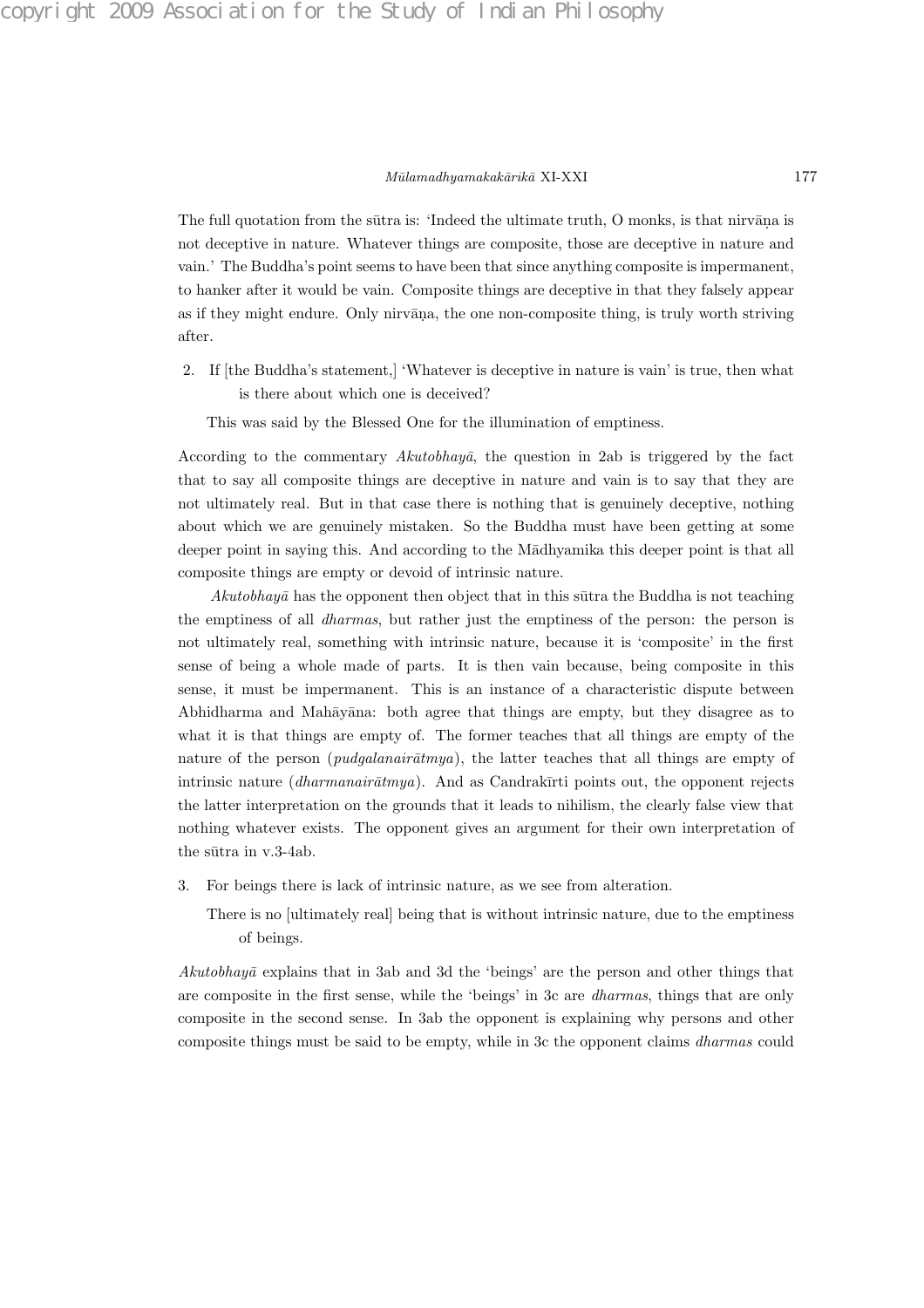not be empty of intrinsic nature. Composite things can be said to be empty because they undergo alteration. Something can change only if one part of it remains the same while another changes. So anything that changes must have parts, and thus must be without its own intrinsic nature. But it could not be true that all things, including *dharmas*, are empty. For then there wouldn't be anything to be empty. The M $\bar{a}$ dhyamika and the opponent agree that anything that is empty in the sense of being devoid of intrinsic nature is not ultimately real. But the M¯adhyamika claims that all things are empty in this sense. The opponent thinks this is incoherent. Candrakūrti represents the opponent as saying: 'What is a being devoid of intrinsic nature, that does not exist. Emptiness is regarded by you as the attribute of beings. But the bearer of the attribute being non-existent, there cannot be the attribute dependent on it. Indeed the son of a barren woman being non-existent, black color cannot be attributed to him. Therefore the intrinsic nature of existents does indeed exist.' (V p.240) If anything at all is empty, there must be ultimately real things, and these must be non-empty. The opponent continues with another objection in the first half of v.4.

4. Of what would there be alteration if intrinsic nature were not real?

[Reply:] Of what would there be alteration if intrinsic nature were real?

According to *Akutobhay¯a*, the opponent is arguing in 4ab that there must be *dharmas* with intrinsic nature in order for there to be the type of alteration known as 'change of situation'. The Vaibhāṣikas claimed that *dharmas* exist in all three times (past, present, and future), but a *dharma*'s functioning varies depending on its temporal situation: a *dharma* situated in the present is functioning, a *dharma* situated in the past has functioned, and a *dharma* situated in the future will function. The Vaibhāṣika holds that this must be true if we are to explain why composite entities like persons seem to undergo alteration. And, they argue in 4ab, there could not be change of situation unless there really were *dharmas* to undergo the change of situation. A real *dharma* must have an intrinsic nature throughout the three times, so it cannot be that all things are empty.

Nāgārjuna replies in v.4cd that there couldn't be any alteration if there were things with intrinsic nature. The argument for this will come in the next two verses. But Candrakūrti provides the useful example of the heat of fire: since there is no fire that is not hot, heat is the intrinsic nature of fire. He will later (in xv.2) give the heat of water as an example of a property that is not the intrinsic nature of that which has the property. And reflection on why this is will help us better understand the argument. We know that water need not be hot to exist. So we say that heat is an extrinsic property of water, because we think that the cause of water's being hot is distinct from the cause of water's existing. This means that water can undergo alteration from being cold to being hot. But now when water undergoes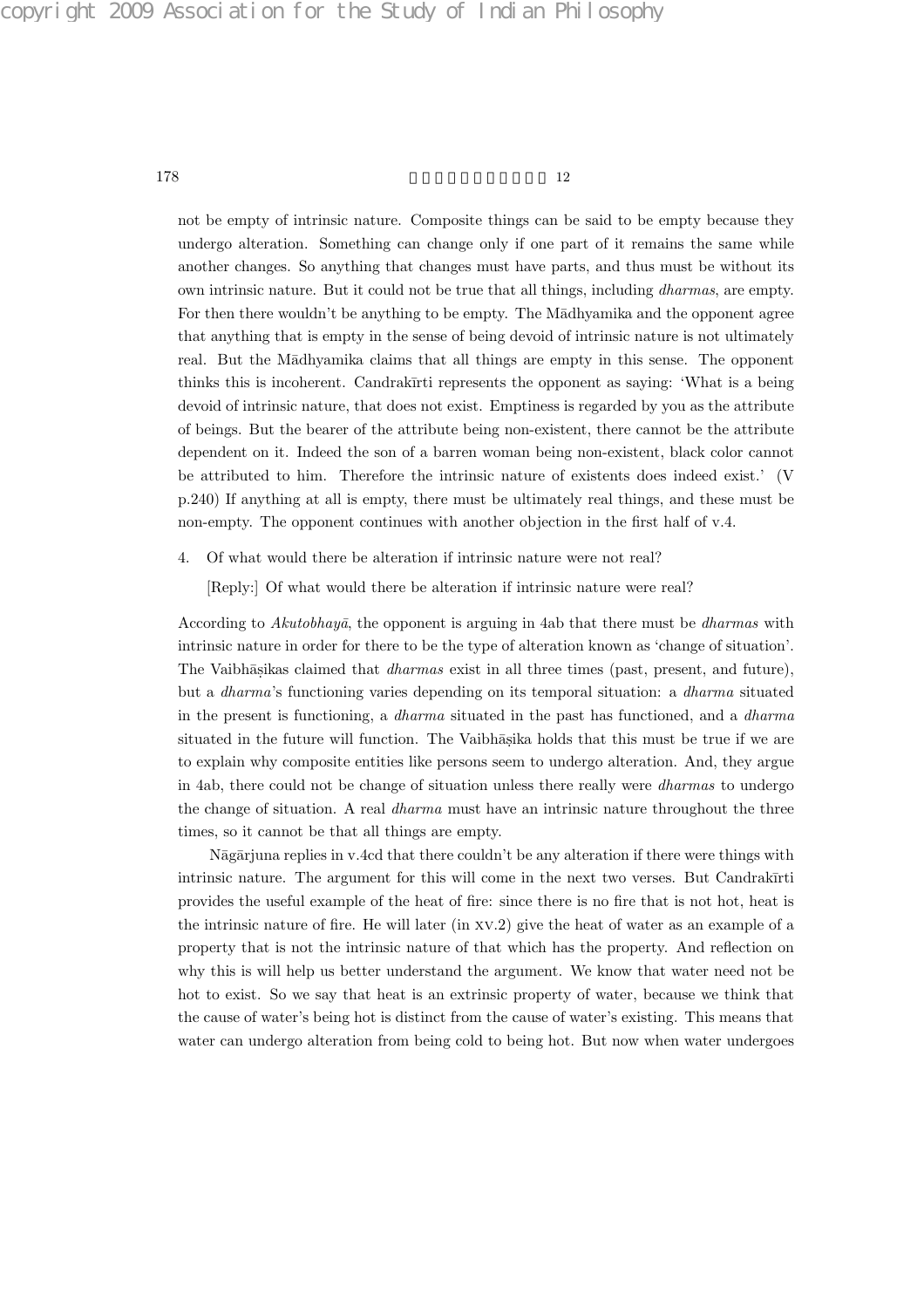this alteration, there must be something about it that makes it continue to be water–first cold water and then hot water. Suppose we were to call this something the intrinsic nature of water–say, wetness. Now we have given water two natures, an extrinsic nature (either being hot or being cold) and an intrinsic nature (wetness). But this in turn means that water cannot be an ultimately real thing. For something with two natures is something with parts, something composite in the first sense. We have arrived at our conception of water by bundling together two distinct properties, which shows that water is something that is conceptually constructed.

Now the Vaibhasika view described above purportedly concerns *dharmas*, things with natures that are simple. But the fact that these *dharma*s are said to undergo 'change of situation' shows that this cannot be true. For just as with the example of water, there must be one part that remains the same through time and another part that changes over time. In the case of fire, the first would be heat, while the second would be its functional status (not-yet-functioning, presently functioning, no-longer-functioning). But this would show that heat is not actually the intrinsic nature of fire. For only ultimately real things have intrinsic natures, and this would show that fire is not ultimately real. Alteration is only possible for things that are composite, not for the ultimately real things with intrinsic nature. 'When something is thought to exist with an undeviating intrinsic nature, then due to its lack of deviation there could be no alteration of that; for cold is not found in fire. Thus if intrinsic nature of beings were accepted then there would be no alteration. And the alteration of these is found, so there is no intrinsic nature.' (V p.241)

5. It is not correct to say that alteration pertains to it, nor to the other [i.e., the result of the alteration].

For a youth does not age, nor does the aged one age.

If a youth were ultimately real, its intrinsic nature would be youthfulness. Aging is the destruction of youthfulness, so a real youth could not be what ages. An old person lacks youthfulness, so it likewise cannot be what ages. If we say that it is the person who ages, first being a youth and then later being aged, we implicitly accept that a person is composite in the first sense, and so not ultimately real. For we would then be thinking of a person as something that always has the nature of person-ness, but sometimes has the property of being youthful, and at other times has the property of being aged. So at any given time the person has at least two natures, which would make the person something that is made up of parts.

 The opponent now proposes a new example, milk changing into curds. We do, after all, say that milk becomes curds. This suggests that there is one thing that undergoes alteration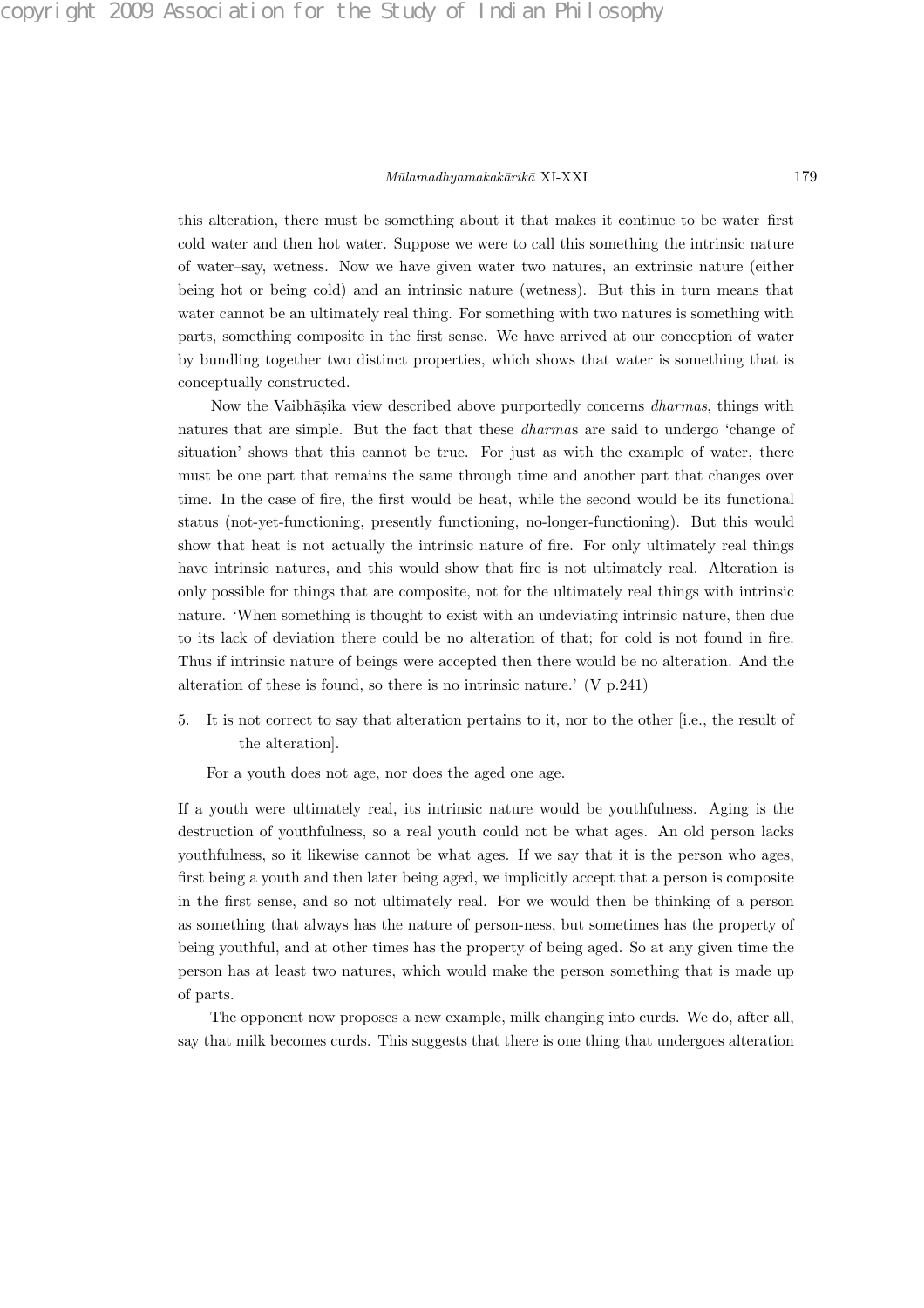from one state to another.

- 6. If alteration pertained to it, then milk itself would be curds.
	- [If it pertained to something other than milk,] then the nature of curds would belong to something other than milk.

Suppose that milk and curds were ultimately real. Milk is liquid, while curds are solid. So if it were milk that underwent the alteration into curds, the solidity of curds would already be in milk. Since this is false, we can reject the hypothesis that it is milk that undergoes the alteration. But the alternative is to suppose that it is something other than milk that undergoes alteration. This is contrary to our experience: we can't produce curds from water, for instance.

 The opponent now repeats the objection they first lodged in v.3, to the effect that denying intrinsic nature is tantamount to nihilism. But the objection is put in a new way. It is now put as the claim that it would be incoherent to claim that all things are empty. As Candrak $\overline{\text{r}}$ rti puts it, 'And there is said to be no existent that is without intrinsic nature, but you claim there is the emptiness of existents. Therefore there is intrinsic nature of existents that is the locus of emptiness.' (V p.245)

7. If the non-empty existed, then something that could be called the empty might somehow come to be.

Nothing whatever exists that is non-empty; then how will there be the empty?

While both sides agree that some things, such as chariots and persons, are empty of intrinsic nature, the opponent holds that for there to be emptiness there must be ultimately real things to serve as the ground or locus of emptiness. Here Nagazijuna agrees with the opponent that emptiness could not ultimately exist without ultimately real things for it to characterize. But he does not withdraw his claim that all things are empty–that nothing whatever has intrinsic nature. How is this possible? As he hints in  $v.8$ , and says explicitly in XVIII.11 and xxiv.18, the M¯adhyamika does not claim that the emptiness of things is ultimately real.

8. Emptiness is taught by the Conquerors as the expedient to get rid of all [metaphysical] views.

But those for whom emptiness is a [metaphysical] view have been called incurable.

The 'views' in question concern the ultimate nature of reality, or metaphysical theories. The word translated here as 'expedient' literally means something that expels or purges. So emptiness is here being called a sort of purgative or physic. Candrak $\overline{\text{rrt}}$  quotes the following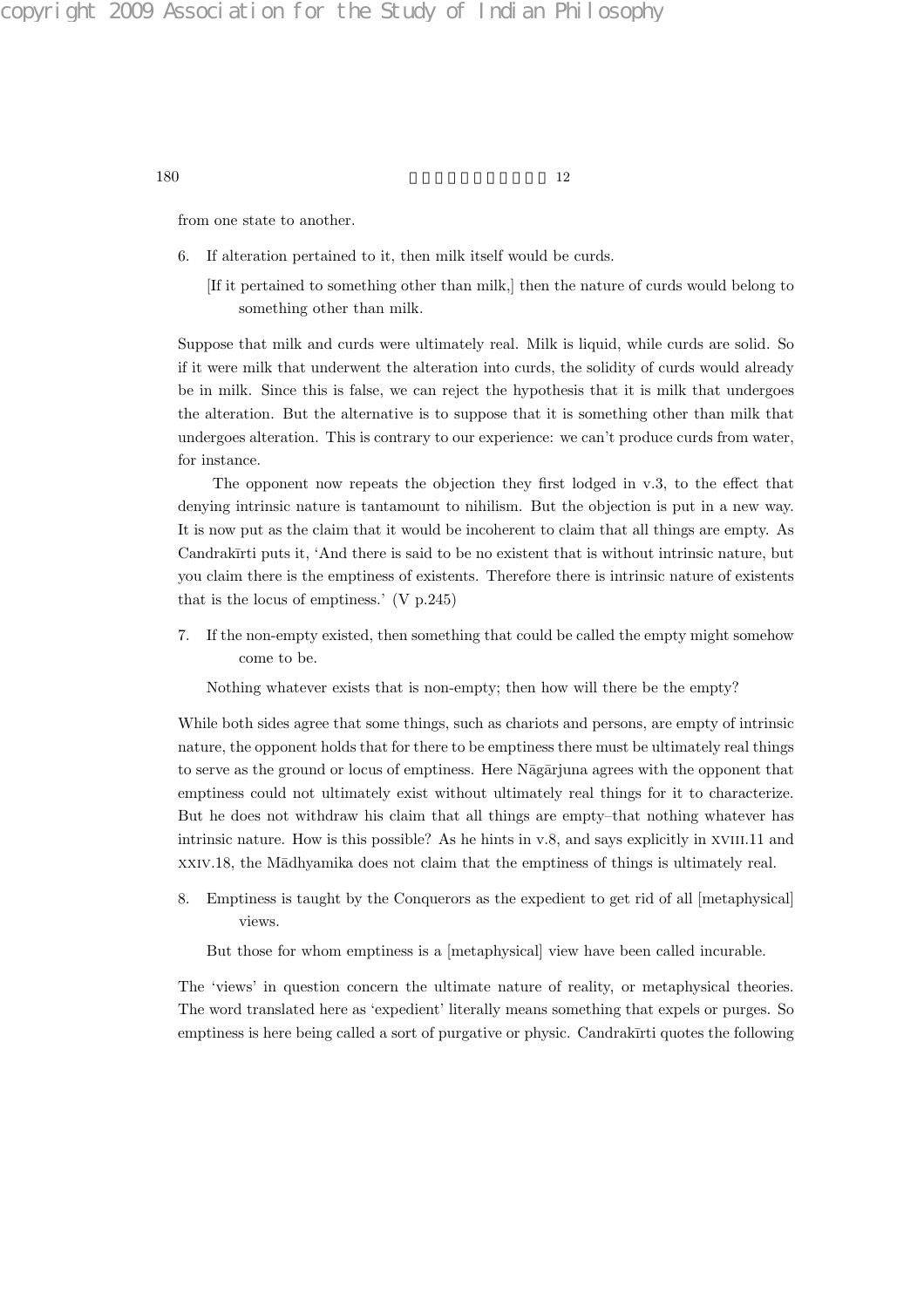exchange between the Buddha and Kāśyapa in the *Ratnakūta Sūtra*:

'It is as if, K¯a´syapa, there were a sick person, and a doctor were to give that person a physic, and that physic which was gone to the gut, having eliminated all the person's bad humours, was not itself expelled. What do you think, Kāšyapa, would that person then be free of disease?'

'No, lord, the illness of the person would be more intense if the physic eliminated all the bad humors but was not expelled from the gut.'

So to the extent that emptiness gets rid of all metaphysical views, including itself interpreted as a metaphysical view, it might be called a meta-physic. The analogy of the purgative that purges itself was also used by the Pyrrhonian skeptics. See Diogenes Laertius: *Lives of Eminent Philosophers*. Vol. 2 (Cambridge: Harvard U Press, 1931) p.76.

## XIV. AN ANALYSIS OF CONJUNCTION

Conjunction (or contact) is the relation that occurs between a sense, like vision, and its object, such as color-and-shape, resulting in the arising of a consciousness, such as seeing a colored patch (see iii.7). The commentators represent the opponent as objecting to the arguments presented in the preceding chapters, saying that since the Buddha taught the conjunction of the senses and their sense objects, there must be ultimately real things that come in contact with each other. And thus there must be things with intrinsic nature; it cannot be that all things are empty. Nāgārjuna then responds:

1. The visible object, vision, and the seer, these three, whether in pairs

Or all together, do not enter into conjunction with one another.

Candrak $\overline{\text{r}}$ rti explains that the visible object is color-and-shape, vision is the eye (understood as a power), and the seer is consciousness. On some interpretations of the doctrine of the twelve-fold chain of dependent origination, there is contact among all three, and this serves as the cause of first feeling and then desire. Nagarjuna's argument is meant to apply to all interpretations of the doctrine, hence the 'whether in pairs or all together'.

2. So desire, the one who desires, and what is desirable should [also] be seen. Likewise the remaining *kles<sup>as*</sup> and the remaining  $\bar{a}yatanas$  [are to be seen] by means of the threefold division [of action, agent and object].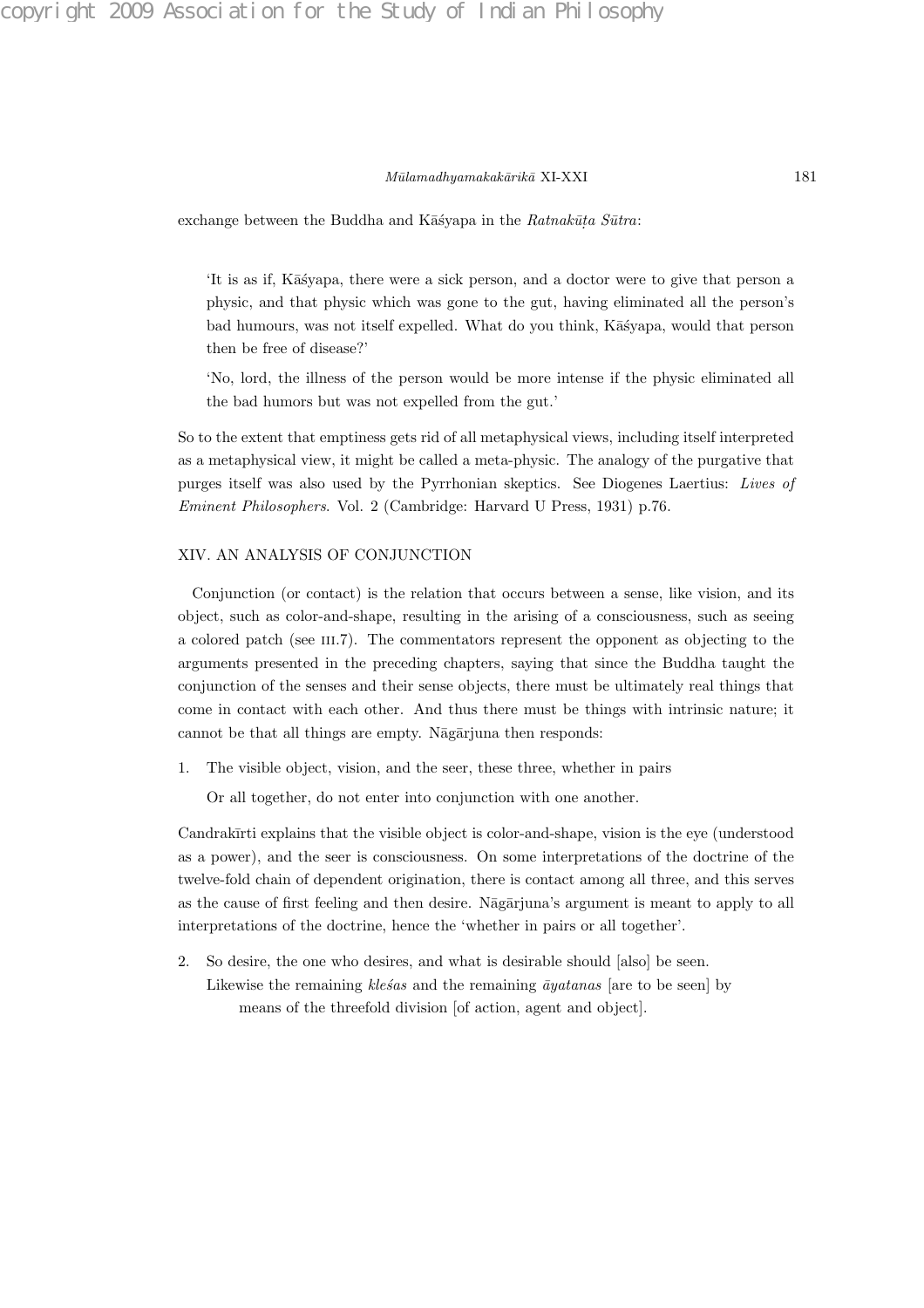The three *kles<sup>as*</sup> are desire, aversion and delusion, so by 'the remaining *kles<sup>as*</sup>' is meant the two besides desire. For the remaining  $\bar{a}yatanas$  see III.1 In all these cases there are three things involved: an action (e.g., vision, desire), an agent (e.g., the seer, the one who desires), and an object (e.g., a visible object, a desirable object). Naga $\bar{a}$ rjuna will argue that in each case none of these three things can come into conjunction or contact with the others.

3. Conjunction is of one distinct thing with another distinct thing, and distinctness does not exist

With respect to what is to be seen and the rest, thus they do not enter into conjunction.

Contact or conjunction requires two or more distinct things. Bhavaviveka gives the example that an entity does not come in contact with itself. And, Nagariuna will argue, there is ultimately no such thing as one thing's being distinct from another. In that case there cannot be conjunction among the visible object, etc.

4. And not only is there not found distinctness of the object of vision, etc.,

So mutual distinctness of anything with something else is not found.

The argument, which begins in the next verse, will generalize to the cases of all the  $\bar{a}yatanas$ and *kles<sup>i</sup>as*. Since in none of these cases can action, agent and object be ultimately distinct from one another, they cannot be ultimately in conjunction.

5. What is distinct is distinct in dependence on what it is distinct from, it is not distinct apart from that from which it is distinct.

When something is dependent on another, it is not found to be distinct from that.

6. If the distinct thing were different from the other, then it would be [distinct] even without the other.

[But] the distinct thing is not distinct without the other, so it cannot be.

7. Distinctness is not found in what is distinct, nor is it found in what is non-distinct.

And distinctness not being found, there can be neither the distinct nor the thing itself.

The argument is that the distinctness of something always involves reference to the other, that from which it is distinct. So something's distinctness cannot be an intrinsic property of that thing. Its distinctness is dependent on the existence of the other. Candrakūrti gives the example of short and long: since something can be called short only in comparison with something else that is longer than it, something's being short is not an intrinsic property, a property that a thing could have apart from how everything else is. Distinctness 'is not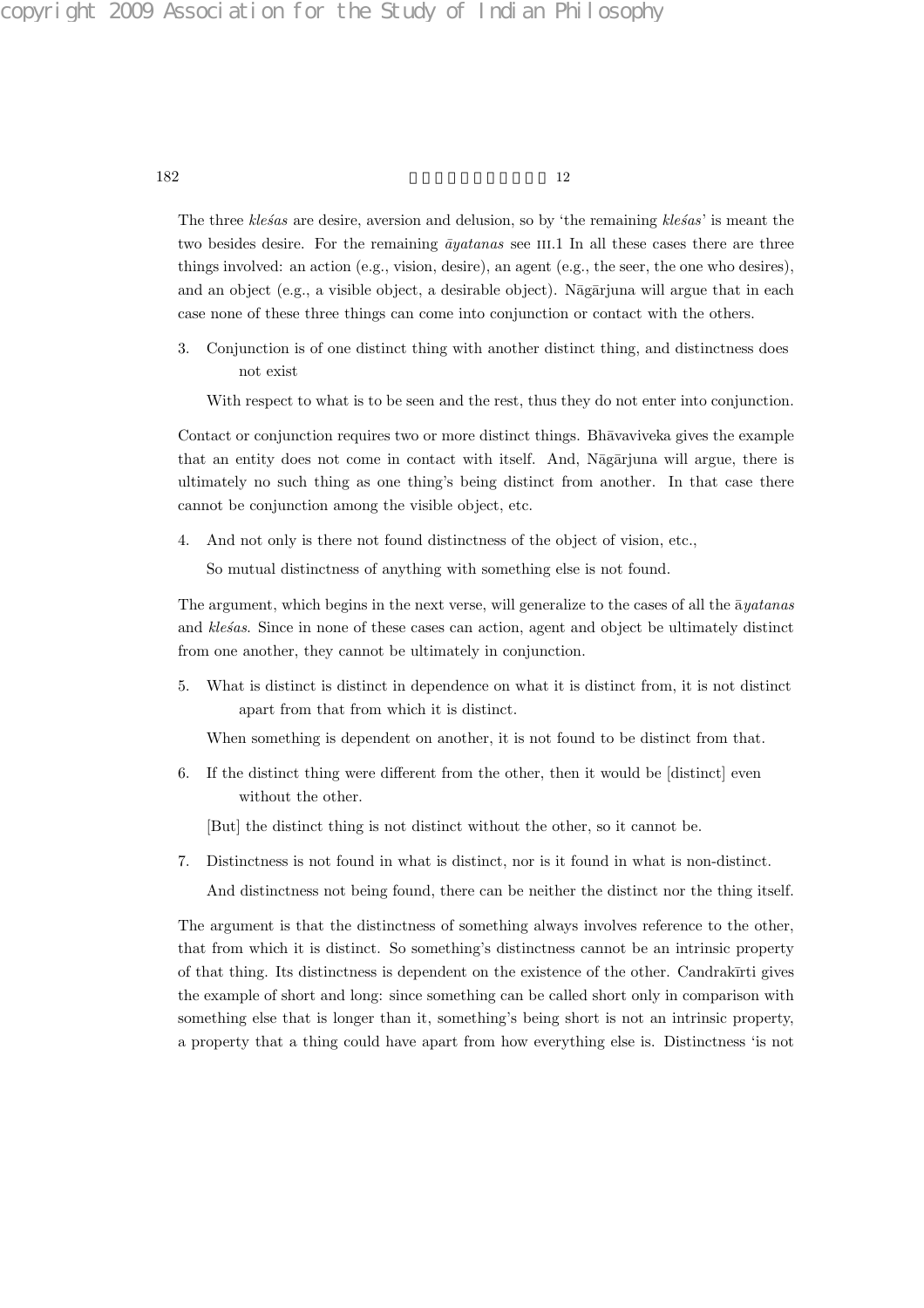found under ultimate analysis', it is not ultimately true that there are distinct things. (Note that this does not mean it is ultimately true that everything is one.) Instead distinctness is 'established by worldly convention'. That is, distinctness is, like the chariot, something we find in the world only because of facts about the way we talk and think.

 Another way to see why distinctness could not be a property of an ultimately real thing is to consider what it would mean to call distinctness an intrinsic property. An intrinsic property is a property that something might have even if it were the only thing existing in the universe. Could such a thing be said to be distinct? (For that matter, could it be said to be non-distinct?) What this suggests is that in order to think of something as distinct, we must set that thing alongside other things. It is the mind's imaginative power that does this. So distinctness is a property imposed on the world through the mind's imaginative power.

8. It is not correct that conjunction be of this with this [itself], nor that there be the conjunction of the one with another;

Present conjoining, the conjoined, and that which conjoins, none of these are found.

The argument of 8ab is, according to *Akutobhayā*, that conjunction would have to either involve a thing taken separately from all else, or else be between things that are mutually distinct. As was just argued, for two things to be mutually distinct from one another, they must be brought into a relation of mutual dependence: the pot is distinct from the cloth only in dependence on the cloth's being distinct from the pot. Since two things in a relation of mutual dependence cannot be ultimately distinct, and conjunction requires distinct things, conjunction is not possible on this hypothesis. The alternative is to consider the pot without reference to the cloth. But for there to be conjunction there must be two distinct things; conjunction cannot be between a thing and itself. Hence conjunction cannot be ultimately real.

 Given this, it also follows that there cannot be the action of conjoining, the object of the action (that which has been conjoined), and the agent of conjoining. The argument for this parallels that of Chapter ii against motion being found in any of the three times.

## XV. AN ANALYSIS OF INTRINSIC NATURE

According to Abhidharma, to be ultimately real is to have intrinsic nature (*svabhava*). Something is ultimately real just to the extent that its being what it is does not depend on the natures of other things. The test for something's having intrinsic nature is to see if it retains its nature after being either divided up or analyzed. (See *Abhidharmakosabhāsya*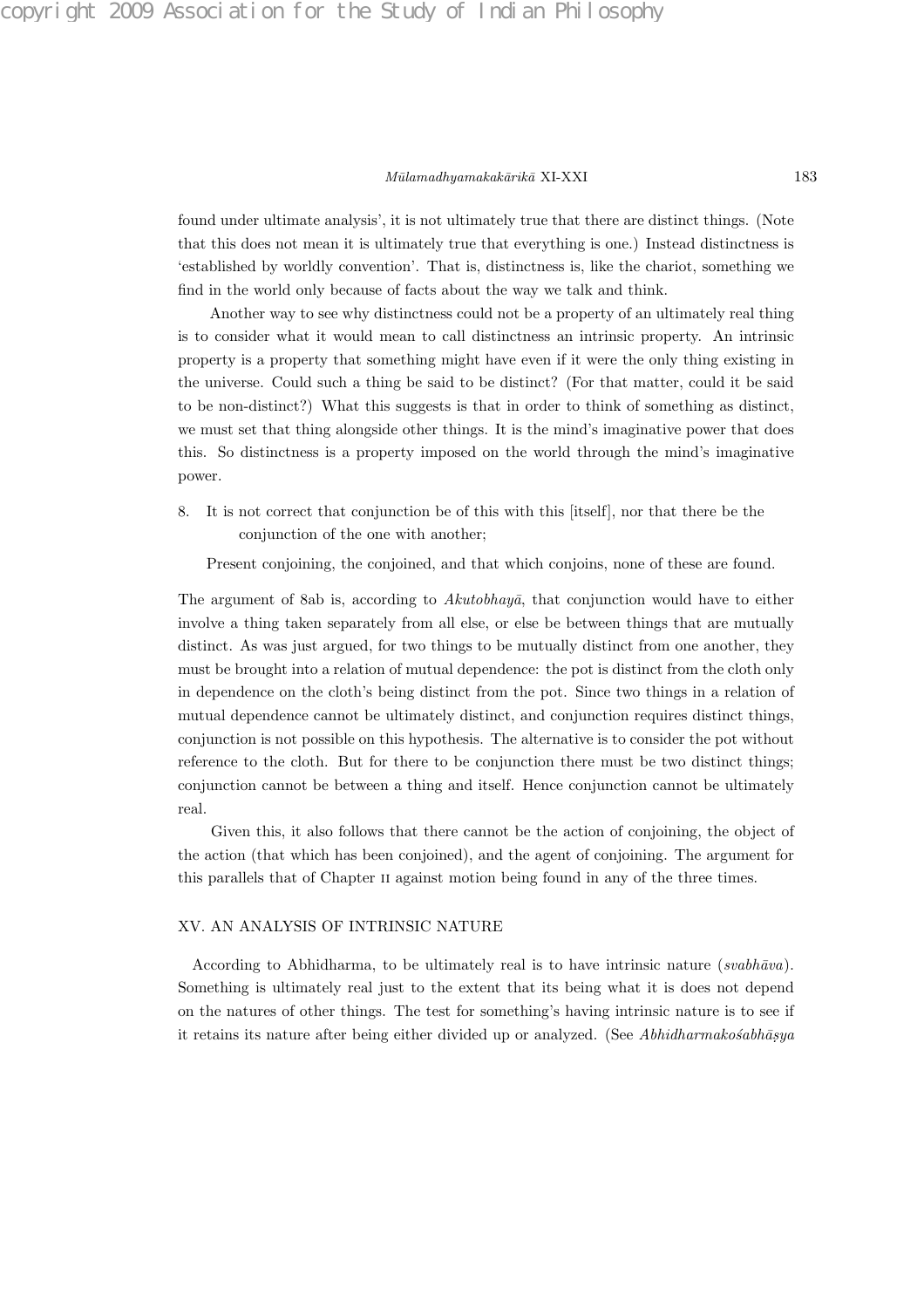VI.4.) Thus the chariot is not ultimately real precisely because its nature is not to be found among its parts. In this chapter Nagarjuna will argue that anything originating in dependence on causes and conditions must lack intrinsic nature, and thus be empty. Since most Buddhists believe that all things originate in dependence on causes and conditions, this is tantamount to an argument for the claim that all things that are accepted as real by Buddhists are empty.

1. It is not correct that intrinsic nature *(svabhava)* occurs by means of causes and conditions.

An intrinsic nature that was produced by causes and conditions would be a product.

Candrakūrti explains the argument as follows. The intrinsic nature of a newly arisen thing cannot have already been in the causes and conditions that produced that thing. For if it were, the production of that thing would have been pointless: if there is already heat in the fuel, why bother to start a fire to obtain heat? So if there is intrinsic nature, it would have to be a product of causes and conditions. But this cannot be, for it creates a difficulty that is discussed in the next verse.

2. But how could there ever be an intrinsic nature that is a product?

For intrinsic nature is not adventitious, nor is it dependent on something else.

The difficulty is that the two terms 'product' and 'intrinsic nature' are mutually contradictory. Candrakūrti explains that we ordinarily say the heat of hot water or the red color of quartz (something that is normally white) are not their intrinsic natures because these properties are products of distinct causes and conditions. Hot water is hot because of the proximity of fire; the quartz may be red because of excess iron. The water and the quartz get these properties in dependence on causes and conditions that are adventitious, or extraneous to their existence. But in v.1 it was argued that intrinsic nature would also have to be a product of causes and conditions. The fire would have to acquire its heat in dependence on the fuel, air and friction. So heat, as a product, could not be an intrinsic nature of fire.

 We might step back from the text and the commentaries for a moment and reflect on this argument. Madhyamikas often claim that the emptiness of something follows from its being dependently originated. Candrakīrti says as much, for instance, in his comments on  $1.10$  (V p.87), XVIII.7 (V p.368), and XXII.9 (V p.440). And we shall see N $\bar{a}$ g $\bar{a}$ rjuna make an equivalent claim in xxiv.18. But the argument presented in this verse appears to be the only one that explicitly offers support for this claim. There might be other ways to support it; for instance if it is true that the causal relation is conceptually constructed (as Chapters i and xx seek to show), then one might argue that nothing that is thought to arise through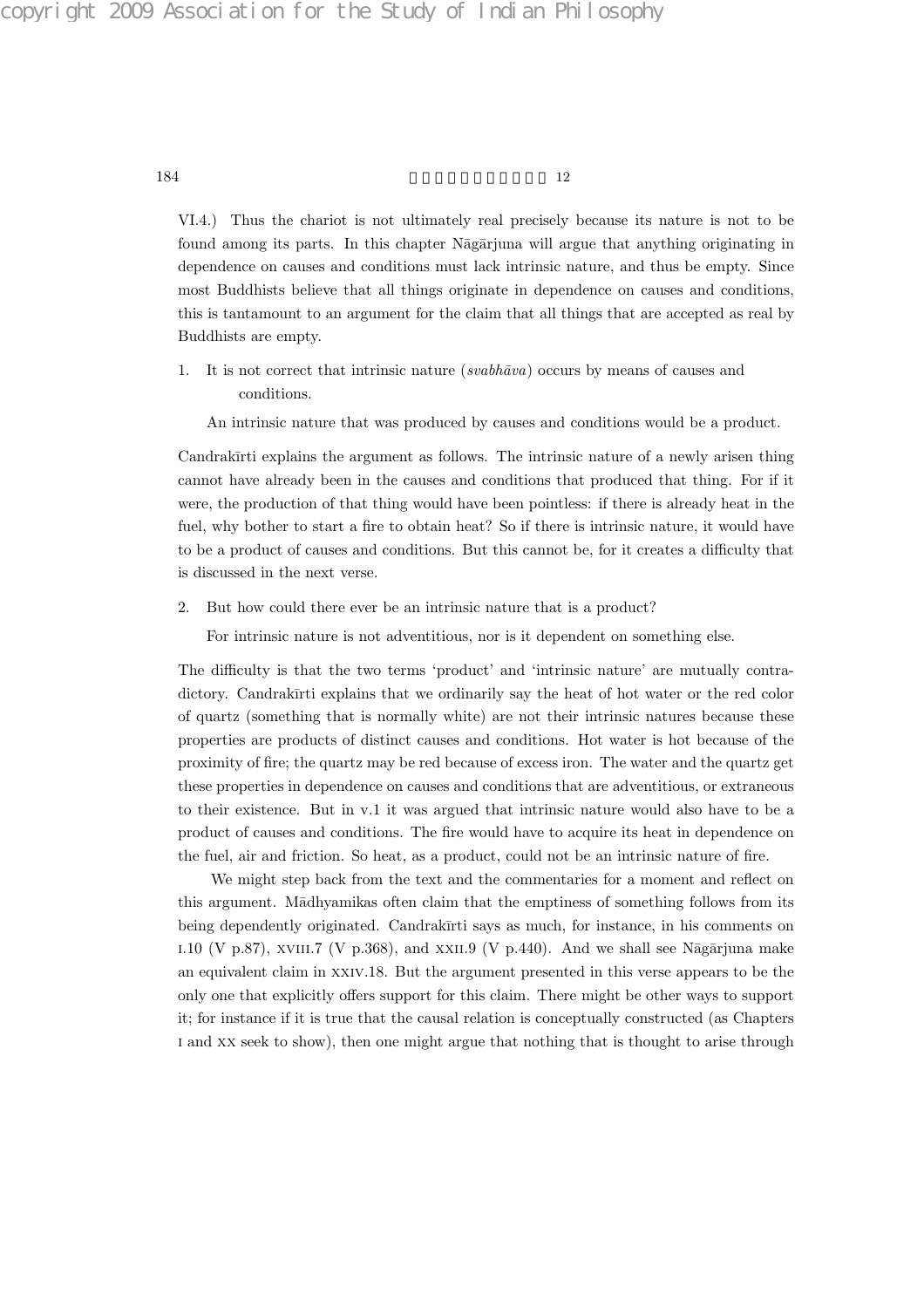causes and conditions can be ultimately real. But the present argument appears to be the only one where Nāgārjuna seeks to show that an intrinsic nature cannot be caused. The question is whether the argument succeeds.

 It might be thought that it does not, since there is an important difference between the case of the quartz and the case of fire. We would call red an extrinsic or adventitious property of quartz because the cause of its being red is distinct from the cause of its coming into existence. Quartz can (and normally does) come into existence without red color. This is not true, though, of the heat of fire. Whenever fire comes into existence, heat also occurs. So it looks like the cause of the heat is just the cause of the fire. And in that case it would seem odd to say that heat is extrinsic or adventitious with respect to the fire. The fact that heat is the product of causes and conditions seems irrelevant to the question of whether it is the intrinsic nature of fire.

But there may be a way to answer this objection. What Nagarjuna might have had in mind is that the fire must be thought of as existing distinct from the property of heat because otherwise the heat could not be thought of as something the fire 'owns', something it receives from the causes and conditions and takes as its own. If the test of something's being ultimately real is that it have intrinsic nature, then the thing and its nature must be conceptually distinguishable. This conception of a *dharma* is actually built into one account of the term that is commonly accepted among  $\overline{A}$  bhidharmikas: that a *dharma* is that which bears its intrinsic nature. (See, e.g., AKBh 1.2, also *Atthas¯alin¯ı* p.39.) It would seem as if the consistent position for Abhidharma would be to identify a *dharma* with its nature (thus treating *dharmas* as equivalent to what are now called tropes). And there were  $\bar{A}$ bhidharmikas who did espouse this view. (This is Candrakūrti's target when he discusses the example of the head of R $\bar{a}$ hu; see V p.66.) But this may not have been widely held until well after Nāgārjuna.

3. Given the non-existence of intrinsic nature, how will there be extrinsic nature  $(\text{parab}h\bar{a}va)?$ 

For extrinsic nature is said to be the intrinsic nature of an other-existent.

Extrinsic nature is nature that is borrowed from something distinct, such as the heat of water or the shape of the chariot. Nagarjuna claims that having proven there is no intrinsic nature, he can also conclude there is no extrinsic nature. There are two ways to understand the argument. (1) In order to say that heat is the extrinsic nature of water we need to first establish what water is. We can't say that heat is a merely adventitious property of water unless we know what water is essentially, what it has to be like to be water. And this requires that water have an intrinsic nature. (2) In order for the chariot to borrow its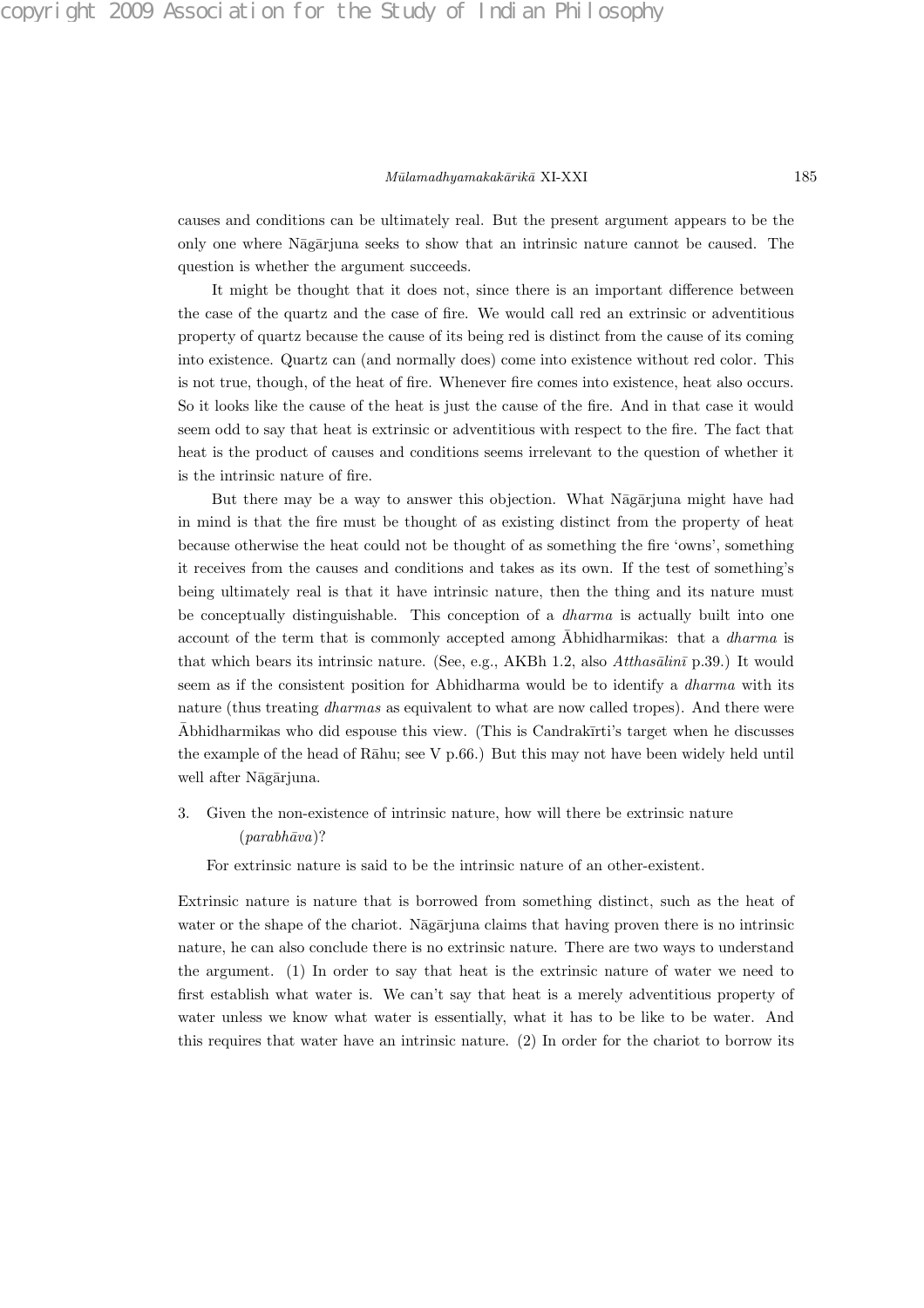shape from its parts, those parts must themselves exist. And for them to exist ultimately they must have intrinsic natures. Thus if nothing has intrinsic nature, nothing can be said to have extrinsic nature either. Nothing can borrow a nature unless there is something that owns a nature.

4. Further, without intrinsic nature and extrinsic nature how can there be being  $(hh\bar{a}va)$ ? For being is established given the existence of either intrinsic nature or extrinsic nature.

Something can be called a being or an existent only if it has some nature, either intrinsic or extrinsic. And since neither sort is coherent, it follows that there can ultimately be no beings. But there may be a play on words here as well: the Sanskrit word *bhava* can mean either 'nature' or 'being'.

5. If the existent is unestablished, then the non-existent too is not established.

For people proclaim the non-existent to be the alteration of the existent.

It is tempting to take the conclusion of v.4 to mean that nothing whatever exists, that all is non-existent. But Nāgārjuna denies this. For an action of mine to be impolite, it must be possible that certain actions are polite. Without at least the possibility of politeness there can be no impoliteness. Likewise for existence and non-existence. For it to be ultimately true that all is non-existent, it must at least be possible for there to be ultimate existents. But that requires that we be able to make sense of intrinsic nature. The argument of this chapter so far has been that we cannot do that on terms acceptable to the Buddhist.

6. Intrinsic nature and extrinsic nature, existent and non-existent–

Who see these do not see the truth of the Buddha's teachings.

7. In 'The Instruction of Katyāyana', both 'it exists' and 'it does not exist'

Are denied by the Blessed One, who clearly perceives existence and non-existence.

The reference is to *Kaccāyanagotta-sutta* (*Samyutta* 2.17, 3.134f). There the Buddha claims that his is a middle path between the two extreme views of existence and non-existence.  $\overline{A}$ bhidharmikas interpret this text as rejecting two views about the person: that there is a self, so that persons exist permanently; and that since there is no self, the person is annihilated or becomes non-existent (at the end of a life, or even at the end of the present moment). The middle path is that while there is no self, there is a causal series of *skandhas* that is conveniently designated as a person.

Nāgārjuna holds that while the Abhidharma claim about persons is not incorrect, there is a deeper meaning to the Buddha's teaching in the sūtra. This is that there is a middle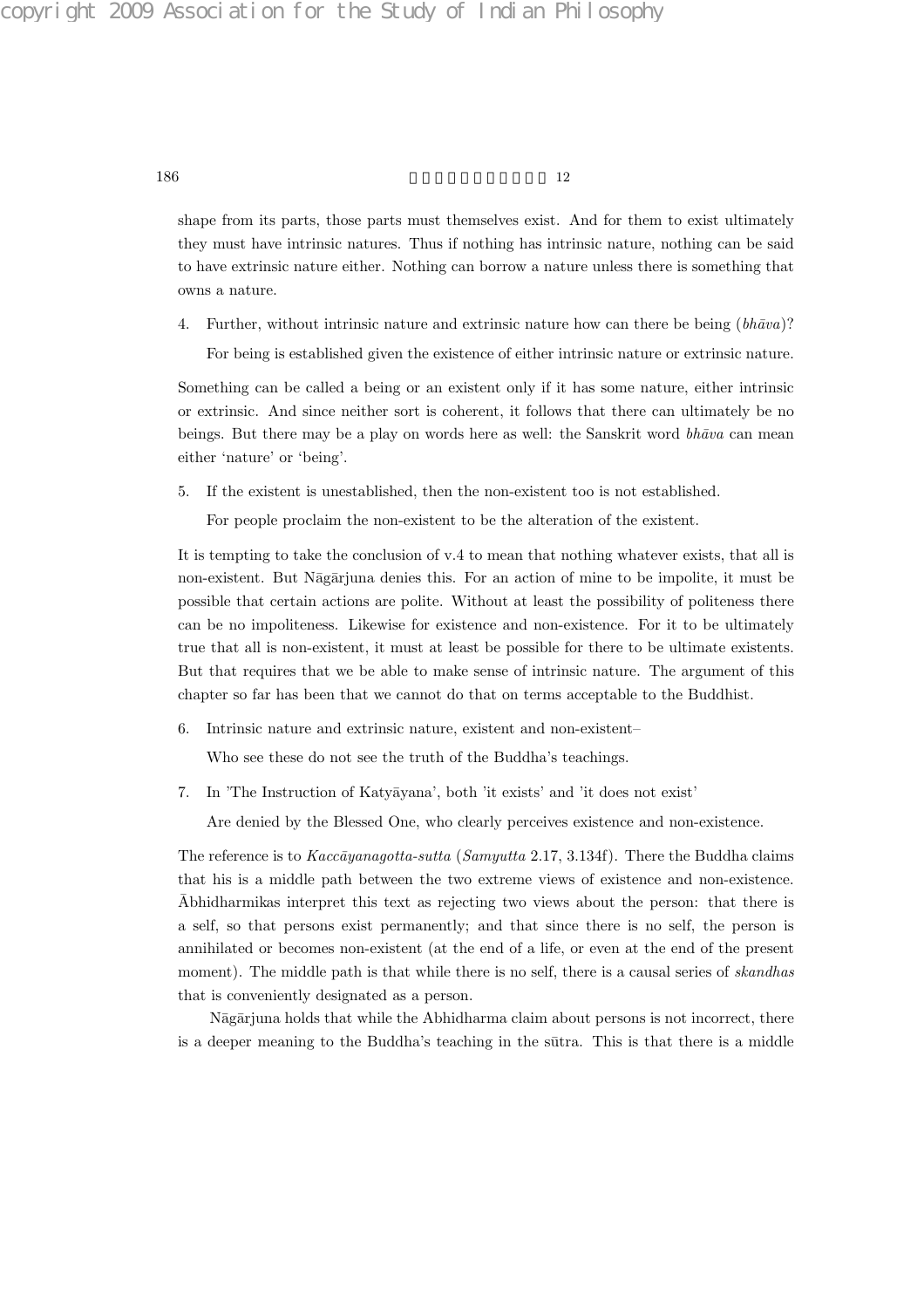path between the extremes of holding that there are ultimately existing things, and holding that ultimately nothing exists. And as all the commentators make clear, to call the doctrine of emptiness a middle path is to say that one can deny each extreme view without lapsing into the other. How one does this is a matter of some dispute. But Candrakūrti quotes the  $Samādhirāja Sūtra:$ 

'Exists' and 'does not exist' are both extremes; 'pure' and 'impure' are both extremes;

The wise man, avoiding both extremes, likewise does not take a stand in the middle. (V p.270)

This suggests that the Madhyamaka middle path is not a 'moderate' or compromise position lying on the same continuum as the two extremes. Instead it must involve rejecting some underlying presupposition that generates the continuum.

The disagreement over the interpretation of the sūtra is a variant on the dispute between Abhidharma and Mah $\bar{a}$ yaana over emptiness: is it of all *dharmas*, or only of persons? (See XIII.2.) The Abhidharmika claims that if all *dharmas* were empty then the absurd consequence of nihilism (universal non-existence) would follow. Nagarjuna may be seen as here responding to that charge.

8. If there were existenceness by essential nature, then there would not be the non-existence of such a thing.

For there is never found the alteration of essential nature.

9. [Objection:] If essential nature were unreal, of what would there be the fact of alteration? [Reply:] If essential nature were real, of what would there be the fact of alteration?

By 'essential nature'(*prakrti*) is here meant just intrinsic nature. A new argument: if there were things that ultimately existed because they had intrinsic nature, they could not cease to exist. If intrinsic nature is not dependent on causes and conditions, then something's having that nature is not dependent on any other factor. But this should mean that there could be no reason for it to lose that nature–and thus cease to exist. So the doctrine that there are ultimately real things with intrinsic nature leads unwittingly to the conclusion that what exists is eternal.

10. 'It exists' is an eternalist view; 'It does not exist' is an annihilationist notion.

Therefore the wise one should not have recourse to either existence or non-existence.

11. For whatever exists by its intrinsic nature does not become non-existent, [from this] eternalism follows.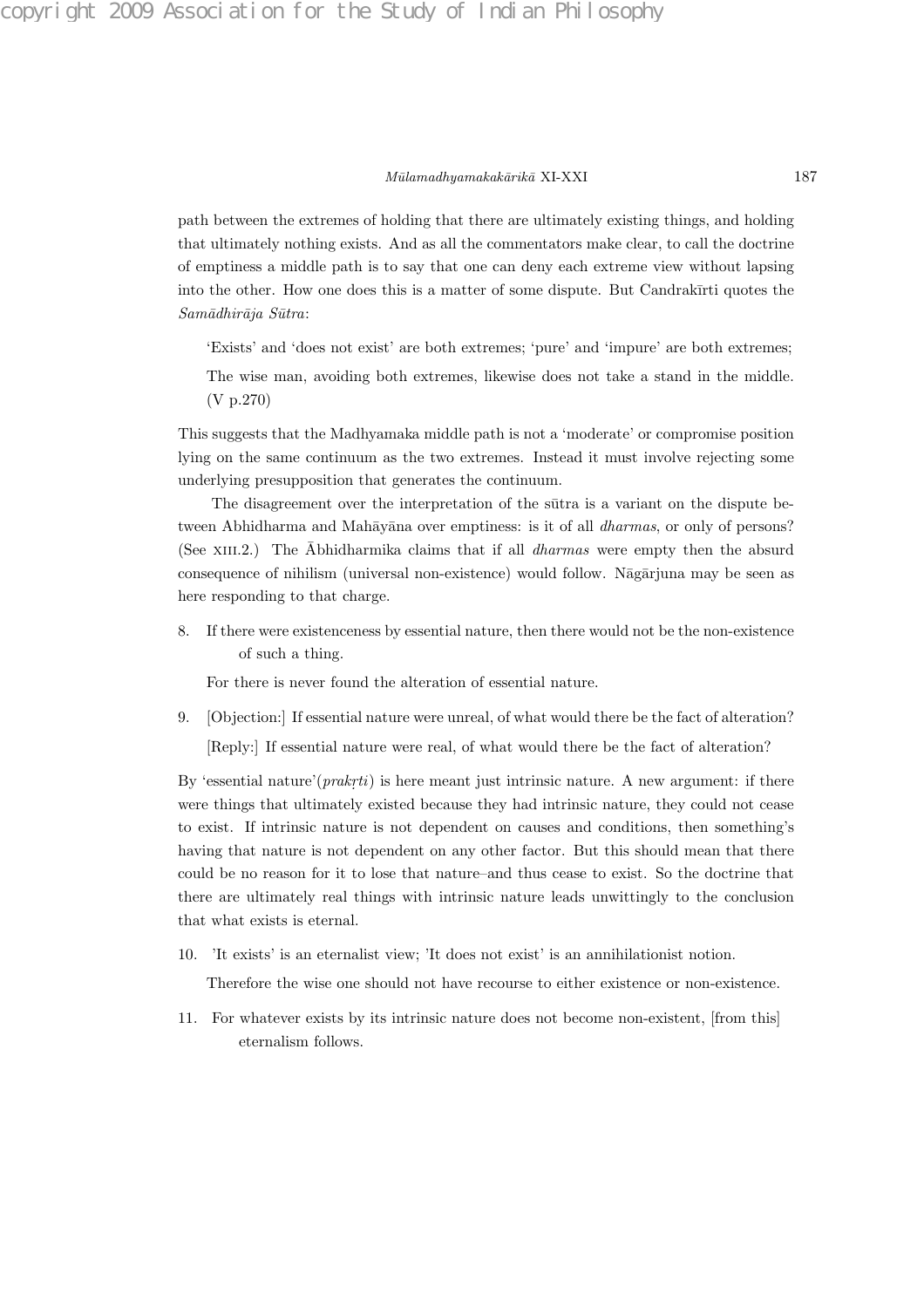'It does not exist now [but] it existed previously'–[from this] annihilation follows.

The two extreme views the Buddha refers to in 'The Instruction of Katy $\bar{a}$ yana' are also called eternalism and annihilationism. Nāgārjuna interprets these to refer respectively to the view that things have intrinsic nature, and the view that the lack of intrinsic nature means things are utterly unreal.

## XVI. AN ANALYSIS OF BONDAGE AND LIBERATION

The opponent retorts that there must be intrinsic nature, since there would be no bondage to the wheel of samsara, and no liberation from samsara, unless there were existing things undergoing transmigration. There are two possibilities as to what might undergo transmigration: the *samskāras*, those impermanent psychophysical elements that originate in dependence on prior causes and conditions (and are thus composite or *samskrta* in the sense examined in Chapter XIII); and the person or living being that is thought of as consisting of the *samskāras*. In this chapter both possibilities are examined.

- 1. If it is the *samskāras* which transmigrate, they do not transmigrate as permanent entities,
	- Nor as impermanent entities; if it is the living being [which transmigrates], the argument is the same.

Suppose it were the composite psychophysical elements that transmigrated. They must be either permanent or else impermanent. If the psychophysical elements were permanent, then they would be changeless. And anything that is changeless does not perform any function; something does something only by changing in some way. But transmigration involves doing something: going from one life to another on the basis of one's actions in the one life. So permanent psychophyical elements do not transmigrate. But neither do impermanent psychophysical elements. To say these are impermanent would be to say they do not endure from one moment to the next. In that case they can neither undergo alteration nor be causally efficacious. (Compare the reasoning of i.6-7.) And for the same reason that a changeless permanent thing cannot transmigrate, so an impermanent changeless thing could not be said to transmigrate.

 This might make it seem as if it must be not the elements but the person who transmigrates. If the person or living being is what is made up of the psychophysical elements, then it might seem as if it is just the right sort of thing to transmigrate. For then it could serve as the enduring thing which has different collections of impermanent psychophysical elements as its constituents at different times. So it could both endure and undergo alteration. But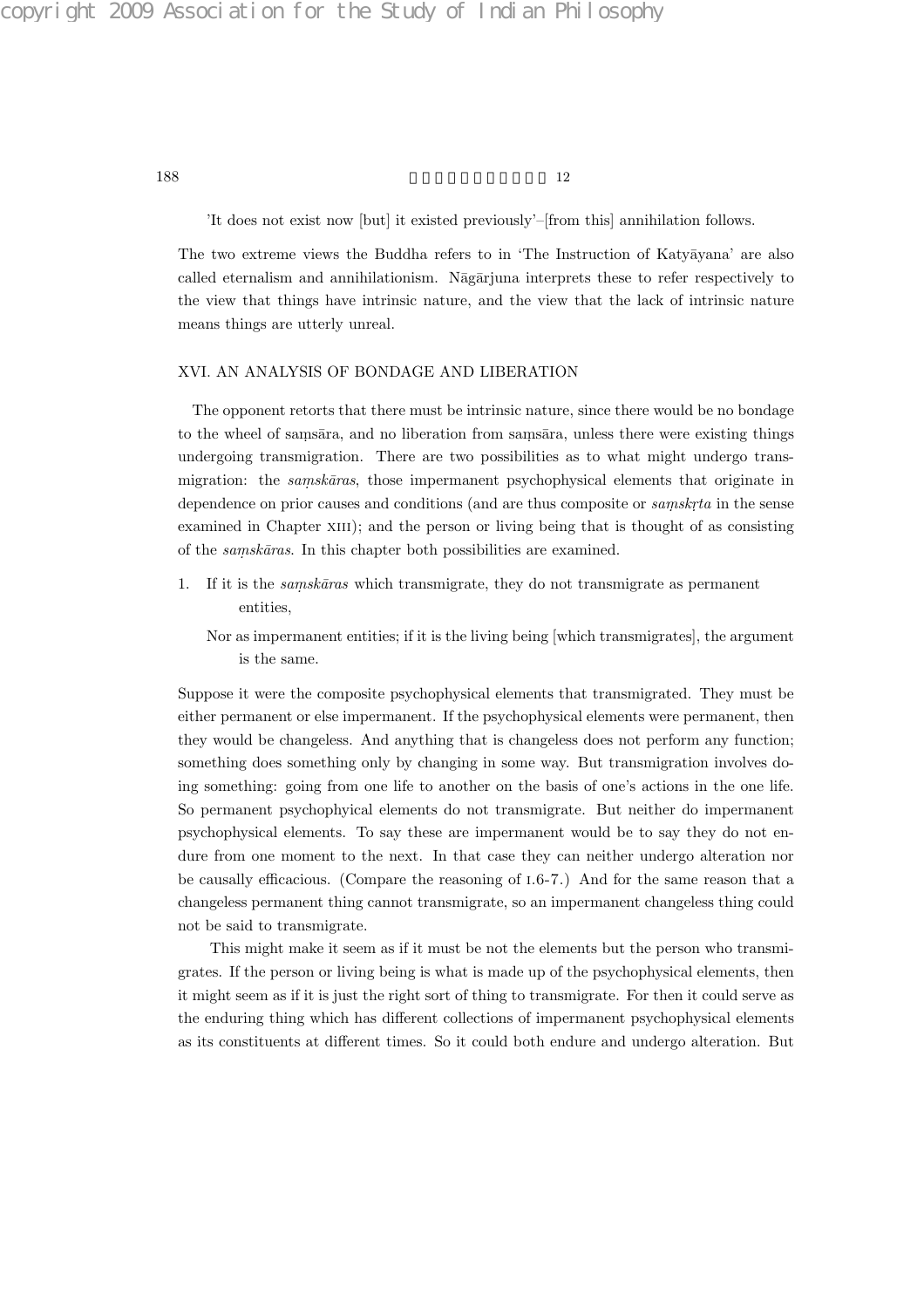Nāgārjuna denies that this solution will work, since the same reasoning applies to it as to the hypothesis that the *samskāras* transmigrate. If the person is permanent, then it performs no function. And if it is impermanent, then it is likewise not causally efficacious. The argument against its being the person who transmigrates continues in the next two verses.

2. If it is said that the person transmigrates, then, investigating the five possibilities with respect to the *skandhas*,  $\bar{a}yatanas$ , and  $d\bar{h}\bar{a}tus$ , that [person] does not exist; who will transmigrate?

For the *skandhas* see Chapter IV, for the  $\bar{a}yatanas$  see Chapter III, and for the  $d\bar{h}\bar{a}tus$  see Chapter v. According to Candrakūrti, the five possibilities are:  $(1)$  the person has the intrinsic nature of the *skandhas* etc. (i.e., the person is identical with the psychophysical elements); (2) the person is distinct from them; (3) it exists possessing the *skandhas* etc.; (4) the person is in the *skandhas* etc.; (5) the *skandhas* etc. exist in the person. And he refers us to the analysis of fire and fuel for the reasoning involved in rejecting each. (See x.14)

- 3. Transmigrating between one appropriation [i.e., state of being] and another would mean being without any basis.
	- And being without basis is being without appropriation; who is it that will transmigrate to what?

According to *Akutobhayā*, the argument is that the person who is thought to transmigrate does so either with the basis of appropriated psychophysical elements, or else without this basis. Suppose the person who transmigrates has appropriated psychophysical elements as their basis. But it is different elements that the person would depend on in the prior life and in the present life. And transmigrating means going between lives. So the person would be without appropriated elements when undergoing transmigration, and thus without basis (*vibhava*). So there is no person who is transmigrating. The alternative is that the person who transmigrates is without a basis of appropriation. But there can be no such thing as a person without any basis in psychophysical elements. Hence the question of 3d: who is this person and where is it that they are going?

4. The nirvana of the *samskaras* is not in any way possible.

Nor is the nirvan a of a living being in any way possible.

Buddhapālita explains that the same reasoning applies to the attainment of nirvāņa as was just used in the case of transmigration. If it were the *samskāras* or the person that attained nirvāņa, this would be either as permanent or as impermanent entities. But permanent things do not undergo change, while impermanent things perform no function.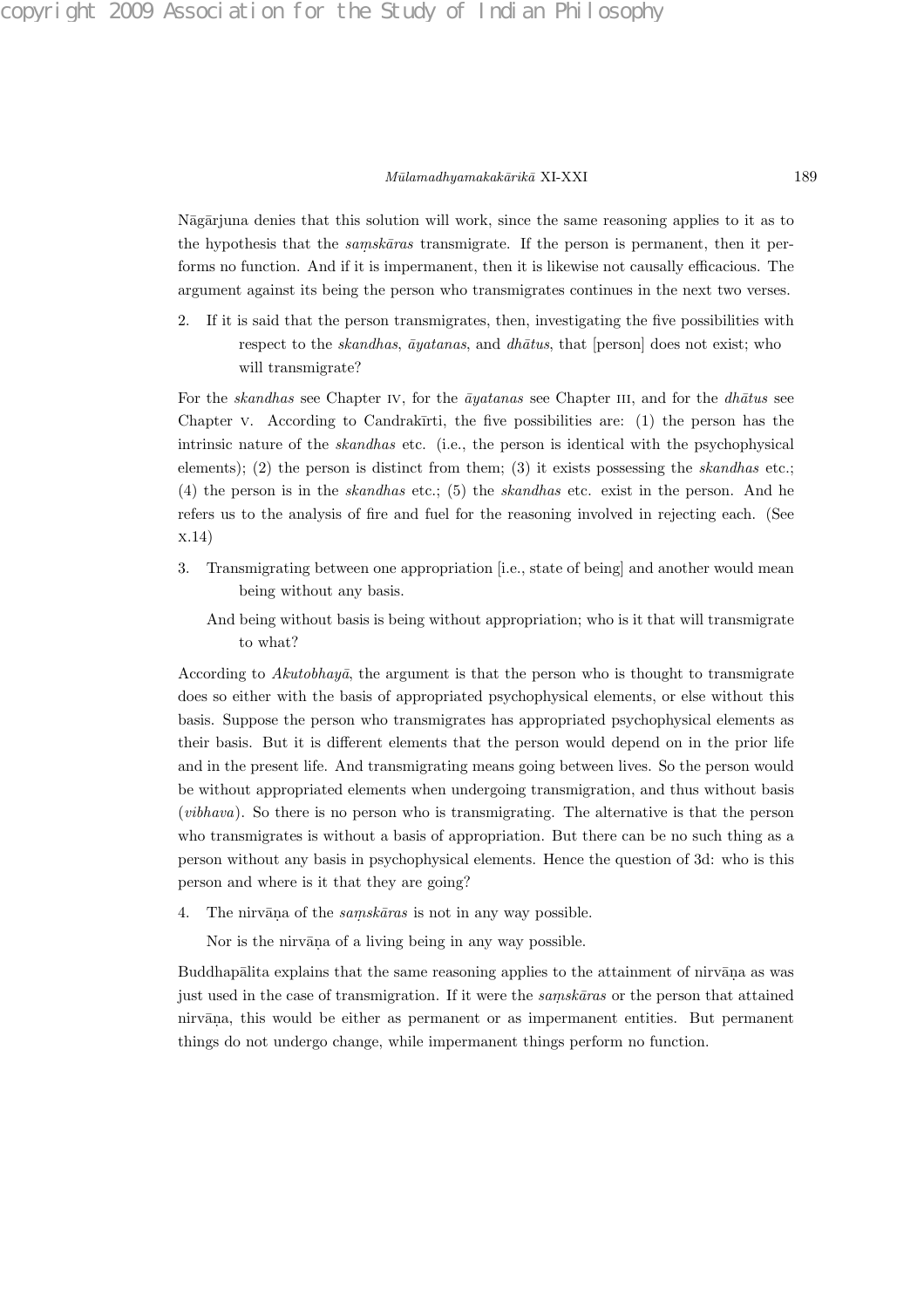5. The *samskāras*, whose nature it is to come to be and pass away, are neither bound nor released.

As before, a living being is neither bound nor released.

Neither bondage nor liberation can pertain to the *samskāras* because their transitory nature means that they do not abide in any state or condition. The living being or person is neither bound nor released because, as was said in v.2, it is not to be found in any of the five ways it might be related to the *samskāras*.

6. If bondage is appropriation, then what has appropriation is not bound.

What is without appropriation is not bound; in what state is one bound?

Suppose that bondage to samsara comes about through appropriation-taking the psychophysical elements as 'me' and 'mine'. Then what is it that is bound? It cannot be something that has appropriation as its nature, for such a thing has already been bound and so cannot be bound again. But neither can it be something that is without appropriation, for such a thing is by nature unbound, like the enlightened one.

7. If there were binding prior to what is to be bound, then it would assuredly bind..

But that does not exist; the rest [of the argument] is as was said in the analysis of present-going-to, the gone-to, and the not-yet-gone-to.

Binding requires an agent, something that, due to ignorance, desire and the like, engages in appropriation and thus brings about bondage to samsara. The difficulty is that prior to binding there is no such agent; ignorance, desire and the like are devoid of locus.

 Thus binding cannot occur before there is something that is bound. Nor, clearly, can binding occur after there is something bound, since this would be superfluous. And the third possibility–that binding occurs at some third time when there is neither what is bound nor what is not yet bound–is ruled out by the argument of the three times, as was worked out in the analysis of motion in Chapter II. Buddhapalita applies the logic of that chapter to the case of bondage thus: 'What is bound is not bound. What is unbound is not bound. A present binding that is distinct from the bound and the unbound is not bound.' (P vol.2 p.11)

8. The bound is not liberated; nor, obviously, is the unbound liberated.

If the bound were being liberated, there would be simultaneous binding and liberation.

Who or what is liberated? It cannot be something that is bound, for if it is its nature to be bound then it cannot be liberated without ceasing to exist. Nor can it be something that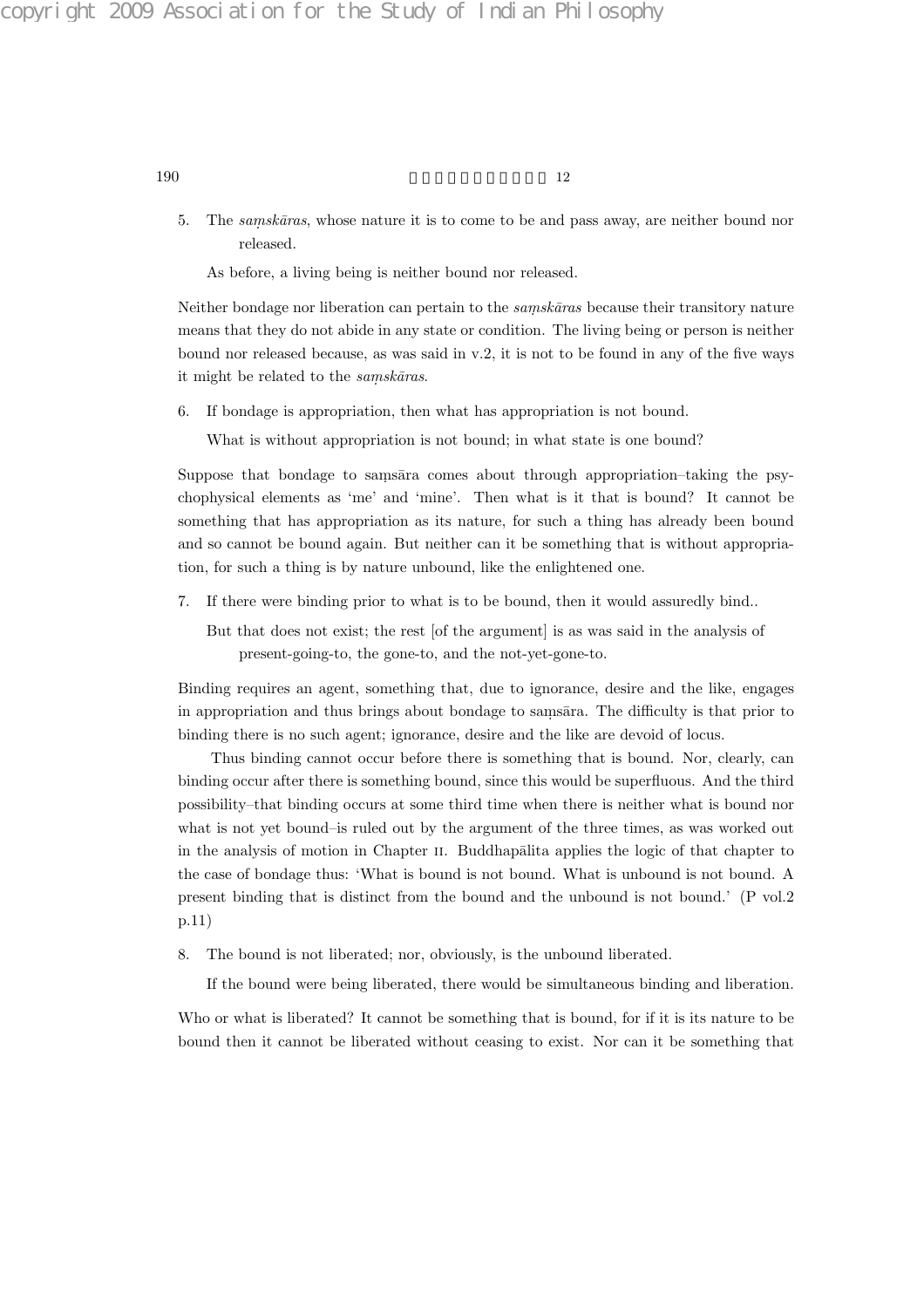is unbound, for in that case liberation would be pointless. We may then think that there must be a third possibility here, that what is bound undergoes a process of liberation. And Buddhapālita concedes that this is what people do say. But that fact should tell us that this can be true only conventionally, not ultimately. Since bondage and liberation are opposed states, something that is bound could undergo a process of becoming liberated only if there could be one portion of it that was still bound while another portion was now liberated. So the subject of this process of undergoing liberation is something with parts. And so it is a mere conceptual fiction, not something ultimately real. What is ultimately real is without parts. Hence it would have to be either bound or liberated.

9. 'Devoid of appropriation, I shall be released; nirvana will be mine'.

For those who grasp things in this way, there is the supreme grasping of appropriation.

If release from samsāra comes about through the cessation of appropriation–through ceasing to have thoughts of 'I' and 'mine'–then the desire for one's own liberation constitutes an obstacle to its attainment. This is the Buddhist formulation of what is called the paradox of liberation. The paradox is recognized by virtually all schools of Indian philosophy concerned with release from suffering and rebirth. Here the paradox is put in terms of the notion that when one has the thought, 'I shall be released', one is identifying with and appropriating the psychophysical elements–which is just what causes bondage to samsāra.

10. Where nirvana is not hypostatized, samsara not removed,

What samsāra is there, what nirvāņa is falsely imagined?

The argument of this chapter has shown that there can be no such thing as the overcoming of ignorance and attaining of nirvana. Or to be more precise, it cannot be ultimately true that there is such a process. And in the absence of such a process, it is difficult to see how there could be the two states of samsara and nirvana. Hence the suggested conclusion: that we cease attempting to conceptualize the two. But this is ambiguous. It might be taken to mean that while samsāra and nirvāņa are ultimately real, their nature is ungraspable. Or it might mean that the very idea of ultimately real things is incoherent. Nagarjuna will have more to say on this question at xxv.19-20.

#### XVII. AN ANALYSIS OF ACTION AND FRUIT

This chapter examines the relation between an action and its consequence or fruit, as specified by the laws of karma. The first five verses lay out the common understanding of all the schools. In v.6 a question is raised concerning how this can be compatible with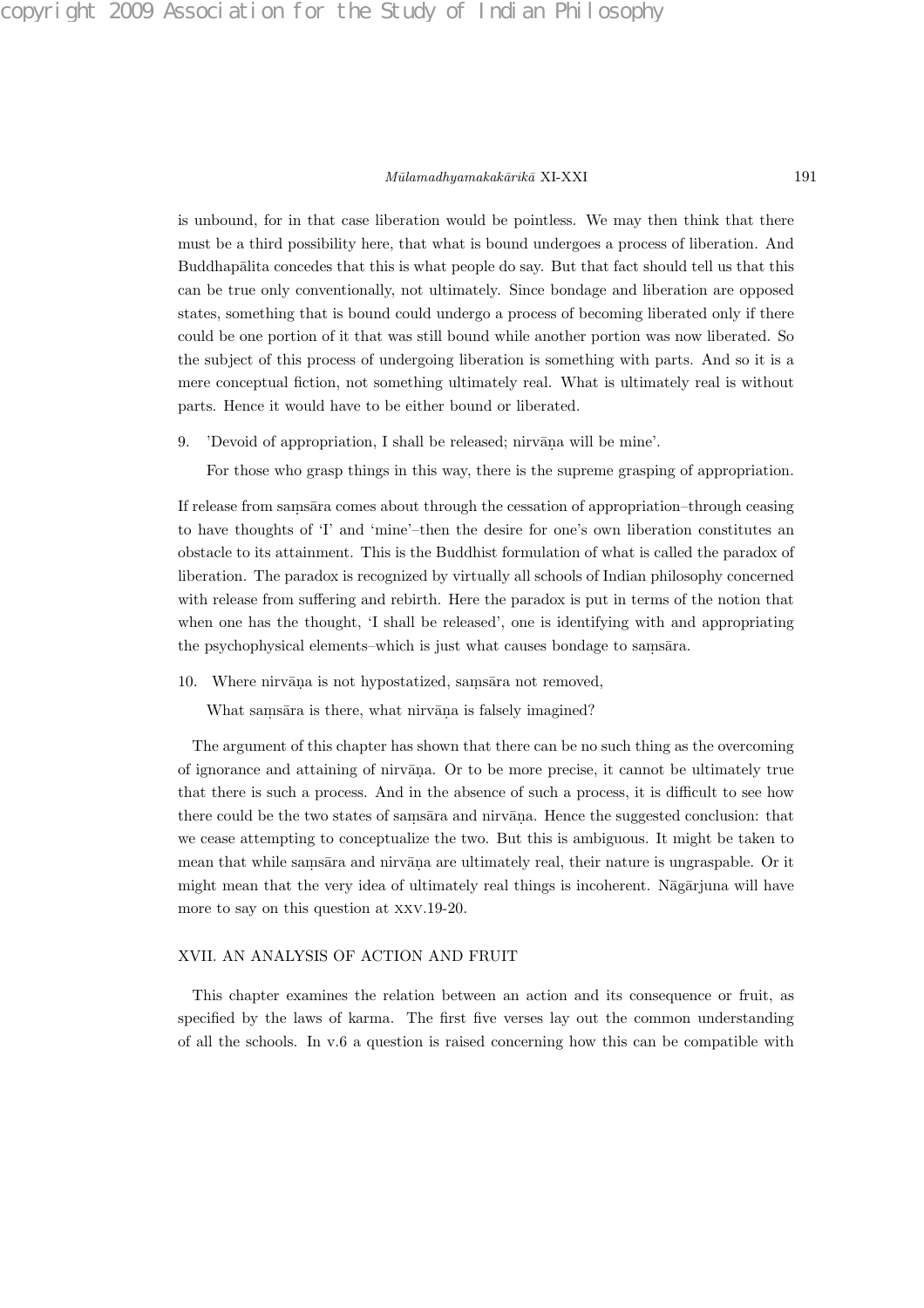impermanence. The following thirteen verses give solutions proposed by different schools. Then beginning in v.21 Nāgārjuna subjects these to critical examination.

1. Self-control, being thoughtful of others,

And friendliness, these right states of mind are the seeds of fruit both hereafter and here.

The laws of karma have to do with the relation between an action and its consequences for the agent. But by 'action' is meant more than a mere bodily movement such as breathing or blinking, which are typically done without thought. It is the state of mind behind an action that determines what sort of fruit the agent will reap. Here are detailed the states of mind that result in such good fruits as human rebirth. By implication, the opposed states of mind yield unpleasant consequences for the agent, both in this life and in future lives.

2. Action was said by the Supreme Sage to be volition and what is connected to volition. He has proclaimed there to be many distinct varieties of action.

Bhāvaviveka explains 'Supreme Sage' to include not only the Buddha but also the 'hearers' (i.e., those who have become enlightened through hearing the Buddha's teachings), pratyekabuddhas and bodhisattvas. Candrakīrti takes the term to refer to just the Buddha. He explains 'what is connected to volition' is a bodily or verbal action that follows a volition.

3. Of these, that which is called volition is what is considered mental action.

And that which is called 'what is connected to volition' is bodily and verbal action.

The two varieties of action are described. Volitions are purely mental in nature; the disposition of friendliness would be an example of a volition. The second variety, 'what is connected to volition', includes what would count as actions in the normal sense of the term, namely bodily movements and speech. But as Bhavaviveka makes clear, these count as actions only if they occur intentionally or upon reflection.

4. Speech, gesture, the unmanifest called non-abstention,

And that other unmanifest called abstention,

5. The meritorious followed by enjoyment, the demeritorious followed by enjoyment,

And volition, these seven states are declared to be the elucidation of action.

The 'unmanifest' mentioned in v.4 is of two kinds, non-abstention and abstention. By 'abstention' is meant a refraining from engaging in an unwholesome action, one that is not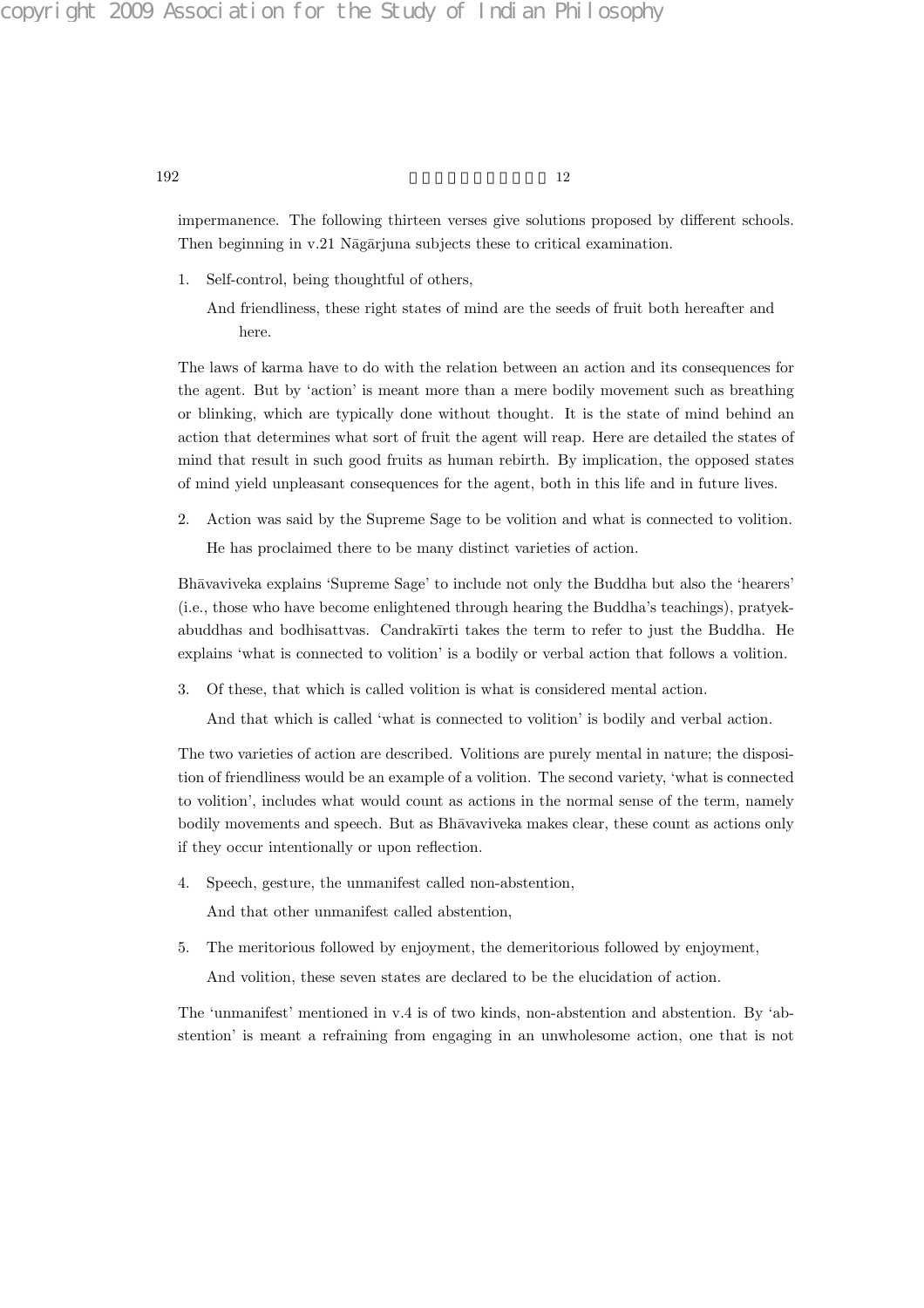conducive to nirvāna. Typically when one engages in an unwholesome action, this fact is manifest to others. But there are cases where such an action may not be manifest. Candrakūrti gives the example of someone who acknowledges that they have engaged in such unwholesome acts as harming living beings and lying, but resolves to do so no more. In that case their past unwholesome actions will continue to produce fruit until such time as they are exhausted, even though it will not be manifest that they have unwholesome karma, since they no longer practice such unwholesome acts as spreading fishing nets. The case of the unmanifest called abstention is the reverse of this.

Meritorious (*punya*) actions are those having pleasant fruits, while demeritorious (*apunya*) actions are those having unpleasant fruits. Note that these are distinct from the categories of wholesome (*ku´sala*) and unwholesome (*aku´sala*). An action that is karmically meritorious or leading to pleasant fruit may still lead one away from nirvana and so be unwholesome.

6. If the action endures to the time of maturation, then it would be permanent.

If it is destroyed, then being destroyed, what fruit will it produce?

In this verse a difficulty is raised for anyone who accepts the account of karma outlined in v.1-5. According to the general law of karma, an action gives rise to a fruit. But the fruit typically occurs some time after the action–often in another lifetime. The question then is how an action that occurs at one time can bring about a fruit at a later time. One possibility is that the action endures from the time of its occurrence until its maturation, when the fruit arises. But if the action endures, then it is eternal. For if something does not perish at one moment, there can be no reason why it should perish at some other moment. So if it endures for some time, then it will endure for all time. And something eternal cannot produce anything. The alternative is to say that the action goes out of existence immediately upon its occurrence. But in this case it would seem impossible for it to produce a fruit that occurs later.

 Different Abhidharma schools proposed various solutions to this problem. One such solution is that of the Vaibhasikas, who held that each *dharma* exists in all three times. (See XIII.4.) In that case the action is still existent in some sense when the fruit comes into existence. But their solution is not taken up here. Instead Nāgārjuna first presents the seeds hypothesis of the Sautrāntikas, and then the view of the Pudgalavādins.

- 7. A series starting with the sprout proceeds from a seed,
	- A fruit [proceeds] from that [series]; and without the seed the series does not come forth.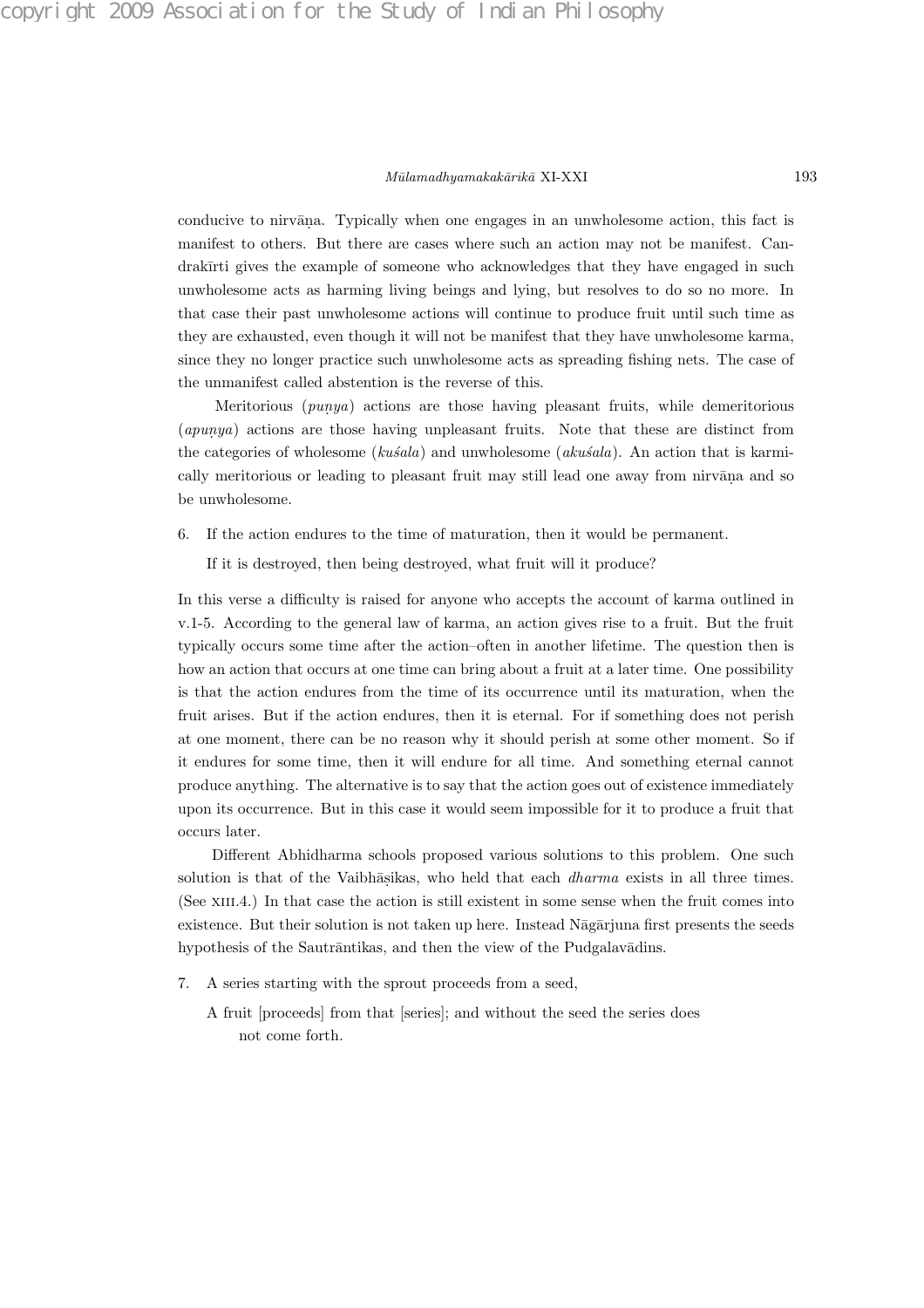- 8. Since the series is from the seed, and the fruit is produced from the series,
	- The fruit has the seed as its predecessor; thus it [the seed] is neither annihilated nor eternal.
- 9. Likewise a mental series proceeds from a volition,
	- A fruit [proceeds] f rom that [series]; and without the mental element the series does not come forth.
- 10. Since the series is from the mental element, and the fruit is produced from the series, The fruit has the action as its predecessor; thus it [the action] is neither annihilated nor eternal.

The idea is that just as a mango seed can serve to bring a mango into existence even though the seed goes out of existence long before the mango appears, so an action can cause a karmic fruit to occur long after the action took place. In the case of the mango seed, there is a causal series of intermediary entities: the sprout, the sapling, the young tree, and the flowering tree. Under the right conditions, the last entity in this series gives rise to the mango fruit. But since this series was started by the seed, we can say that the fruit has the seed as its ultimate cause. By the same token, an action can cause a type of mental event called a karmic trace. Since every existing thing is momentary, this karmic trace will only exist for a moment. But it will cause a successor karmic trace of the same sort. And this in turn will cause another trace like itself. This causal series will continue until such time as conditions are appropriate for the ripening of the karmic trace, at which time the karmic fruit will appear. The proximate cause of this fruit is the immediately preceding karmic trace. But this trace owes its existence to its predecessor, and so on backwards along the series to the action. So the action may be called the ultimate cause of the karmic fruit.

 The Buddha called his view a middle path between the extremes of eternalism and annihilationism. One thing this has been taken to mean is that a Buddhist account of the person reconciles the continued existence of a person over one or more lifetimes with the absence of any permanent or eternal constituent of the person. The dilemma posed in v.6 in effect asks how this reconciliation can take place. If no part of the person endures, how can an action in one life produce a fruit in another life? And if the action in this life is annihilated prior to the fruit that comes in the next life, then the one who enjoys that fruit does not deserve it, since they are not the one who acted. The Sautrantika solution is to posit a causal series to mediate between action and karmic fruit. Since it is just such a series that is conveniently designated as a person, it is conventionally true that the person who acted in the one life enjoys the fruit of that action in another life. At the same time,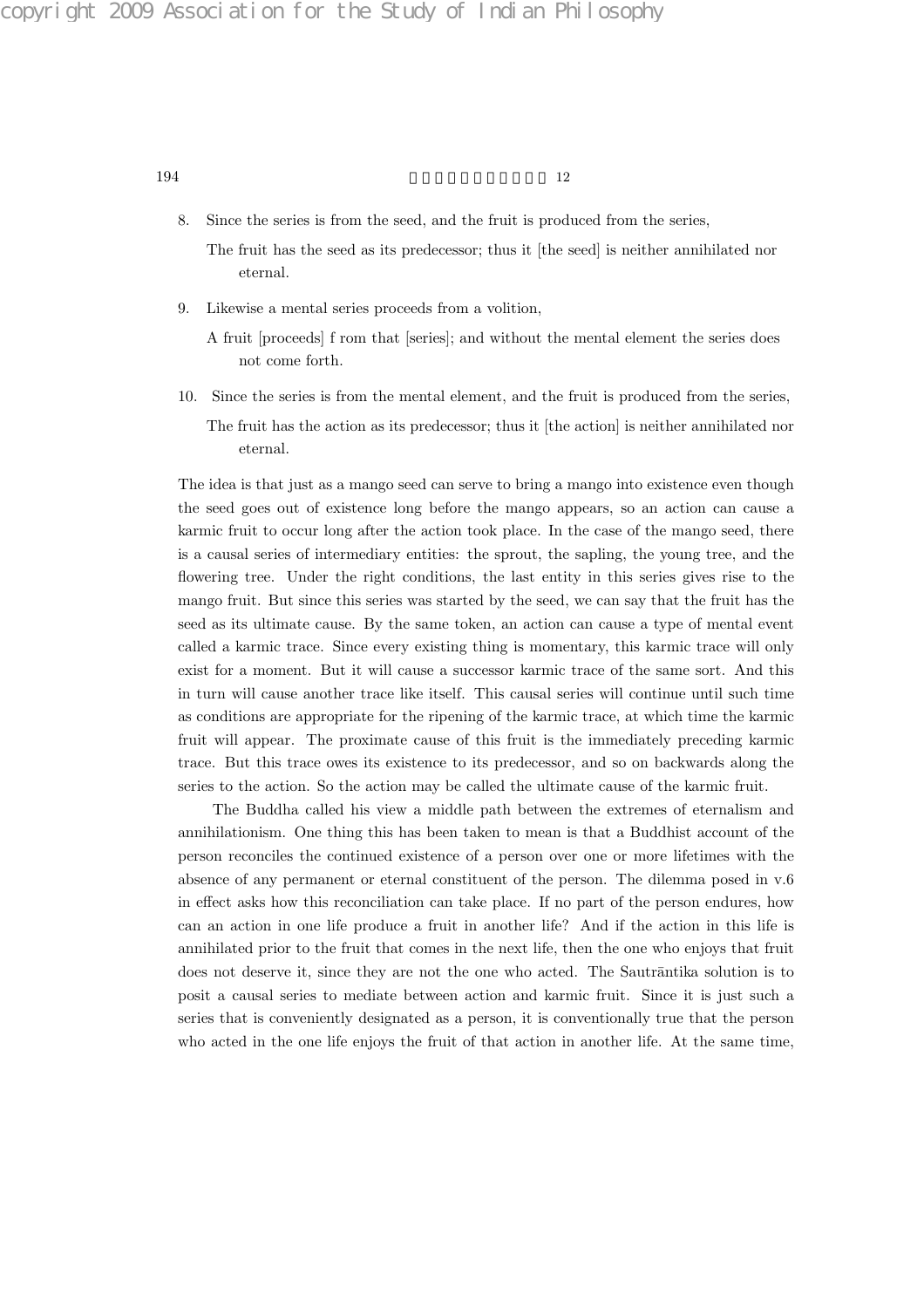ultimately nothing endures; what we call a 'person' is just a series of momentary entities and events. The series endures, it is not annihilated; but its constituent elements are momentary, each going out of existence the moment after they were produced. For other examples of this strategy see *The Questions of King Milinda* II.2 (*Milindapa˜nho* PTS edition pp.40–50.). See also Buddhaghosa's *The Path of Purification*, trans. Bhikkhu Nanamoli, (Kandy, Sri Lanka : Buddhist Publication Society, 1991) xvii.162-72.

- 11. There are ten pure paths of action that are means for accomplishing what is right. The fruit of what is right is the objects of the five senses, both hereafter and here.
- 12. [Objection:] There would be many gross errors on this hypothesis

Of yours; so this hypothesis [of a seed-generated series] does not hold here.

This objection is said to come not from Nagarjuna but from another opponent. According to Buddhapālita, Bhāvaviveka and Candrakīrti, the difficulty being raised for the view just presented is that the example of the seed-fruit series is not sufficiently like the case of the action-fruit connection. For the seed of a mango will only produce a mango tree, never an oak tree. But a given action may in one case yield human rebirth, in another divine rebirth; in one case the fruit may be pleasant, in another case it may be painful; and so on.

13. I, however, shall propose a hypothesis that is suitable here,

And that has been expounded by Buddhas, pratyekabuddhas and śrāvakas.

14. The unperishing is like the pledge pen, the action is like the debt;

[The abiding] is fourfold with respect to sphere; and it is by nature indeterminate.

'The unperishing' is a *dharma* that is said to result from an action that has not yet born its karmic fruit. The analogy here is to the pen with which one pledges to repay a debt, and by extension to the written record of one's debt. While the action of incurring the debt by signing the pledge is in the past, the record remains as long as the debt has not been repaid, and it serves as the immediate cause of the repayment. So by analogy there is an 'unperishing' that occurs following an action; it abides until such time as the fruit arises. One may thus think of it as a sort of karmic debt. *Akutobhaya* tells us that its four varieties have to do with the cosmic sphere in which it may be operative: that of desire (the mundane world), or one of the three transmundane spheres attained in meditation–those of form, formlessness, and the undefiled. It is indeterminate in nature insofar as it is not in and of itself conducive toward either pleasure or pain. As Candrak $\overline{\text{arct}}$  explains this, if the karmic debt incurred by acts conducive to pain were itself conducive to pain, it could not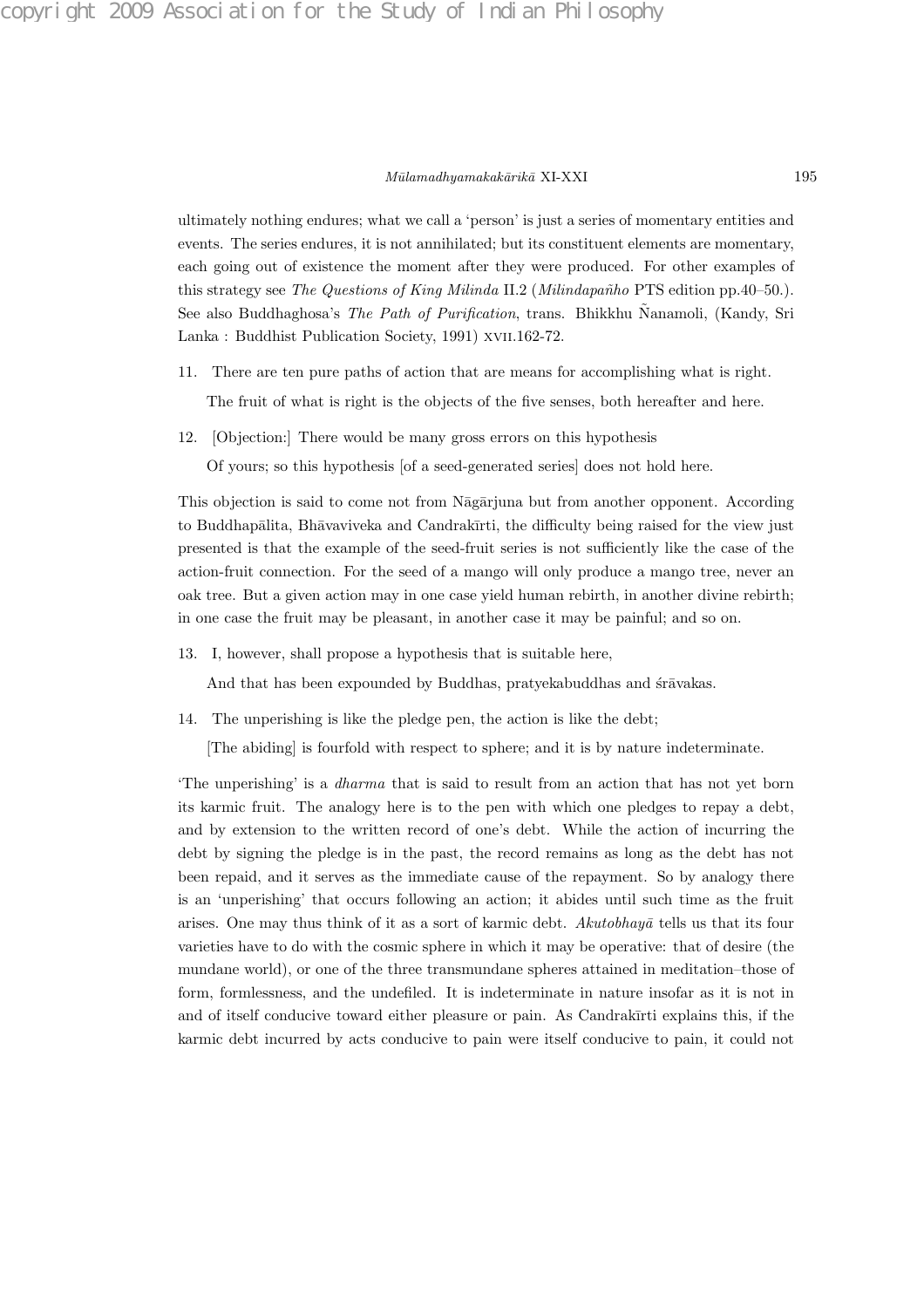exist in those who have overcome desire. And if the karmic debt incurred by acts conducive to pleasure were itself conducive to pleasure, then it could not be found in those whose roots of good conduct have all been destroyed. Its indeterminacy thus reflects the complexity of the workings of karma–the complexity that this opponent used against the Sautrāntika seeds hypothesis in v.12.

- 15. It is not eliminated by abandonment, but only by meditation is it to be eliminated. Thus the fruit of actions is produced by the unperishing.
- 16. If it were to be eliminated through abandonment, or by transference of the action, Various difficulties would result, including the disappearance of the action.

One's karmic debt is not erased just by understanding the four noble truths, i.e., understanding how all acts of appropriation lead to suffering. Such understanding leads to the abandonment of those ways of being that generate new karmic debt. But it does not by itself eliminate the karmic debt that one has incurred in past lives and in the present life prior to one's attaining understanding. This karmic debt can only be eliminated through the path of meditation. To suppose that mere abandonment of the mundane way of life could eliminate one's karmic debt is to suggest that a past action that did occur could be made to not have occurred, which is impossible.

17. At the moment of rebirth there occurs a single [unperishing] of the same sphere for all actions, whether dissimilar or similar.

In the rebirth process there is a kind of 'karmic debt consolidator' for all past actions, whether karmically meritorious or demeritorious. It is this which determines where the new life will occur.

18. It arises for each action, in this world,

Of the two different sorts; and even though all fruit be ripened, [the unperishing] persists.

The idea seems to be that the record of one's debt may endure even after the debt has been repaid. The commentators are not sure whether the two different sorts of action referred to in this verse are: volition and what is connected to volition (see v.2); or that conducive to pleasure and that not conducive to pleasure; or the pure (leading to liberation) and the impure (not leading to liberation).

19. It is stopped either due to transference of the fruit or due to death;

In the latter case it would characterize [one's] allotment as either pure or impure.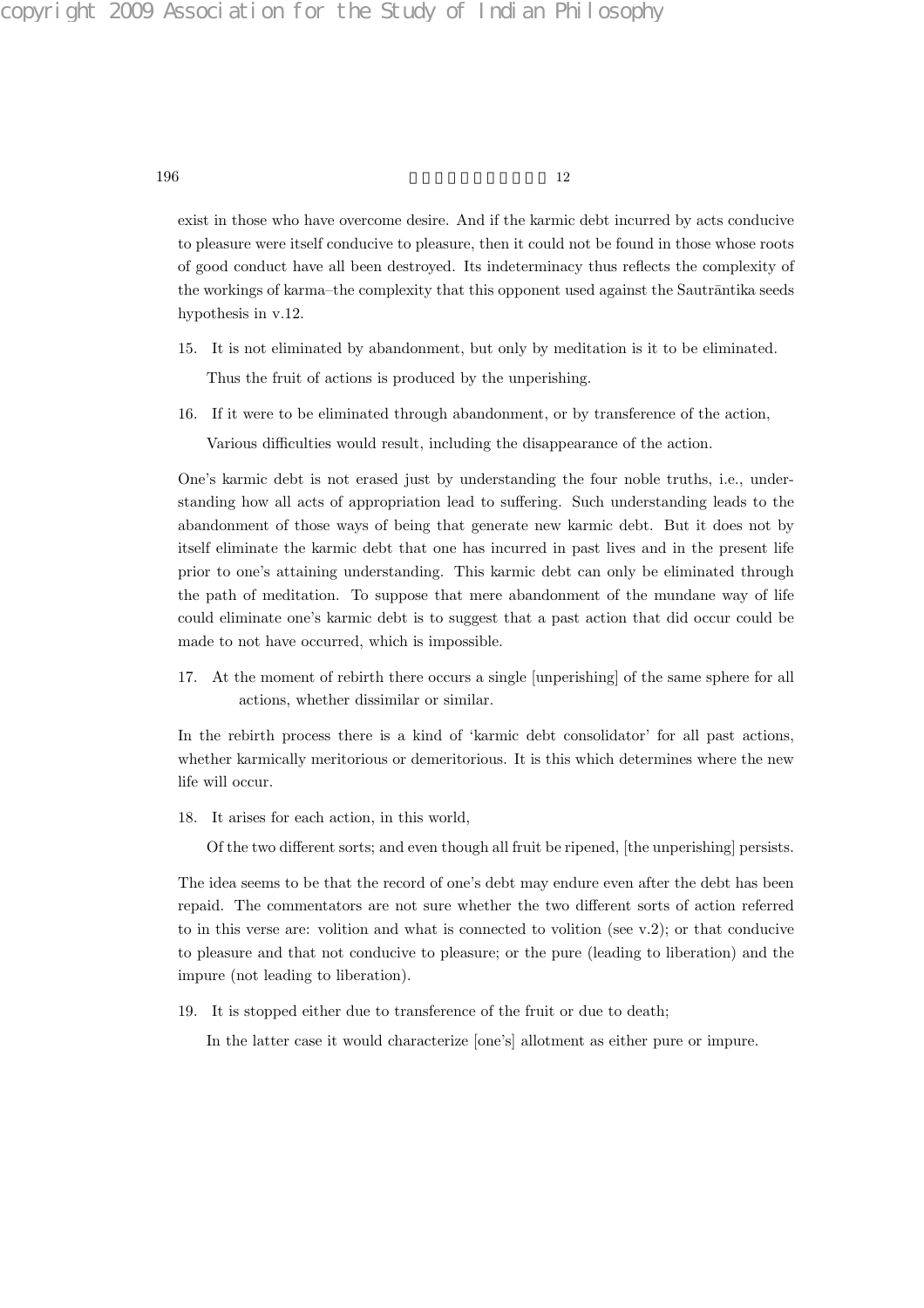*Akutobhayā* explains that the stopping of the unperishing due to transference of the fruit is done through meditation. Bhavaviveka explains that, in the case of death, it is through the unperishing that one's various actions in this life result in one's entering into a certain birth of a certain caste with a certain body, sense faculties, strength, intelligence, etc. in the subsequent life.

20. There is emptiness, there is no annihilation, there is samsara, and there is no eternal;

And the unperishing of an action was taught by the Buddha.

This hypothesis is here said (by the opponent) to represent an orthodox Buddhist position. First, it is compatible with the claim that the person is empty of a self, since it avoids supposing that the traces that carry the karmic debt require that there be a self. (This is the explanation given in *Akutobhayā*.) Second, it avoids the extreme view of annihilation in that the unperishing is quite firm. Third, through its providing a connection between action and fruit, it shows how samsara is possible. Fourth, it avoids the extreme view of eternalism, since the unperishing stems from the cessation of actions. Finally, this hypothesis was taught by the Buddha.

At this point we are to imagine Nāgārjuna entering the discussion. The Abhidharmika opponents have given their different accounts of the relation between action and fruit. These accounts presuppose the real existence of action and fruit and some sort of real connection between them. Nāgārjuna retorts that no action is to be found. The opponent then asks why this is. Nāgārjuna responds:

21. Why is an action not arisen? Because it is without intrinsic nature.

And since it is unarisen, it does not perish.

Ultimately no action is to be found because all actions are empty or devoid of intrinsic nature. The evidence for this claim will be developed in subsequent verses. But the opponent has a more immediate concern. In a verse cited by both Bhavaviveka and Candrakūrti (P vol.2, pp.37-8) the Buddha is represented as saying,

Actions do not perish even after billions of cosmic epochs,

The right set of conditions and the right time having been attained, they assuredly produce fruit for the beings.

If an action does not perish, then it must surely be real and so have intrinsic nature; hence Nāgārjuna's claim in 21b cannot be correct. To this Nāgārjuna then replies that an action is said not to perish because ultimately no actions arise. Something that never occurred in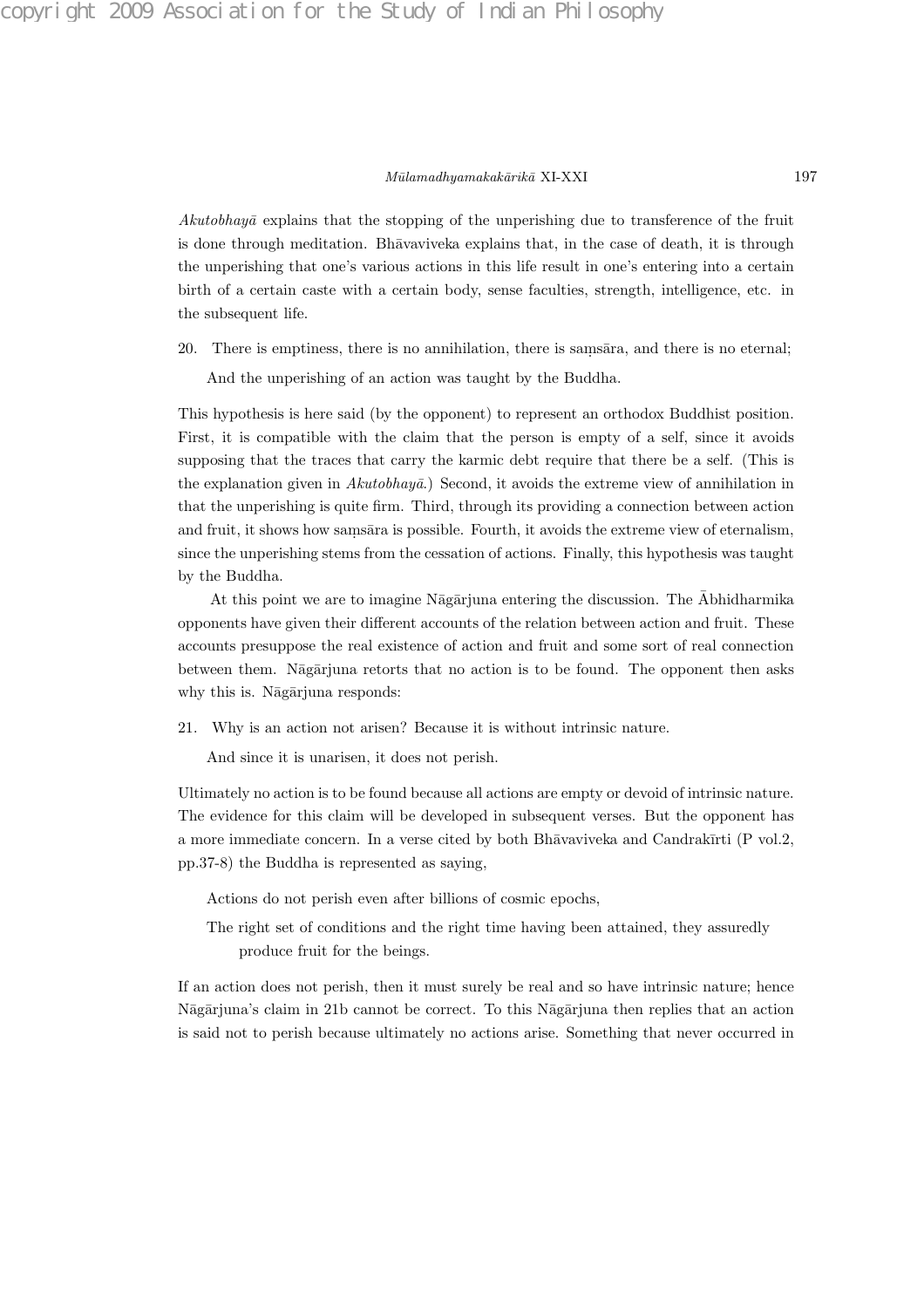the first place cannot be said to perish. The Buddha's claim about actions must be taken as a mere *façon de parler*, and not as a description of the ultimate truth about action and fruit.

22. If the action were something with intrinsic nature, then it would doubtless be eternal.

And the action would be undone, for the eternal is not something that is done.

Candrakūrti explains that the action would be eternal if it had intrinsic nature because anything with intrinsic nature cannot undergo alteration of nature. It then follows that the action would never be done or performed. This is so because in order for the action to be done, it must alter from the state of being undone to the state of being done. But the eternal is changeless, so it could not undergo this alteration.

23. If the action were undone [by the agent], then there is the concern that there would be a result of what was not done [by the agent];

And it then follows that the fault of an incontinent life accrues [to one who is continent].

To call an action 'undone' means, in this context, not done by the person currently reaping the fruit. Since every fruit is the product of some action, a fruit that was not done by the agent must have been done by someone else. If the fruit is produced by an action that is undone in this sense, and unwholesome acts are undone by the continent person, then it should be possible for the continent person to reap the fruit of something that is done by an incontinent person. This is obviously absurd.

24. Without doubt this would destroy all worldly conduct;

And the distinction between meritorious and wrong deeds would not hold.

If the fruit of an action could come from an undone action, then such worldly pursuits as farming and weaving would be undermined. For one would be as likely to get a crop by not sowing as by sowing. Likewise the karmic laws that specify which actions should be done and which should not would be undermined. For the assumption behind recommending certain actions as meritorious and others as wrong is that doing actions of the first sort brings about pleasant fruit while doing actions of the second sort brings about unpleasant fruit. If the fruit can arise from an undone action, then this assumption is undermined. *Akutobhaya*<sup>a</sup> adds that this holds as well for the distinction between actions that are wholesome (conducive to nirvāna) and unwholesome (not conducive to nirvāna).

- 25. And that which has already ripened will produce a fruit yet again,
	- If it follows from the action's being determinate that it is endowed with an intrinsic nature.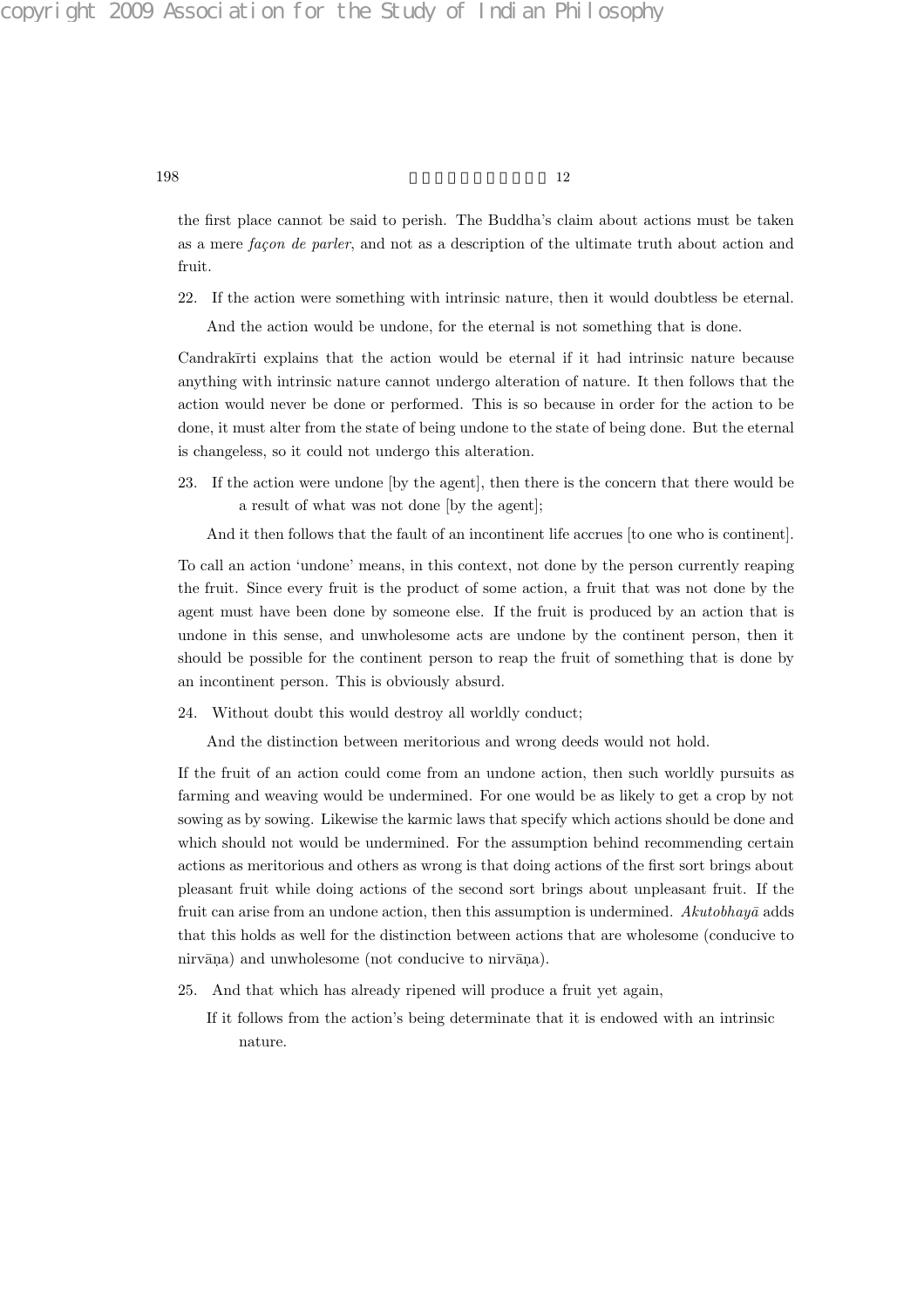The action-fruit connection depends on there being determinate kinds of actions: an action of this sort leads to this kind of fruit, an action of that sort leads to that kind of fruit, etc. The opponent takes the determinacy of an action to consist in its having its own nature. Nāgārjuna's point here is that in that case the action must always have that nature. And from this he claims it follows that even when the action has produced its fruit, it will continue to have the nature that led to its producing that fruit. So an action that has already produced its fruit will continue to produce more such fruit.

Our translation reflects the reading of 25cd given by three commentators. Candrakūrti understands it somewhat differently: 'If it follows from an action's having intrinsic nature that it is determinate'. But the underlying logic of the argument is not significantly affected, since 'being determinate' and 'having intrinsic nature' are virtually synonymous for the opponent.

26. If action is by nature defiled, and the defilements are not ultimately real,

Then why if the defilements are not real, would action be ultimately real?

The defilements are desire, aversion and delusion. All unwholesome actions are said to be conducive to remaining in samsara by virtue of their being caused by one or another of these defilements. But as Nāgārjuna will argue in Chapter XXIII, the defilements cannot themselves be said to be ultimately real. One argument for this will be that the defilements are all themselves based on the mistaken view that there is a an agent of actions. Since it is not ultimately true that there is a self (see  $XVIII.6$ ), it cannot be ultimately true that there are defilements. The present argument is that, given this result about the defilements, it makes no sense to suppose that actions are ultimately real.

27. Action and the defilements are described as conditions for the arising of the body;

If action and the defilements are empty, then what is to be said of the body?

According to the twelve-linked chain of dependent origination, the occurrence of the body in a new life is dependent on the actions and their root defilements in the prior life. The argument so far has been that the defilements and action lack intrinsic nature, and thus are empty. This verse extends that result to the body that is said to be their product.

The opponent now seeks to defend their view by citing the teachings of the Buddha:

- 28. The person who is ensconced in ignorance and bound by thirst,
	- That person is the enjoyer; but that person is neither someone other than the agent nor identical with the agent.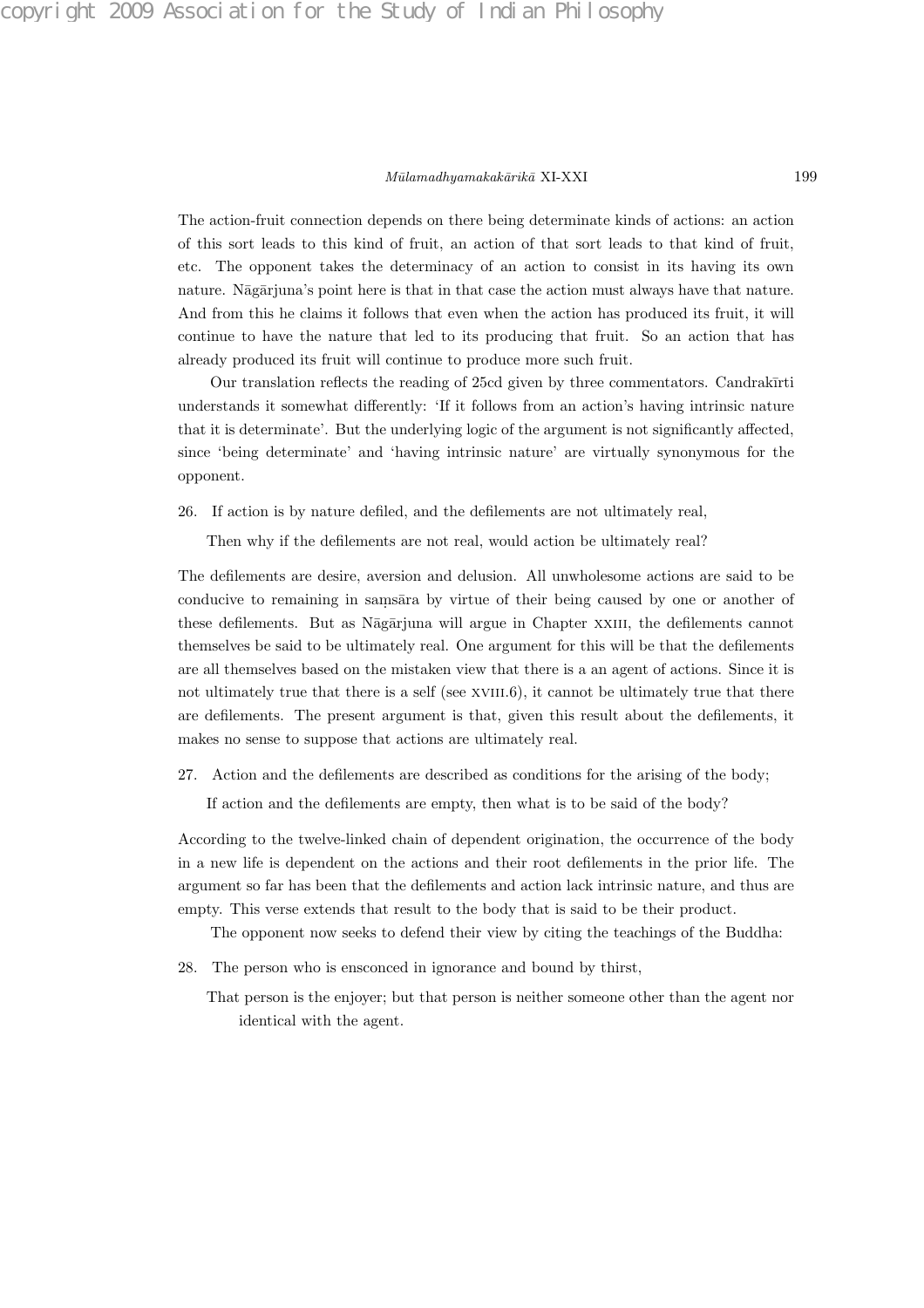#### $200$  and  $12$

The Buddha said that beings are 'ensconced in ignorance and bound by thirst'. (The passage quoted by both *Akutobhay* $\bar{a}$  and Candrakūrti, and identified by *Akutobhay* $\bar{a}$  as from the 'Anavarāgra Sūtra', is found at S II.178.) And as the context makes clear, such beings must be both agent of the action and enjoyer of the fruit of the action. But, replies Nagarjuna, the agent and the enjoyer are neither identical nor distinct. This is so because, as the next verse claims, the agent does not exist. The enjoyer can have neither identity nor distinctness with something that does not exist.

29. Not arisen dependent on conditions, not sprung up without dependence on conditions, The action not being either, the agent also cannot exist.

If actions are empty  $(v.27)$ , it cannot be ultimately true that they arise–whether their arising is dependent on conditions or is unconditioned. But in the absence of ultimately real actions there cannot be an agent of those actions.

30. If there is neither action nor agent, how would there be the fruit born of the action?

Moreover if the fruit does not exist, how will there be its enjoyer?

Something is a karmic fruit only if it arises in dependence on an action. So if there ultimately are no actions, there likewise can be no ultimately real fruits. And something is the enjoyer of a fruit only if there are fruits to be enjoyed.

31. Just as the Teacher by his supernatural power fabricates a magical being

Which in turn fabricates yet another magical being,

32. So with regard to the agent, which has the form of a magical being, and the action which is done by it,

It is like one magical being that is fabricated by another magical being.

33. Defilements, actions and bodies, agents and fruits,

Are like the city of the Gandharvas, they resemble a mirage, a dream.

For the city of the Gandharvas see vii.34. The guiding image of these three verses is that of a Buddha endowed with supernatural powers that are of use in teaching the Dharma. Among these powers is that of making the audience see a magician who then produces various magical illusions. These illusions are thus products of something that is itself a magical illusion. Applied to the subject matter of this chapter, the analogy gives the result that agent and enjoyer of fruit are mere appearances that merely appear to produce the apparent action and enjoy the apparent fruit respectively; and that all these appearances are useful for attaining the end of the Buddha's teachings, nirvana.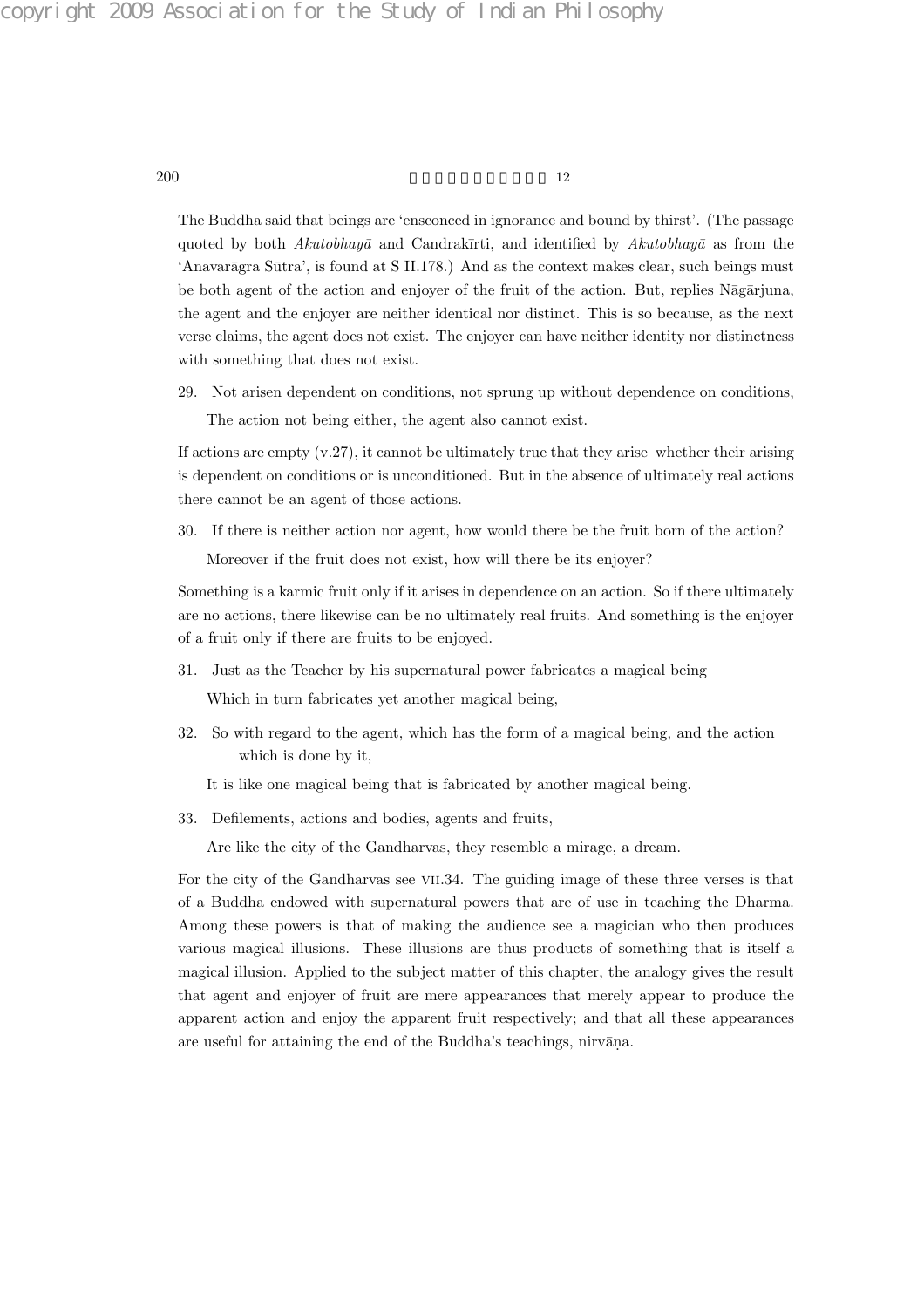#### *M¯ulamadhyamakak¯arik¯a* XI-XXI 201

#### XVIII. AN ANALYSIS OF THE SELF

While this chapter is called an analysis of the self, the commentators introduce it as being concerned with the nature of reality. The connection between these two topics is as follows. Buddhists all agree that there is nothing in reality that is the basis of our sense of 'I' and 'mine'. They agree that it is our mistaken belief in the existence of something behind this sense of 'I' and 'mine' that brings about suffering. So they should all agree that reality is characterized by the absence of self. The question is, what is this reality that falsely appears as if it included a self? For Abhidharma, the answer is that reality is just the impermanent, impersonal *dharmas*. Abhidharma holds that there must be such a reality on which the false belief in 'I' and 'mine' is superimposed. Madhyamaka agrees that belief in 'I' and 'mine' is false. But Madhyamaka disputes the claim that there must be *dharmas*, things with intrinsic nature, underlying this false belief. The argument proceeds by examining the common ground–rejection of a self–and then exploring the consequences of this for our conception of reality.

- 1. If the self were the *skandhas*, it would participate in coming to be and passing away.
	- If it were something other than the *skandhas*, it would be something having the defining characteristic of a non-*skandha*.

For the *skandha* classification see Chapter IV. Candrakūrti tells us that by 'self' ( $\bar{a}tman$ ) is meant the object of the sense of 'I'. He also says that while elsewhere the relation between self and *skandhas* is examined using the five-fold schema that was used in looking at the relation between fire and fuel (see x.14, xvi.2), here the analysis will consider just the two possibilities of identity and distinctness. To say that the self is identical with the *skandhas* is to say that the self is nothing more than these psychophysical elements, in the same way in which a pile of bricks is just the individual bricks. The argument against the self being identical with the *skandhas* is simply that since they come into and go out of existence many times over the course of a single life (and likewise over the course of rebirth), one would have many selves over time. This clearly conflicts with our sense of an 'I', for we each take ourselves to be a single entity that endures over time. The argument against the self being distinct from the *skandhas* is that it should then be grasped as something with its own intrinsic nature, distinct from the intrinsic natures of the five *skandhas*. Yet no such thing is ever grasped in our experience of persons.

2. The self not existing, how will there be 'what belongs to the self'?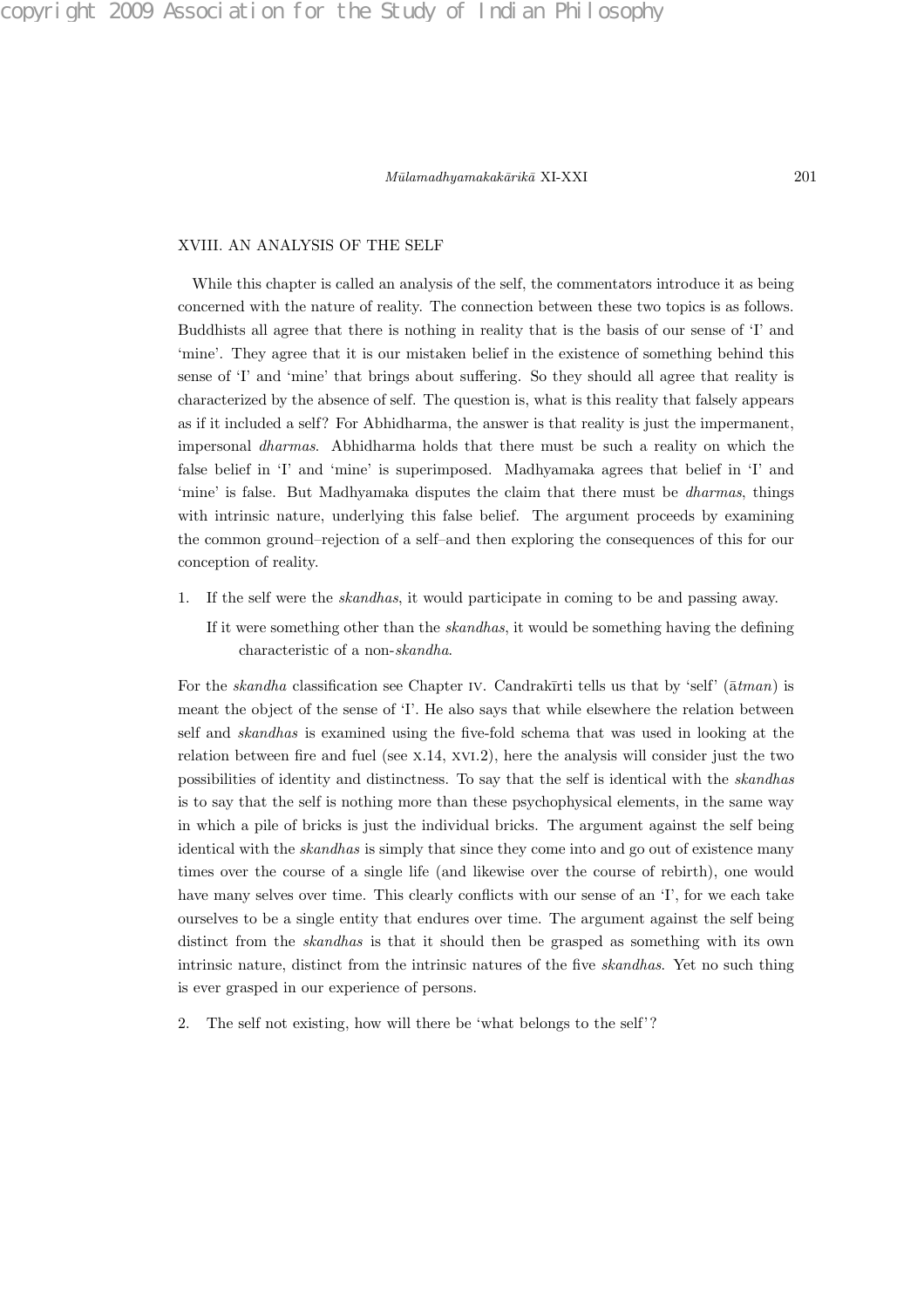There is no 'mine' and no 'I' because of the cessation of self and that which pertains to the self.

Our ordinary conception of the person involves the notion of an 'I' and also the notion of the 'mine'. The 'I' is conceptualized as the subject or owner, while the 'mine' is what this 'I' appropriates or takes as its own. The commentators explain that by 'mine' or 'what belongs to the self' is here meant specifically the five appropriation *skandhas*, i.e., those psychophysical elements that are the basis of identification.. The argument here is that if there is no self, there can likewise be no appropriation *skandhas*, which are by definition elements that the person appropriates. And, says *Akutobhayā*, the non-existence of the self and what belongs to the self is the defining characteristic of reality. Notice, however, that this need not be taken to mean that there are no *skandhas*. All this argument seems to show is that if there are *skandhas*, they do not have the property of being appropriated by the self.

3. And who is without 'mine' and 'I'-sense, he is not found.

One who sees that which is without 'mine' and 'I'-sense does not see.

This verse comes in response to an objection: if reality is devoid of 'I' and 'mine', then those who know reality are themselves devoid of 'I' and 'mine'. But in order for this to be true, there must be such beings who are lacking in all sense of 'I' and 'mine'. And for there to be such beings, there must be a self and the *skandhas* which that self appropriates. This objection in effect says that the Buddhist thesis of non-self cannot coherently be stated, for if it were true then it would be false.

 The response to this objection is that only defective vision could make one see a person where there is no self and no appropriation *skandhas*. For the person is named and conceptualized in dependence on the *skandhas* that are thought of as its own. So without a self and without appropriation of *skandhas*, how could there be any conception of a person?

The senses of 'mine' and 'I' based on the outer and the inner being lost,

Appropriation is extinguished; because of losing that, there is the cessation of birth.

This is the standard account of nirvana accepted by all Buddhists: one attains release from samsāra by ridding oneself of all sense of 'I' and 'mine'; this leads to an end of appropriation of the *skandhas*, hence to an end of the processes responsible for rebirth. 'Outer' is explained as whatever is thought of as distinct from the self and is thus a potential object of appropriation. 'Inner' is explained as whatever is taken as the core or essence of the person.

5. Liberation is attained through the destruction of actions and

defilements; actions and defilements arise because of falsifying conceptualizations;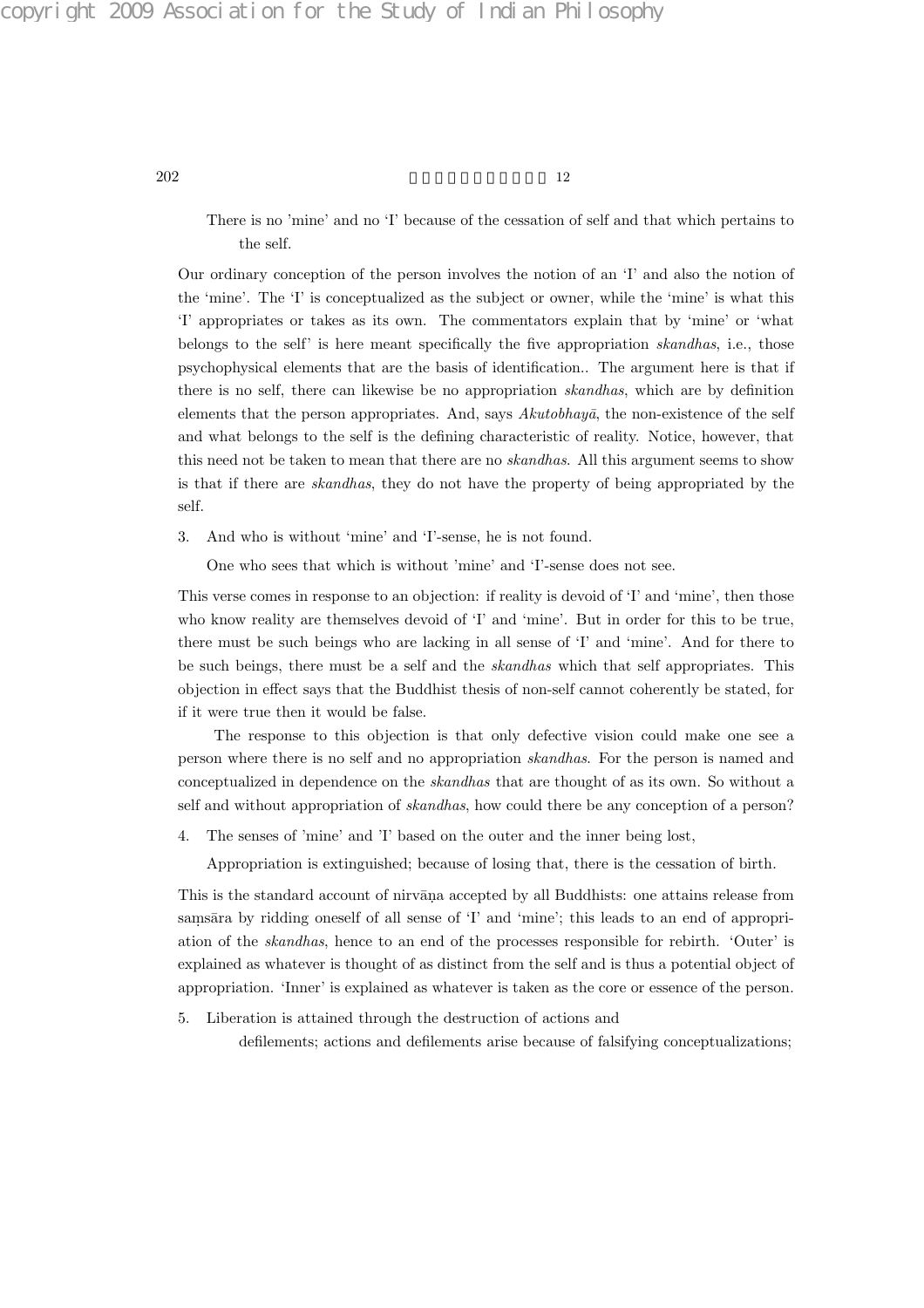## *M¯ulamadhyamakak¯arik¯a* XI-XXI 203

Those arise from hypostatization; but hypostatization is extinguished in emptiness.

For the defilements see xiv.2. By 'falsifying conceptualizations' is here meant all thoughts involving the concepts of 'I' and 'mine'. Actions cannot arise out of the defilements without these concepts. Action based on aversion, for instance, requires the concepts of the 'I' and the 'not-I'. Such conceptualizations in turn require the occurrence of hypostatization (*prapa˜nca*), which is the tendency to reify what are actually just useful ways of talking. (See xi.6.) But this tendency is undermined through coming to realize the emptiness of all *dharma*s.

 The commentators explain 'emptiness' to mean the lack of intrinsic nature of all *dharmas*, and not just the emptiness of self that  $\overline{A}$ bhidharmikas agree characterizes the *skandhas*. This is the distinctively Madhyamika use of 'emptiness', something that would not be readily accepted by  $\overline{A}$  bhidharmikas given their view that *dharmas* are ultimately real precisely because they bear intrinsic natures.  $\overline{A}$ bhidharmikas agree that liberation requires knowledge of emptiness, but only in the sense of emptiness of self. Madhyamikas claim that liberation requires knowledge of the emptiness of all *dharmas*. As Candrakūrti explains, 'These falsifying conceptions are aroused due to various hypostatizations stemming from repeated practice over the course of beginningless births of such dichotomies as cognition and the cognized, what is expressed and expression, agent and action, instrument and act, pot and cloth, crown and chariot,  $r\bar{u}pa$  and feeling, woman and man, profit and loss, pleasure and pain, fame and infamy, blame and praise, etc.' (V p.350) All such dichotomies, in other words, contribute to suffering when we take them to reflect the nature of reality and fail to see them as mere useful tools.

6. 'The self' is conveyed, 'non-self' is taught

By Buddhas, as well as that neither self nor non-self is the case.

That the Buddha sometimes explained his teachings in a way that could be taken to express belief in a self is generally acknowledged by Buddhists. But this is taken to be an example of the Buddha's pedagogical skill (*up¯aya*). For the occasions of such teachings involve audiences who do not acknowledge karma and rebirth, and consequently believe that one's good and evil deeds die with them. Since this belief led these people to conduct that bound them ever more firmly to samsāra, the Buddha judged it best that they first come to accept the existence of rebirth. Since rebirth is most easily understood in terms of the idea of a self that transmigrates, this led to discourses that appear to convey belief in a self. But the Buddha's pedagogical strategy was to help these people achieve a less deluded view of reality, so that they would eventually be able to understand the teaching of non-self.

This orthodox understanding of the Buddha's teachings seems to suggest that non-self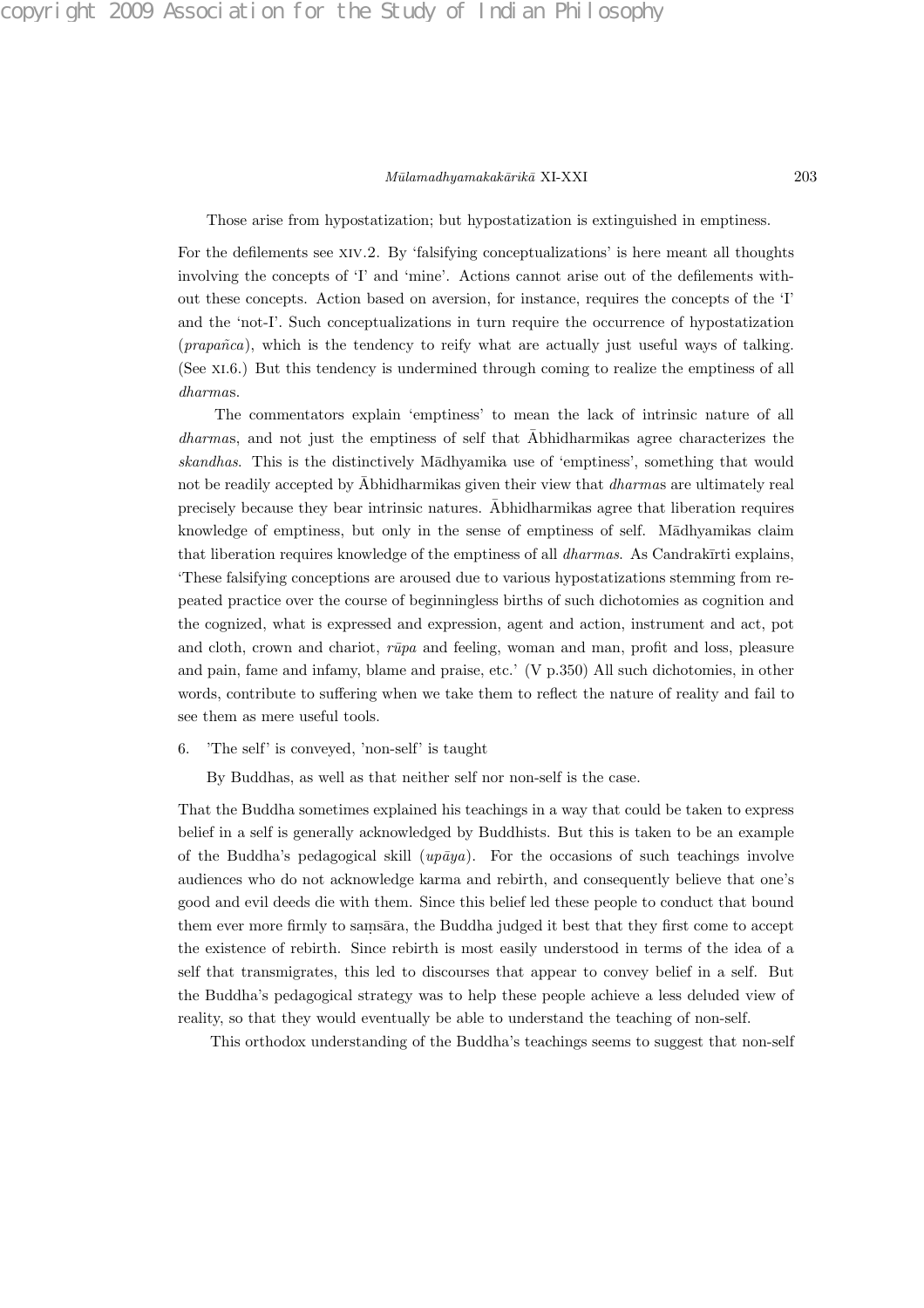is the accepted view for all Buddhists. But this verse suggests otherwise. It suggests that when the Buddha taught non-self he was likewise employing his pedagogical skill, so that this too is not to be taken as the ultimately correct account of reality. Candrakūrti explains that to so take the teaching of non-self is to overlook the Buddha's insistence that his is a 'middle path'. According to Candrakīrti, 'self' and 'non-self' are counterpoised theses, each of which is required to give the other meaning. So if the doctrine of self does not accurately represent the nature of reality, then the doctrine of non-self likewise cannot.

7. The domain of objects of consciousness having ceased, what is to be named is ceased.

The nature of things is to be, like nirvana, without origination or cessation.

*Akutobhayā* explains that once one has understood that *rūpa* and other *dharmas* are empty of intrinsic nature, one realizes that ultimately there are no objects of which to be aware. And when one is no longer aware of anything ultimately real, the temptation to employ dichotomous concepts and hypostatizing discourse concerning such things as pots and cloth, crowns and chariots, ceases. This seems intended to show that realization of emptiness (in the Madhyamaka sense) is connected to the meditational state of the 'signless' (*animitta*) that the Buddha says immediately precedes the attainment of nirvāna. (See  $D$ .ii.102)

8. All is real, or all is unreal, all is both real and unreal,

All is neither unreal nor real; this is the graded teaching of the Buddha.

The 'all' here refers to the *skandhas*,  $āyatanas$ ,  $dhātus$  and the like, things that Abhidharma claims exist. Their being real would consist in their actually existing with the natures they are thought to possess (such as vision's having the power to apprehend color and shape). This verse appears to affirm at least one of the four possibilities that arise with respect to this thesis. But it does not rule out the possibility that all four might be true. And the third and fourth possibilities themselves seem to be contradictory. Moreover, the commentaries explain that all four possibilities may be affirmed. So it may seem as if  $N\bar{a}g\bar{a}rjuna$  is here asserting one or more contradictions.

 The invocation of the notion of a 'graded teaching' is meant to forestall the objection that only one of these four possibilities could possibly be true. This notion is a variant on the idea of the Buddha's pedagogical skill that was invoked in v.6. It involves the idea that each of the Buddha's different (and seemingly conflicting) teachings on a given topic can be placed within a hierarchy, so that all can be reconciled as leading toward some single understanding or goal.

According to *Akutobhayā*, the hierarchy involved here is as follows: 'All is real' affirms the Abhidharma theses about the *skandhas*, etc., as conventionally true. (Abhidharmikas ¯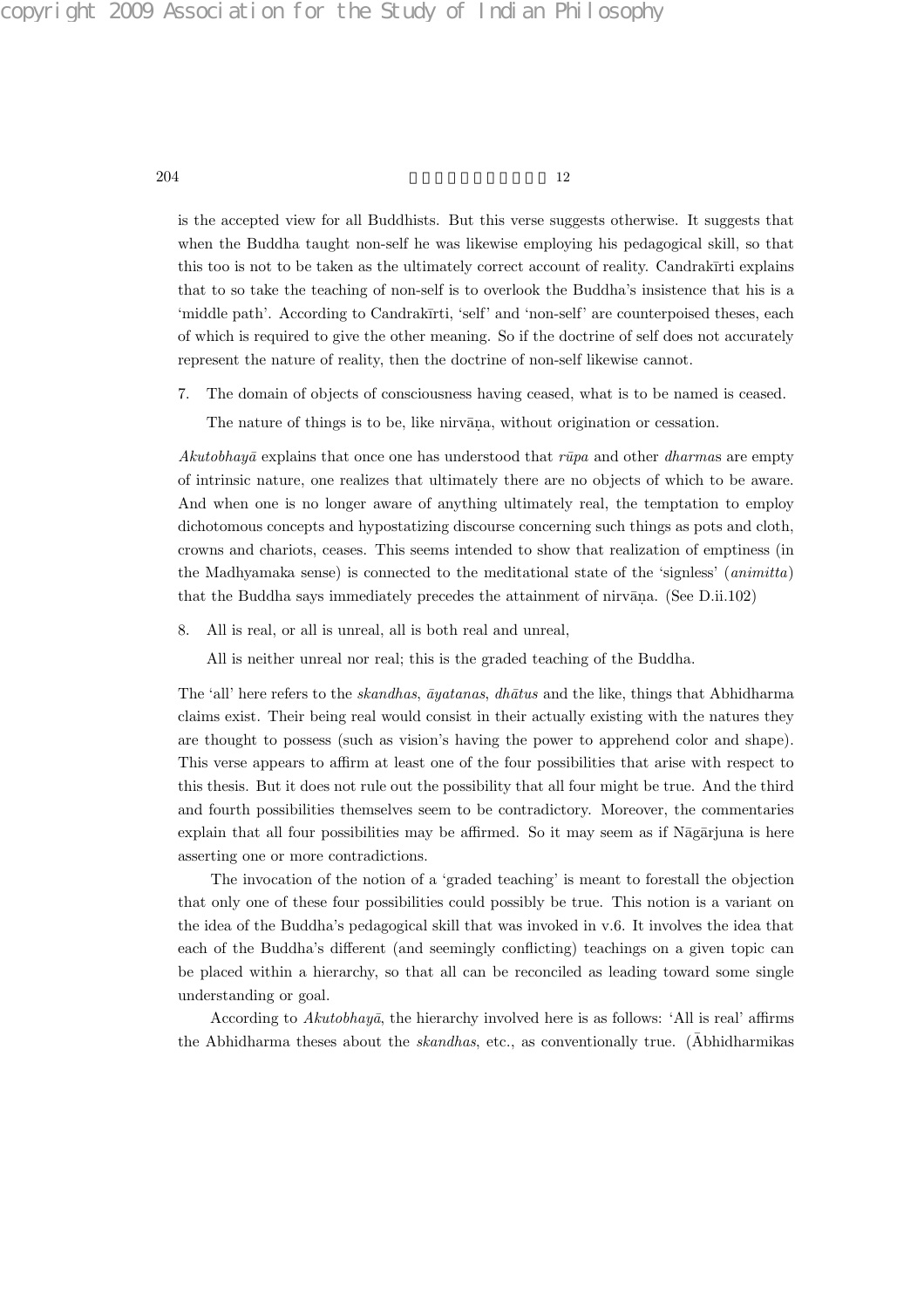## *M¯ulamadhyamakak¯arik¯a* XI-XXI 205

would obviously disagree; they claim that their accounts of these entities are ultimately true.) 'All is unreal' refers to the fact that none of these theses is ultimately true (since all these entities are empty and thus lack the intrinsic natures that they appear to possess). 'All is both real and unreal' asserts that the Abhidharma theses are both conventionally true and ultimately false. And 'All is neither real nor unreal' expresses the insight of the yogins, who, because they investigate reality in a way that does not involve superimposition of falsifying concepts, can find nothing to be said or thought concerning the nature of reality.

One might wonder whether the Mādhyamika is entitled to say that there is a hierarchy here. To say that there is, is to suggest that each position comes closer to accurately reflecting the nature of reality than its predecessor. And it is to suggest that the last position best represents how things ultimately are. If a M $\bar{a}$ dhyamika were to say this, they would seem to contradict their claim that nothing bears an intrinsic nature. For an account to accurately reflect how things ultimately are, it would seem that it must correctly describe their intrinsic natures. If nothing bears an intrinsic nature, then no account can be true to the intrinsic natures of things. (See XIII.7-8.) But perhaps the hierarchy here is not based on increasing accuracy, but on increasing usefulness for achieving our goal (in this case, the cessation of suffering).

- 9. Not to be attained by means of another, at peace, not populated by hypostatization,
	- Devoid of falsifying conceptualization, not having many separate meanings–this is the nature of reality.

While in v.5 'falsifying conceptualization' and 'hypostatization' may have referred to our tendency to construe experience in terms of 'I' and 'mine', in this verse they clearly refer to our tendency to suppose that things have intrinsic natures. In other words, while v.5 may be understood as concerned with the 'emptiness of the person' (the person's being devoid of 'I' and 'mine'), this verse is clearly concerned with the emptiness of *dharma*s (*dharma*s' being devoid of intrinsic nature). For Mahāyāna Buddhists, this is the most important difference between the Mahāyāna and the Abhidharma understandings of reality.

 To say that the nature of reality is not to be attained by means of another is to say that one must apprehend it directly for oneself. Candrakūrti provides the example of someone who sees hairs everywhere because of an eye disorder. While such a person can come to understand that the hairs are unreal through being told so by someone with normal vision, this will not prevent them from still seeing the hairs. Only through some sort of personal transformation can they come to no longer see hairs everywhere. By the same token, we can come to understand that nothing actually bears the nature that it presents to us in our experience, but this alone will not prevent our experiencing things as having their natures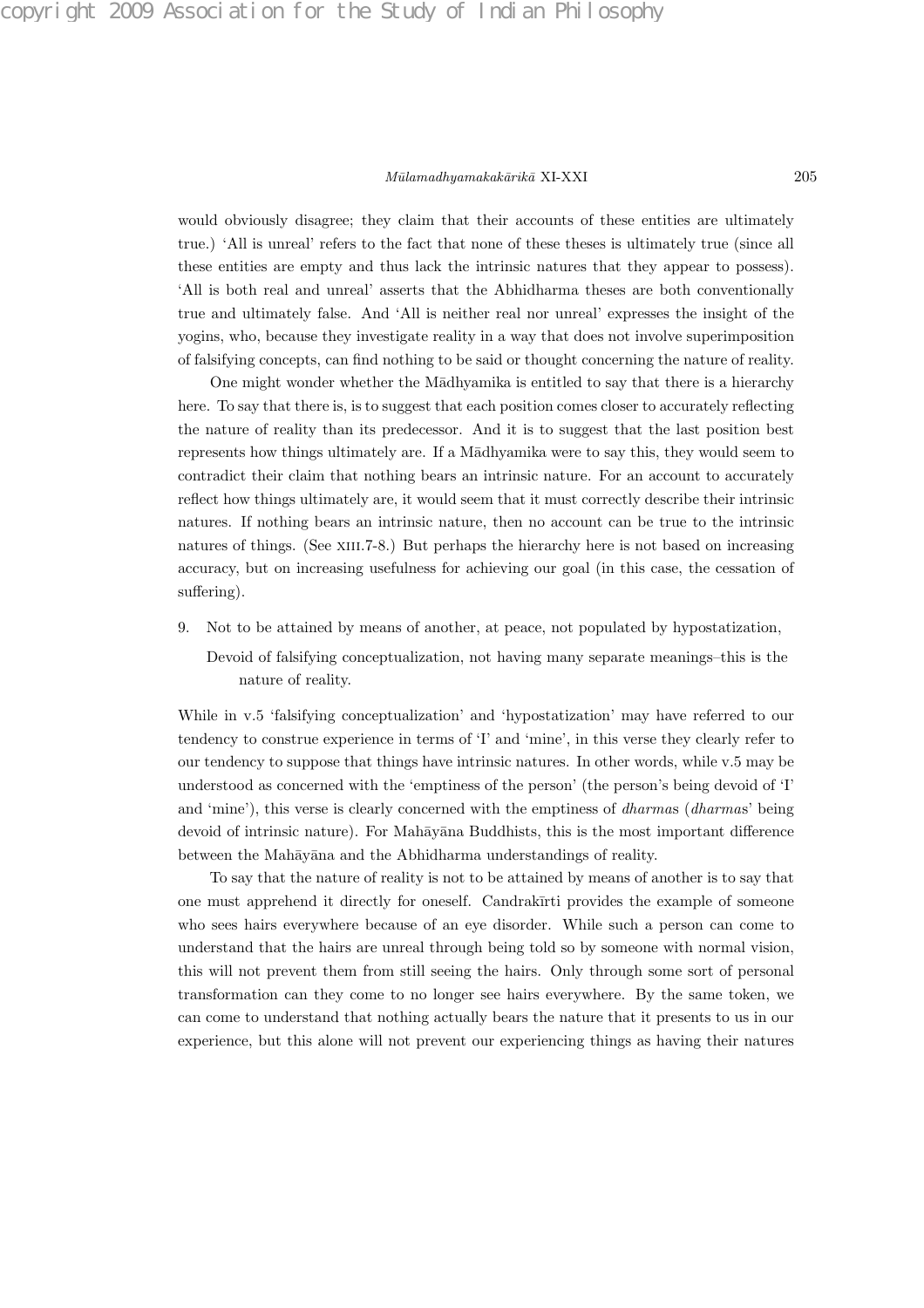#### $206$  and  $12$

intrinsically. It is possible to come to experience the emptiness of things directly, but this requires a kind of personal transformation.

 To say that reality lacks many separate meanings is to say that all things are fundamentally of the same nature–namely empty of intrinsic nature. But the commentators all add that this is also a consequence of reality's being grasped without using falsifying conceptualization. For if nothing has an intrinsic nature, then a correct seeing of things cannot use the natures of things in order to draw conceptual distinctions. In order to discriminate between 'this' and 'that', one must be able to locate some difference in the natures of the 'this' and the 'that'. This will prove impossible if things lack their own natures.

10. When something exists dependent on something [as its cause], that is not on the one hand identical with that [cause],

But neither is it different; therefore that [cause] is neither destroyed nor eternal.

Nāgārjuna is here drawing several parallels between the Madhyamaka teaching of the emptiness of all *dharma*s and the Buddha's teachings concerning the person. For instance, the Buddha said that the reaper of the karmic fruit is neither identical with nor distinct from the sower of the karmic seed. And he claimed that through understanding this one could see how his account of persons avoids the extremes of eternalism and annihilationism. Nagarjuna here claims that when one *dharma* causes another, the two can be neither identical nor distinct. And he says that for this reason the extremes of annihilationism and eternalism with respect to *dharma*s can be avoided.

 The argument for the claim that the cause is neither identical with nor distinct from the effect is the one given at i.1-7, iv.1-3, x.1-7, and xii.2-3. If cause and effect were identical, producing the effect would be pointless. If they were distinct, then anything could be the cause of anything. That it follows from this that *dharma*s are neither annihilated nor eternal depends on the point that in order for something to be either eternal or subject to annihilation, it must be ultimately real. Any two ultimately real things must be either identical or else distinct. If cause and effect are neither, then it cannot be ultimately true that the cause is either eternal or subject to annihilation. The strategy here precisely parallels the Buddha's in presenting his claim that sower and reaper are neither identical not distinct.

11. Not having a single goal, not having many goals, not destroyed, not eternal,

This is the nectar of the teachings of the Buddhas, lords of the world.

Typically, a classical Indian treatise on some subject begins with a statement of the goal or purpose (*artha*) of the inquiry contained in that treatise. Here the Buddha's teachings are said not to have just a single goal, nor to have many goals. Akutobhaya and Buddhapalita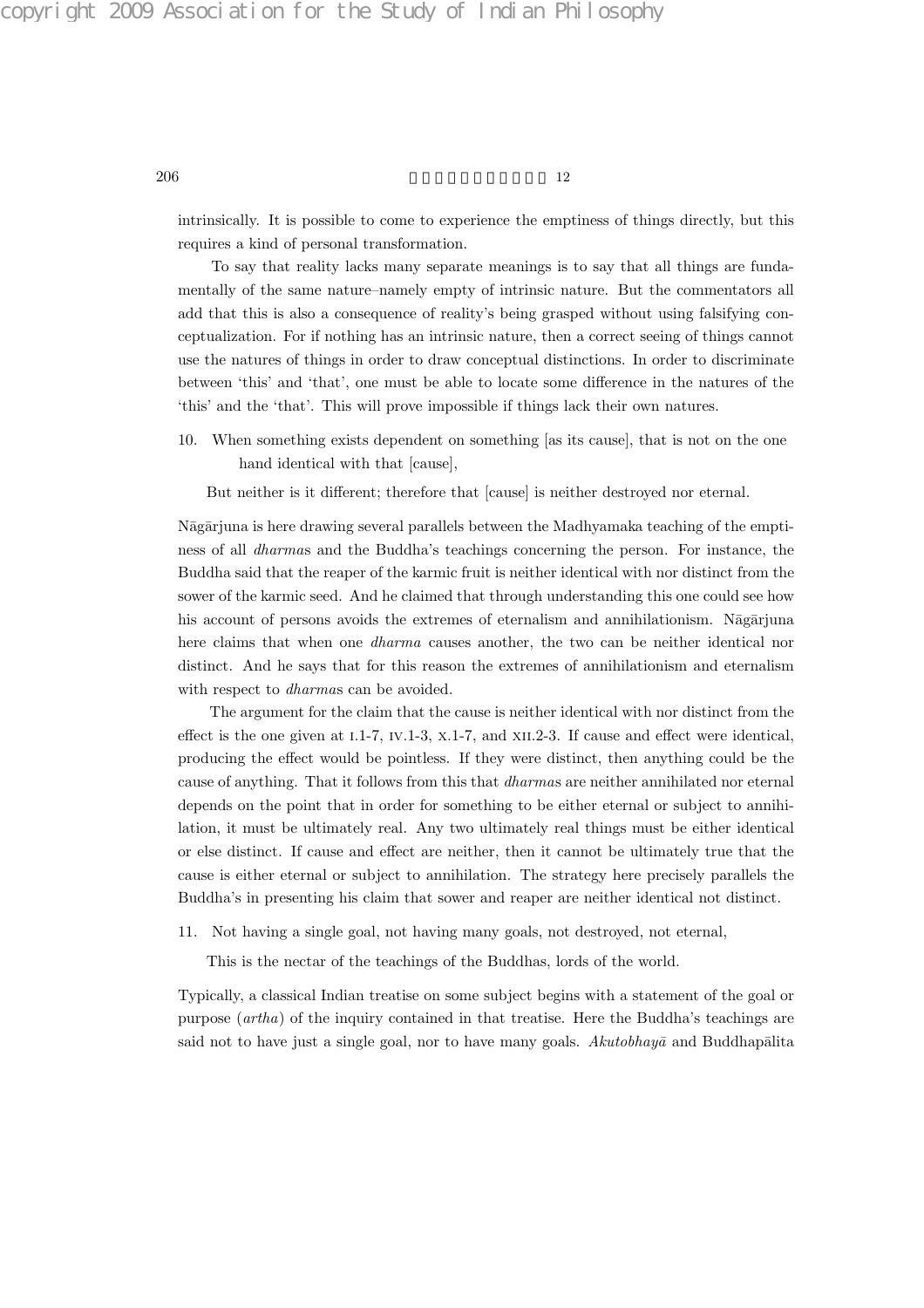## *M¯ulamadhyamakak¯arik¯a* XI-XXI 207

give attaining heaven and attaining liberation as examples of goals that such a teaching might be thought to have. The thought is that if all things are empty, then such things as goals cannot be ultimately real.

Candrakūrti, though, understands the word we have translated as 'goal' (*artha*) differently. He takes it to here be used in its other sense of 'meaning'. So he takes the first line of this verse to say that the Buddha's teachings should be understood as being 'free of both unity and diversity when analyzed, and beyond both eternalism and annihilationism' (V p.377).

12. Though the completely enlightened ones do not arise, though the Hearers disappear,

The knowledge of the *pratyeka-buddhas* arises independently.

A *pratyeka-buddha* is someone who has attained nirvana entirely on their own, without having learned the path to nirvāna through the teachings of a buddha. This is also true of buddhas ('completely enlightened ones'). But buddhas share their realization with others, while *pratyeka-buddhas* do not. The 'Hearers' are those who attain liberation through following the teachings of a buddha. According to  $Akutobhay\bar{a}$ , Nagarjuna brings up this trichotomy of enlightened figures in order to show that Buddhism has always recognized a kind of enlightening insight that is 'not to be attained by means of another'  $(v.9)$ .

#### XIX. AN ANALYSIS OF TIME

Any account of the ultimate nature of reality must include something concerning the status of time. On the face of it there seem to be just two possibilities: that time is itself among the things that are ultimately real; and that time is a conceptual fiction constructed on the basis of facts about those things that are ultimately real. Nagaziuna considers the first possibility in v.1-5, and the second in v.6.

 Time consists of three phases: past, present and future. So if time is real, then these three must likewise be real. Do they exist independently of one another, or are they in relations of mutual dependence? Buddhapālita begins his commentary on this chapter by rejecting the thesis of independence. The grounds for this rejection are that if, say, the future existed by itself, then where it existed would always be the future and never the present or the past. The result would be that time would be static and unchanging: what exists in the future would never come to be anything but future. In this case, since the existence of time is supposed to explain the possibility of change, an inquiry into time's nature would be futile. So if there is time, we must conclude that the three phases of time exist dependent on one another: something is, for instance, the present or future only by virtue of occurring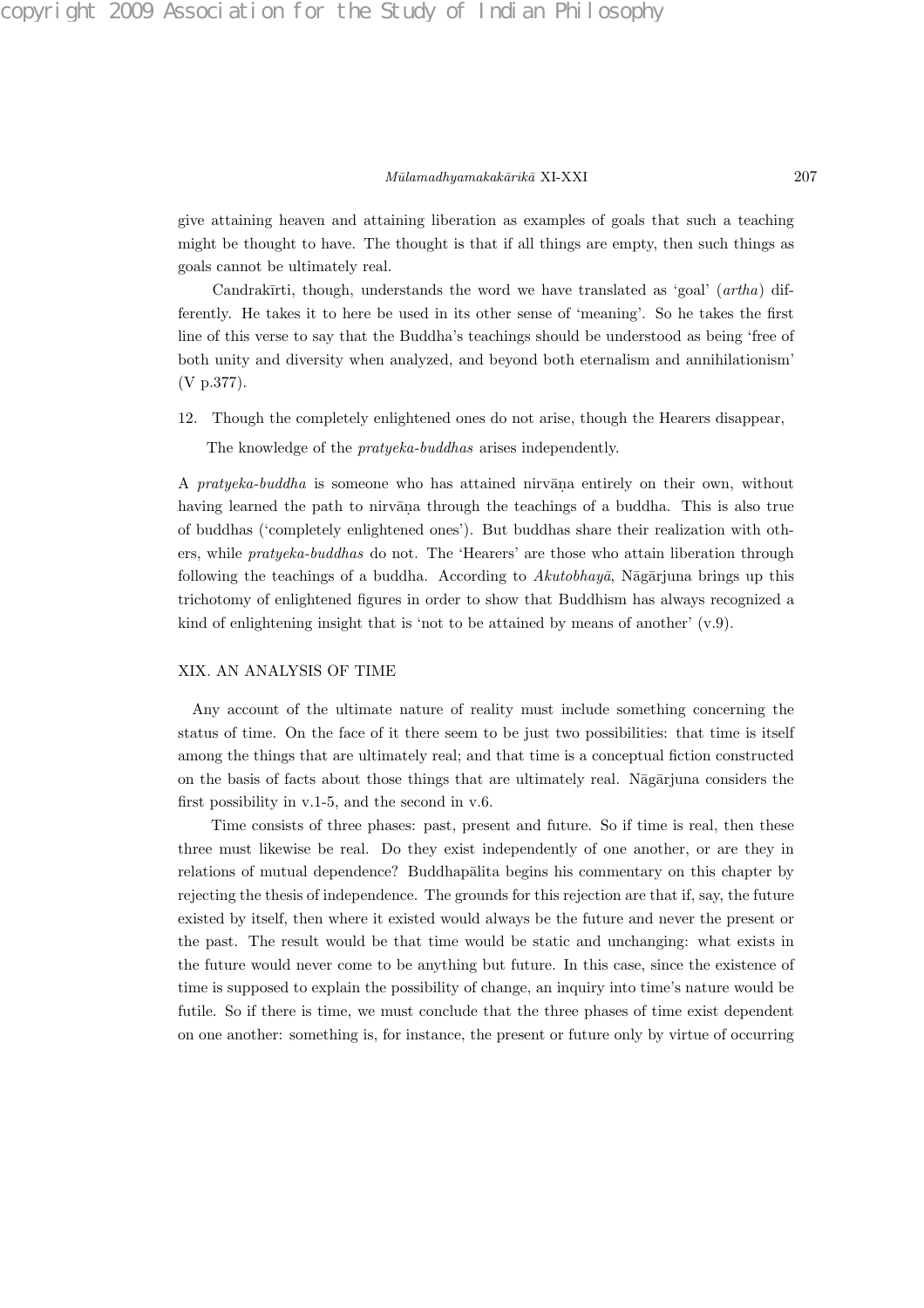later than the past.

1. If the present and the future exist dependent on the past,

Then present and future would be at the past time.

The difficulty with the thesis of dependence is that then present and future must exist not only in the present and future respectively, but in the past as well. And the present cannot be what it is, namely the time in which what is now occurring takes place, if it exists not just now but also in the past. For if it existed in the past, then what is occurring would also be what has already occurred, which is absurd. Why, though, does the thesis of dependence require that present and future exist in the past? The next verse addresses this question.

2. If, moreover, present and future do not exist there,

Then how would present and future exist dependent on that?

The argument is simply that there cannot be dependence of one thing on another thing unless they both exist at the same time. The son is dependent for his being a son on the father, and this relation of dependence requires that the two exist together at some time.

3. There is no establishment of the two, moreover, if they are independent of the past.

Therefore neither present nor future time exists.

The argument for this would appear to be the one that Buddhapalita gave inframing the argument of v.1.

4. In this manner [one should regard] the remaining two cases obtained by substitution.

[Thus] one would regard best, worst, and middle etc., and singularity, etc.

The same reasoning can be used to show that past and future would have to exist in the present, and that past and present must exist in the future, thereby demonstrating the absurdity of supposing that the three times could exist in dependence on one another. Likewise one could develop an argument along the same lines in order to demonstrate a problem with such other triads as best, worst and middle, and singularity, duality and plurality. Buddhapalita adds that the same reasoning would undermine the real existence of such pairs as near and far, earlier and later, cause and effect, etc.

5. A non-abiding time cannot be apprehended; an abiding time that can be apprehended does not exist. And how is a non-apprehended time conceived?

The opponent has objected to the preceding argument on the grounds that time must surely exist since it can be measured, in such units as instant, moment, hour, etc. Nagarjuna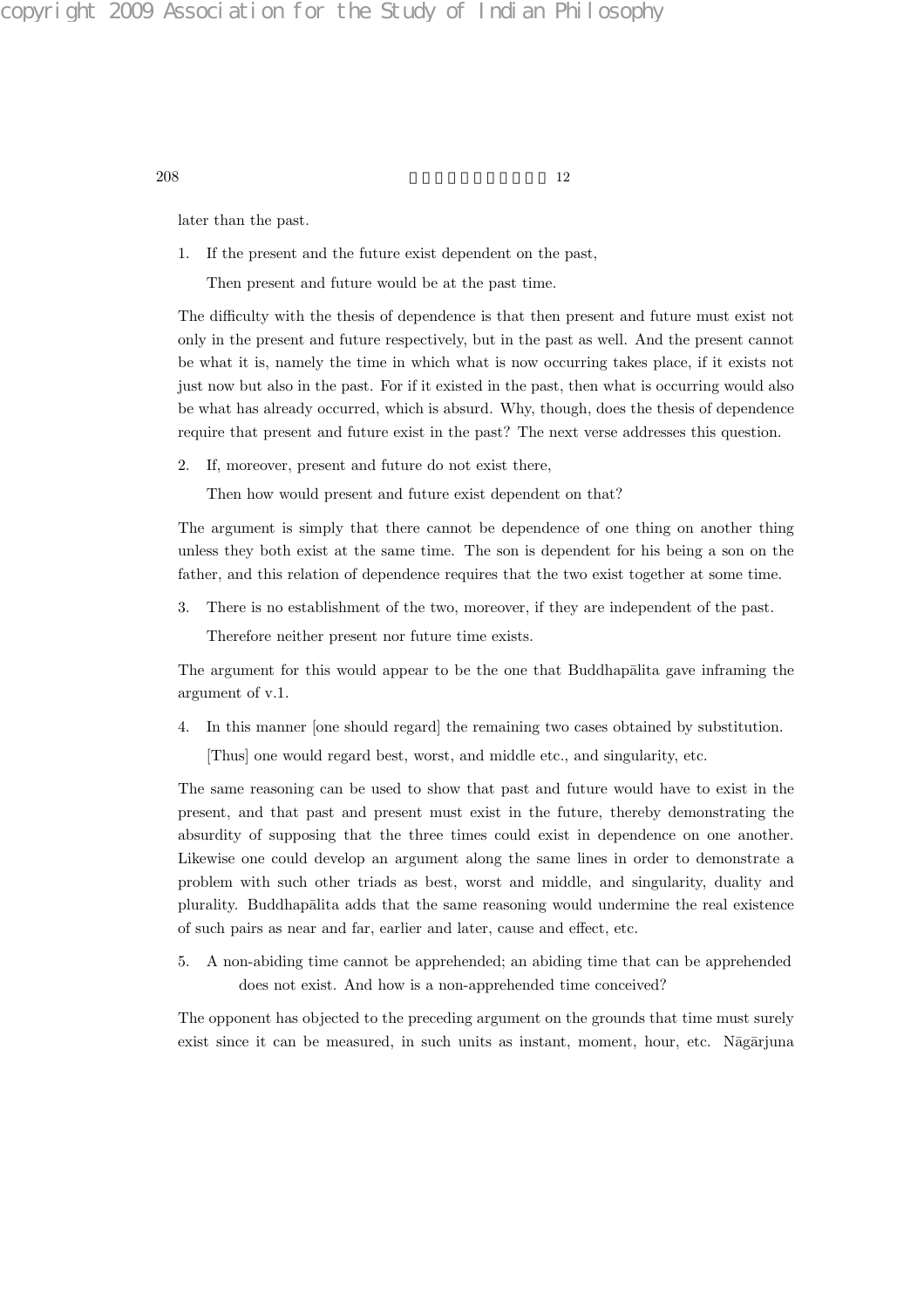## *M¯ulamadhyamakak¯arik¯a* XI-XXI 209

then responds with a dilemma: does this time that can be measured exist as something that abides or remains unchanging, or does it exist as something non-abiding, as something that undergoes change? As Buddhapalita explains, only that which is fixed or settled can be measured, so a non-abiding time could not be measured. But if we then suppose that time must abide since it can be measured, we run into the difficulty that then time becomes static, which is unacceptable. The only time that might exist and so be measured is one that cannot be apprehended, and consequently cannot be measured. So if it is a fact that time can be measured, it cannot follow from this that time is real.

Candrakūrti has the opponent concede at this point that time cannot be an independently existing ultimately real thing. But the opponent thinks there is still a way to acknowledge the reality of time, namely to have it be something that is named and conceptualized on the basis of things that are ultimately real (in the same way in which the person is said to be named and conceptualized on the basis of ultimately real psychophysical elements):

True, what is known as time does not in any sense exist as a permanent entity, distinct from rūpa etc., endowed with an intrinsic nature. What then? Time, which is designated by such words as 'instant' and the like, is conceptualized on the basis of conditioned entities such as  $r\bar{u}pa$  and the like. Here there is no fault. (V p.387)

The idea is that time is a derivative notion, a useful way of conceptualizing the occurrence of compounded (and thus impermanent) entities. What exist are those entities; time is our way of understanding their relations. Nāgārjuna then responds:

6. If time exists dependent on an existent, how will time exist in the absence of an existent? No existent whatever exists; how, then, will there be time?

The hypothesis in question requires that there be ultimately real entities. And as Candrakūrti laconically points out, this has already been refuted at some length.

## XX. AN EXAMINATION OF THE ASSEMBLAGE

In this chapter Nagarjuna returns to the relation between cause and effect. Here the focus is on the idea that the effect is produced by an assemblage of causes and conditions. The stock illustration of this idea is the case of the production of a sprout. While we might be tempted to call the seed the cause of the sprout, this would not be true if by 'cause' we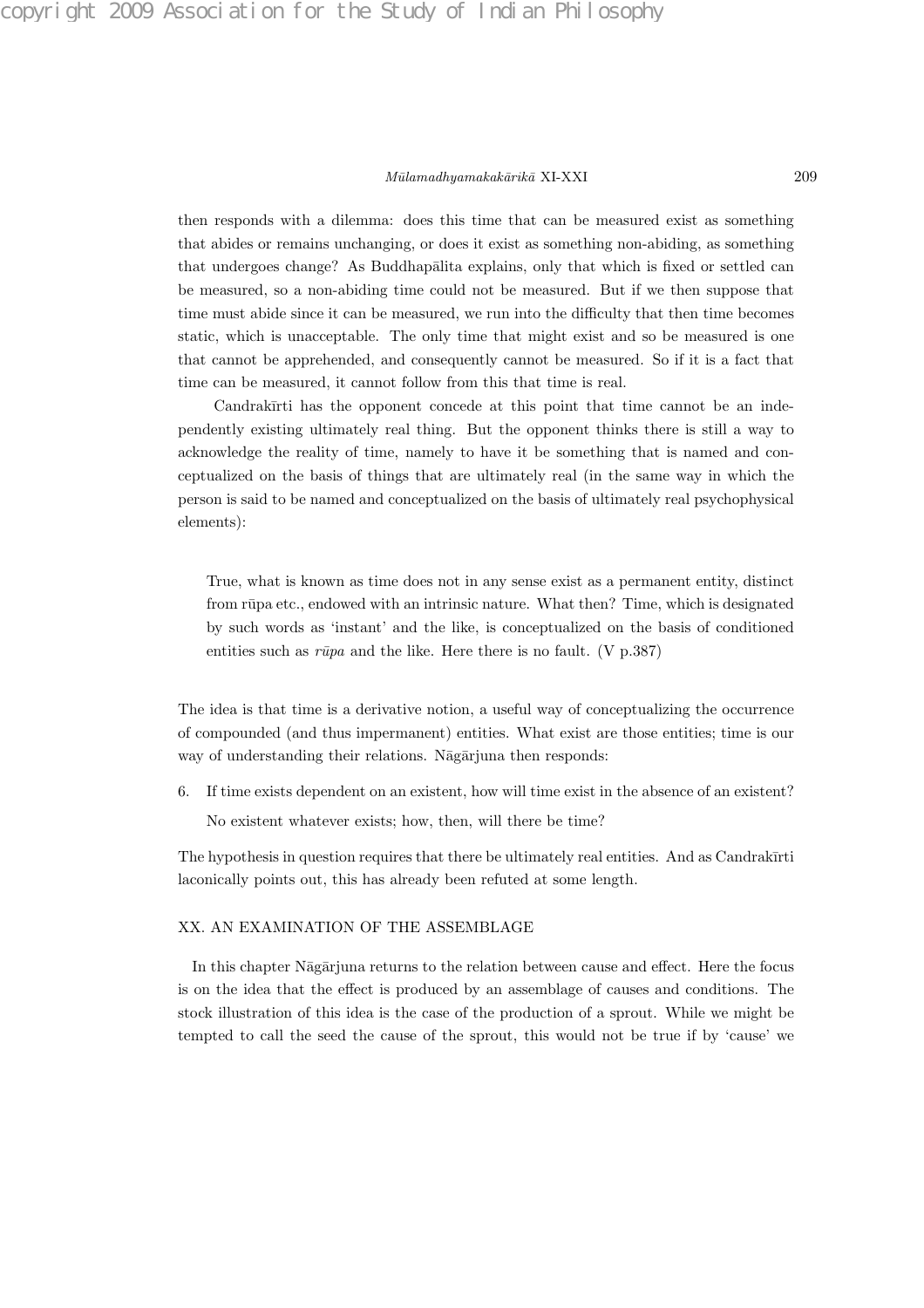meant the necessary and sufficient conditions for the sprout's production (the 'total cause'). In addition to the seed, there must be such factors as soil, moisture and warmth before the sprout can arise. The assemblage is the set of all these factors occurring together. In Abhidharma the members of this set are called 'cause and conditions' (*hetu-pratyaya*). The 'cause' (*hetu*) usually corresponds to what Aristotle called the material cause (in this case the seed). The 'conditions' (*pratyaya*) are the other factors. But it is the aggregate and not any one member of the aggregate that is thought to actually do the producing.

Nāgārjuna will argue that there is no acceptable account of the causal relation that supposedly obtains between assemblage and effect. The argument will proceed by examining the two possibilities for such a relation's obtaining: that the effect exists in the assemblage, and that the effect is not to be found in the assemblage. These possibilities are reflected in the two theories of causation known as *satk* $\bar{a}r\bar{a}a$  and *asatk* $\bar{a}r\bar{a}a\bar{a}d\bar{a}$ *, which we encountered* earlier (see I.3, IV.6, X.13). But here the consequences of these two views are traced out in much greater detail than previously.

1. If the effect is produced by the assemblage of the cause and the conditions,

And the effect exists in the assemblage; how will it be produced by the assemblage?

To say that the effect exists in the assemblage is to affirm *satkaryavada*, the view that the effect exists in unmanifest form in its cause. The argument here is that in that case we cannot say that the assemblage produces the effect. In order for something to be produced, it must come into existence at a particular time, the time of production. If the sprout already exists in the assemblage of seed, soil, moisture, warmth, etc., then we cannot say that these produce the sprout. For if the sprout already exists, then they cannot bring it into existence.

- 2. If the effect is produced by the assemblage of the cause and the conditions,
	- And the effect does not exist in the assemblage, how will it be produced by the assem- blage?

If *satk* $\bar{a}ryav\bar{a}da$  must be denied, it would seem that we should then embrace *asatk* $\bar{a}ryav\bar{a}da$ . But this verse claims otherwise. The argument is that to say the effect is produced by the assemblage is to say that the one is produced from the other. And what is not existent in the assemblage cannot be produced from them, any more than sesame oil can be produced by pressing sand.

3. If the effect existed in the assemblage of the cause and the conditions,

It would surely be perceived in the assemblage, and it is not perceived in the assemblage.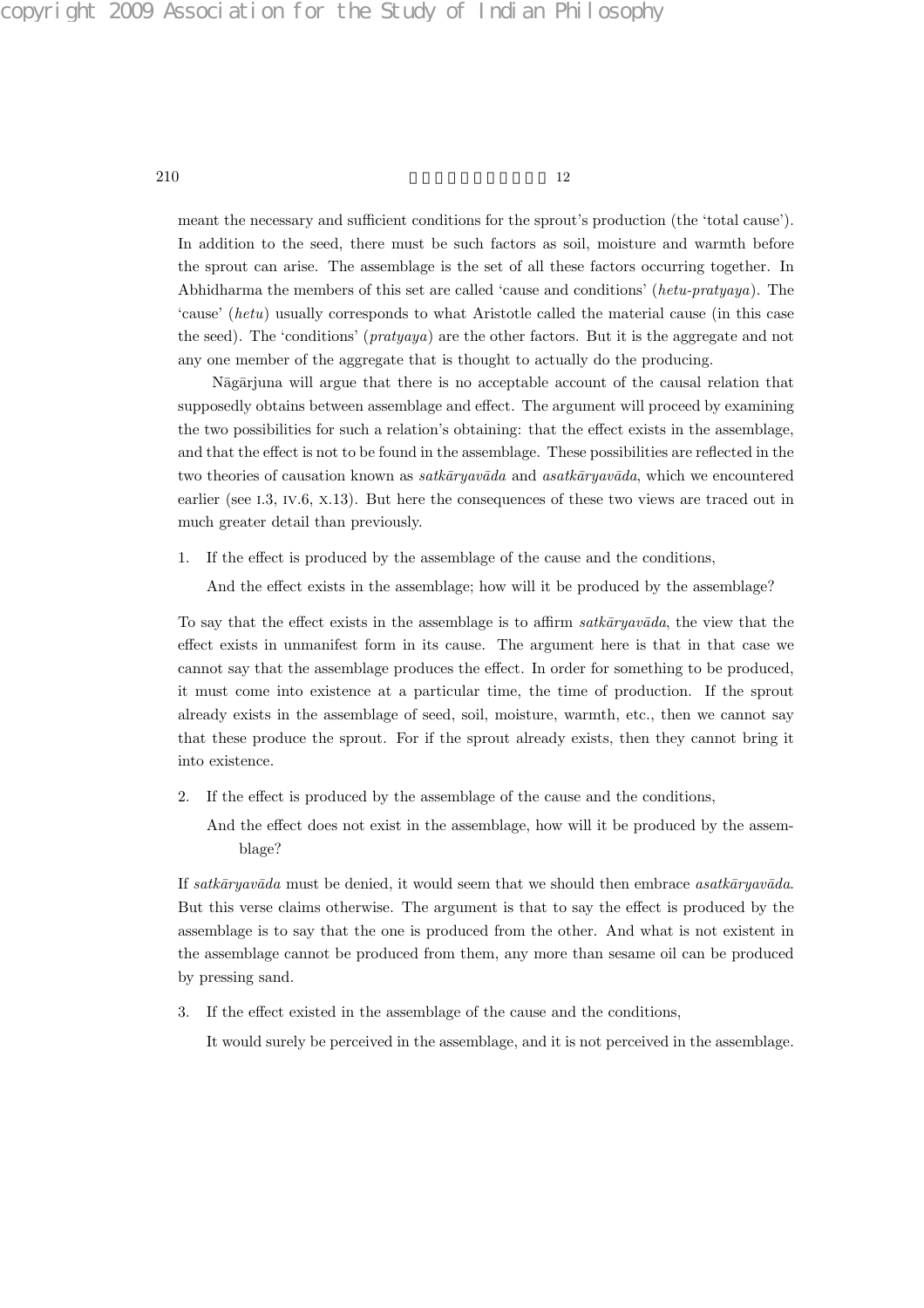## *M¯ulamadhyamakak¯arik¯a* XI-XXI 211

No matter how closely we look, we shall never find a sprout among the seed, soil, moisture, warmth, etc. Thus there are no grounds for maintaining that the effect exists in the assemblage. Of course, as Candrakūrti points out, the supporter of *satkavyavada* will maintain that there are inferential grounds, such as the fact that one cannot produce sesame oil from sand or curds from a water-pot. And as Bhavaviveka recognizes, the Sankhyan will also claim that the reason we do not perceive the effect in the assemblage is that it has not yet been made manifest. But, says Bhavaviveka, the manifestation theory has already been refuted. (See x.13.) And, says Candrakūrti, the sesame seeds inference is an argument against  $asatk\bar{a}ryav\bar{a}da$ ; it is not directly an argument for *satk* $\bar{a}ryav\bar{a}da$ . It would be such an inferential ground for holding *satkaryavada* only if the two theories exhausted the possibilities, so that one or the other had to be true. And this is just what the Madhyamika denies.

4. If the effect did not exist in the assemblage of the cause and the conditions,

Then causes and conditions would be the same as non-causes and non-conditions.

The most fundamental difficulty for *asatkaryavada* is to explain why we can produce a pot but not curds by throwing and firing clay. The assemblage of the clay, the throwing, and the firing counts as cause and conditions with respect to the pot, but counts as non-cause and non-conditions with respect to the curds. According to *asatk* $\bar{a}r_{\mu}$  *are* are the pot nor the curds exists in the assemblage. What then explains the difference?

5. If the cause, having given its causal character to the effect, were to cease,

There would be a double nature of the cause, what is given and what is ceased.

On the Buddhist formulation of *asatkāryavada*, the cause goes out of existence when the effect is produced. (See i.5-6.) The opponent might try to answer the difficulty raised in v.4 by claiming that the cause transfers its causal capacity to the effect when it goes out of existence. But to say this is to attribute to the cause two distinct natures: the nature whereby it is said to have gone out of existence, and the nature whereby it is said to have causal capacity. For if it only had a single nature, then that nature would cease when it went out of existence and would not continue on as the nature of the effect. The difficulty Candrak $\overline{\text{r}}$ rti sees with this hypothesis is that the two natures have contradictory characters: the nature that is transferred to the effect is enduring, while the nature that ceases with the cause is transitory. And one thing cannot have two contradictory natures.

6. And if the cause were to cease without having given its causal character to the effect, The effect, being produced when the cause is extinguished, would be without cause.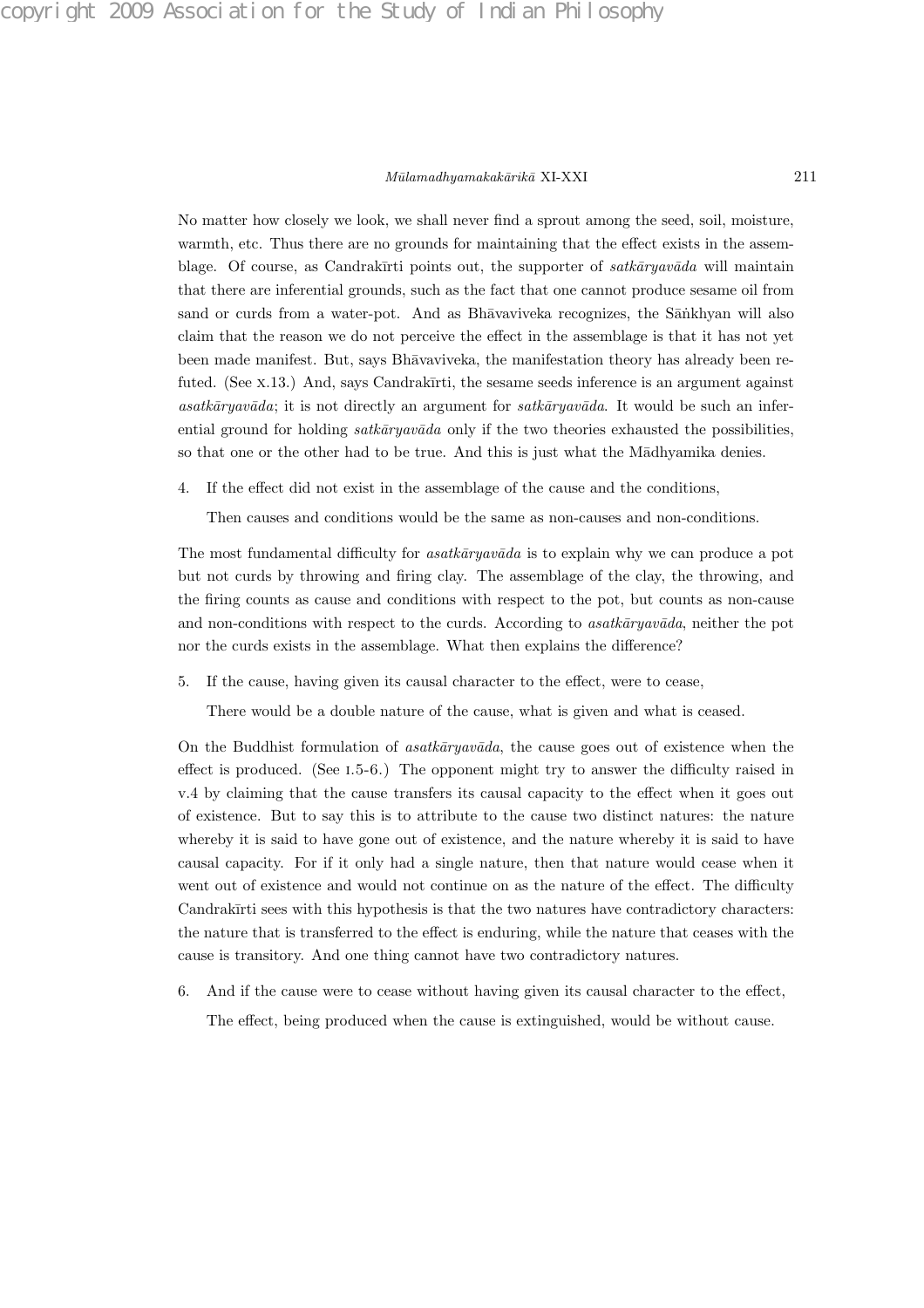If the opponent seeks to avoid the above difficulty by claiming that the cause has a single nature that perishes with it, then we are back to the problem of explaining why just these causes and conditions produced this effect. For then the *asatk* $\bar{a}r\bar{y}a\bar{v}\bar{a}d\bar{n}$  can no longer explain this by claiming that the cause has a causal capacity that it gives to the effect. So on this formulation the effect could perfectly well arise from any aggregate of causes and conditions.

7. If the effect were to become manifest simultaneously with the assemblage,

It would follow that the producer and that which is produced are simultaneous.

If the opponent seeks to avoid the last-mentioned difficulty by having assemblage and effect occur simultaneously, then as Buddhapalita points out, it would be impossible to say which is the cause and which the effect. The father is said to cause the son precisely because the father exists prior to the son.

8. And if the effect were to become manifest before the assemblage,

Then the effect, being devoid of cause and conditions, would be without cause.

The third possibility, besides those of effect succeeding assemblage (v.5-6) and effect being simultaneous with assemblage (v.7), is that the effect occurs before the assemblage. This has the obvious defect that in that case the assemblage cannot possibly cause the effect, which must then be considered to arise causelessly. The argument of these four verses is another instance of the three-times schema applied to the case of causation, parallel to that of i.5-6.

9. If it were held that, the cause having ceased, there were transference of the cause to the effect,

It would follow that there is another birth of a cause that had already been produced.

The hypothesis under scrutiny here is that when the cause ceases, its nature is transferred to the effect. But as Candrakūrti points out, this is just like saying that the cause has changed into the dress of an effect. It thus conflicts with the fundamental Buddhist tenet that nothing is permanent, for it is saying that something endures through the change of clothing from that of cause to that of effect. And since the opponent holds that the effect is produced or born, this birth will be its second, for the effect is just the cause in new clothing, and the cause was previously produced. This is likewise an absurd consequence. Buddhist philosophers agree with Locke, who said that a given thing can only have one beginning of existence. (See *An Essay Concerning Human Understanding* II.xxvii.1)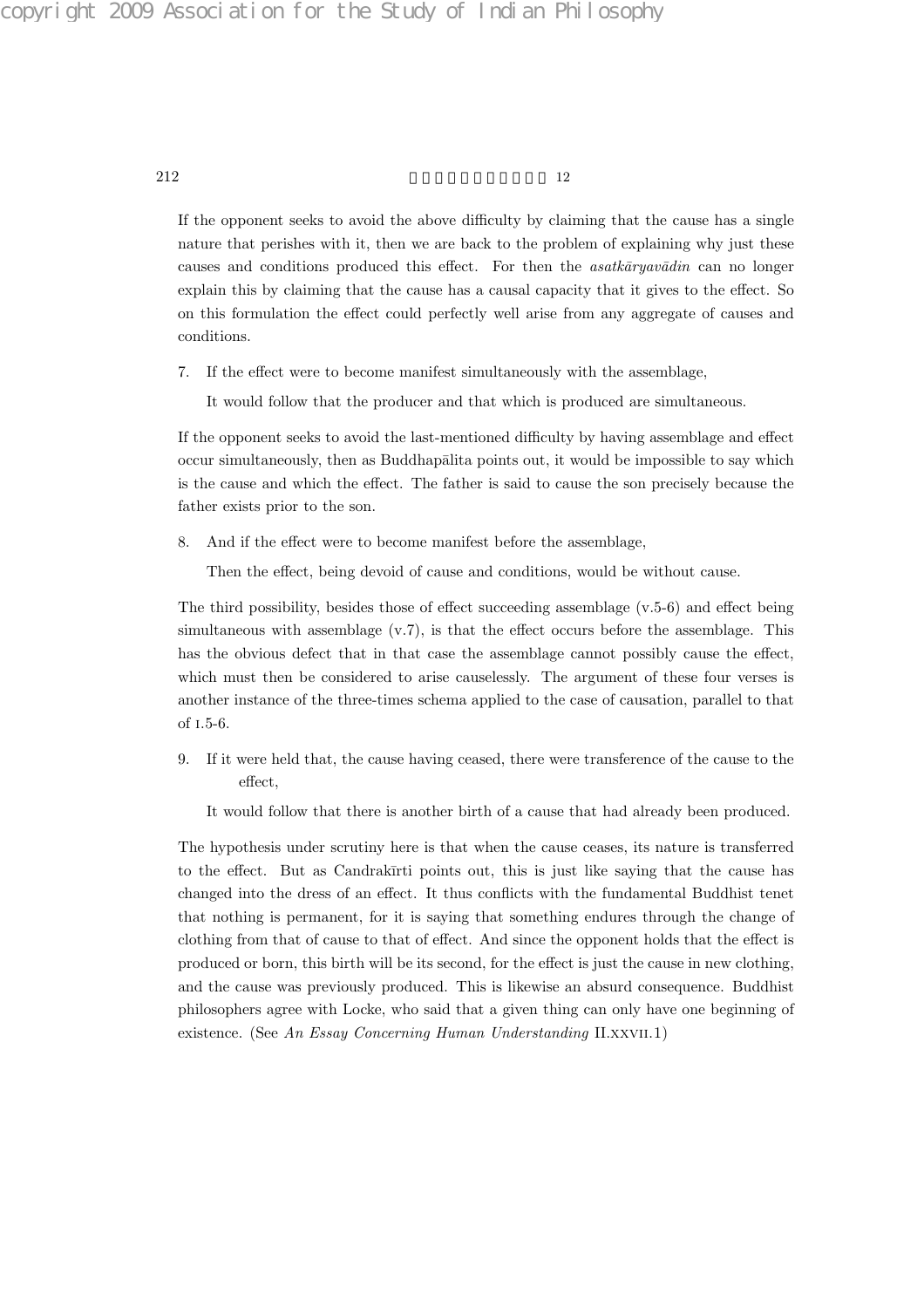10. How could what is ceased and ended produce an arisen effect?

How, on the other hand, could a cause that is connected with the effect, though enduring, produce [the effect]?

Suppose the opponent were to respond to the above difficulty by reverting to the view that the cause goes out of existence before the effect comes into existence. In that case the cause cannot be what is responsible for the nature of the effect. For an entity that no longer exists can do nothing. If, in order to remedy this defect, the opponent were to claim that cause and effect stand in some sort of relation that makes possible the cause's determining the nature of the effect, then they must exist together. And if they exist together while the cause brings about the determination of the effect's nature, then the effect must have already come into existence before the cause produced it. So once again the cause cannot be what produces the effect.

11. And if unconnected with the effect, what sort of effect will that produce?

The cause will not produce the effect whether it is seen or not seen.

11ab continues the line of argument of v.10. If the opponent agrees that the cause cannot have the appropriate sort of connection to the effect, then they must concede that the cause cannot determine the nature of the effect. Thus there is no reason why it should produce any one sort of effect rather than some other.

According to *Akutobhayā* and Bhāvaviveka, 11cd introduces an example to make a related point. The example is the production of visual consciousness by the sense faculty of vision. The question is whether vision produces this effect having already itself seen what is visible, or not having seen it. If one says the former, then vision's production of visual consciousness will be production of what has already arisen, since its having seen the visible just is an instance of visual consciousness. As for the alternative that vision produces visual consciousness without having seen the visible object, in that case anything whatever might be seen, regardless of what it is that vision has come in contact with. Suppose my eyes come in contact with a patch of blue, and that this contact results in visual consciousness. If my vision produces this visual consciousness without having itself seen blue, why should the resulting visual consciousness be of blue, and not of magenta, which is equally unseen by my vision?

12. Never is there contact of a past effect with a past cause,

Nor with a future cause, nor a present cause.

13. Never is there contact of a present effect with a future cause,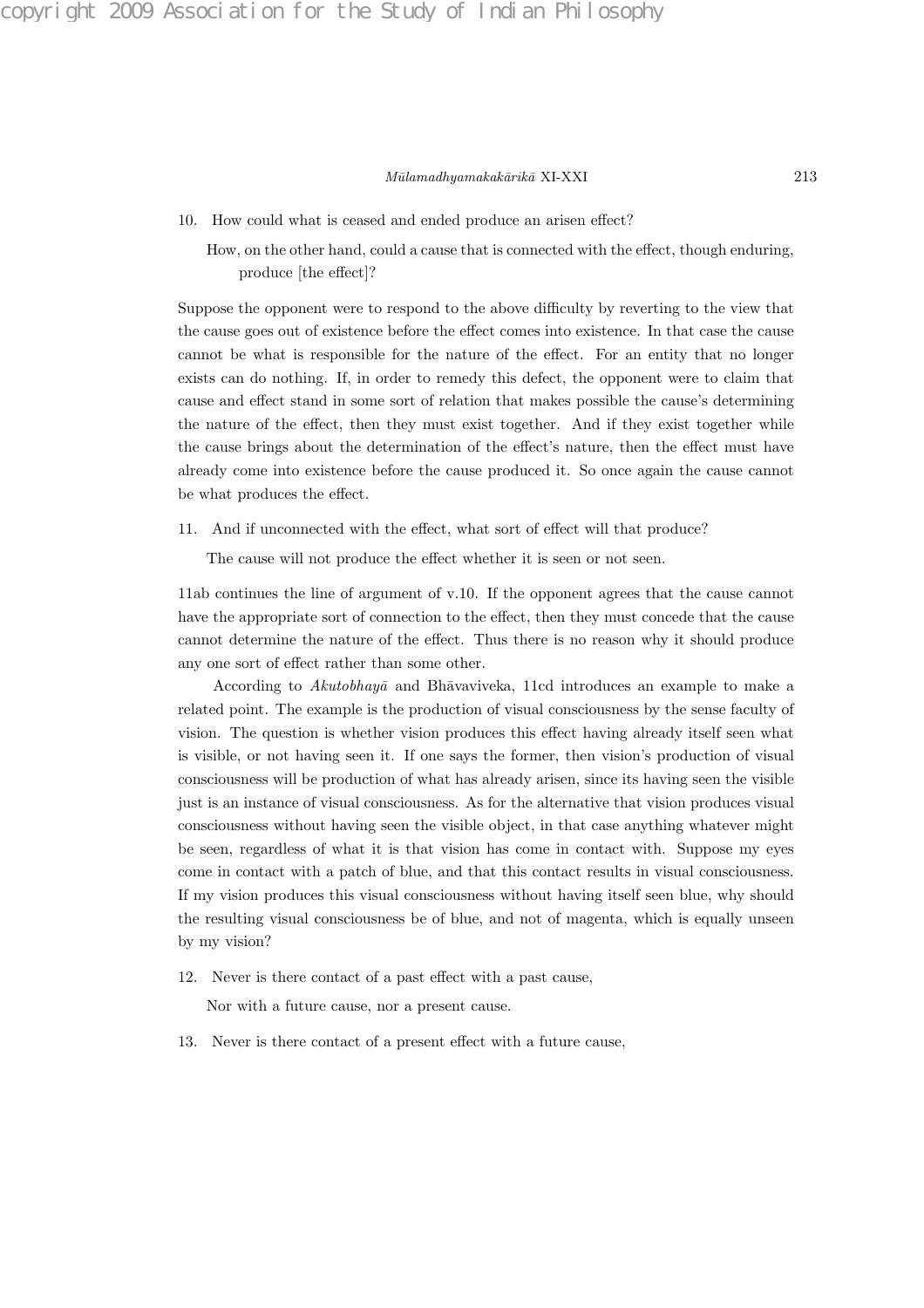Nor with a past cause, nor with a present cause.

14. Never is there contact of a future effect with a present cause,

Nor with a future cause, nor with a past cause.

For the cause to determine the effect, there must obtain some relation of contact between the two. And this requires that they exist together. Things that are past and things that are future do not exist: past things no longer exist, while future things do not yet exist. This explains why real contact is ruled out in all cases where one or both of the relata are either past or future. The one remaining case is where both are presently occurring. The difficulty with this, Candrakūrti explains, is that cause and effect are never simultaneous. So the overall argument is essentially the same as that of i.5-6.

15. In the absence of contact, how could a cause produce an effect?

But then if there is contact, how could a cause produce an effect?

This verse summarizes the reasoning of the preceding three verses. The production relation that must hold between assemblage and effect requires that both exist together. Yet when they do exist together, the production of the effect becomes superfluous, since it already exists.

16. If the cause is empty of the effect, how will it produce the effect?

If the cause is not empty of the effect, how will it produce the effect?

To say that the cause is empty (or devoid) of the effect is to say that the intrinsic nature of the effect is not found in the cause. The reason for rejecting this hypothesis is the same as in v.4: in that case the alleged cause is no different from other factors that we agree are non-causes. The alternative is to say that the intrinsic nature of the effect is found in the cause. But in this case the effect already exists, since its existence just is the occurrence of its intrinsic nature. So in this case the cause cannot be said to produce the effect.

17. A non-empty effect will not arise, a non-empty effect will not cease.

Being non-empty it will be unceased and unarisen.

To say the effect is non-empty is to say it bears its own intrinsic nature. The argument for the claim that something with intrinsic nature can neither arise nor cease was given in Chapter xv.

18. How will what is empty arise? How will what is empty cease?

It follows that what is empty is also unceased and unarisen.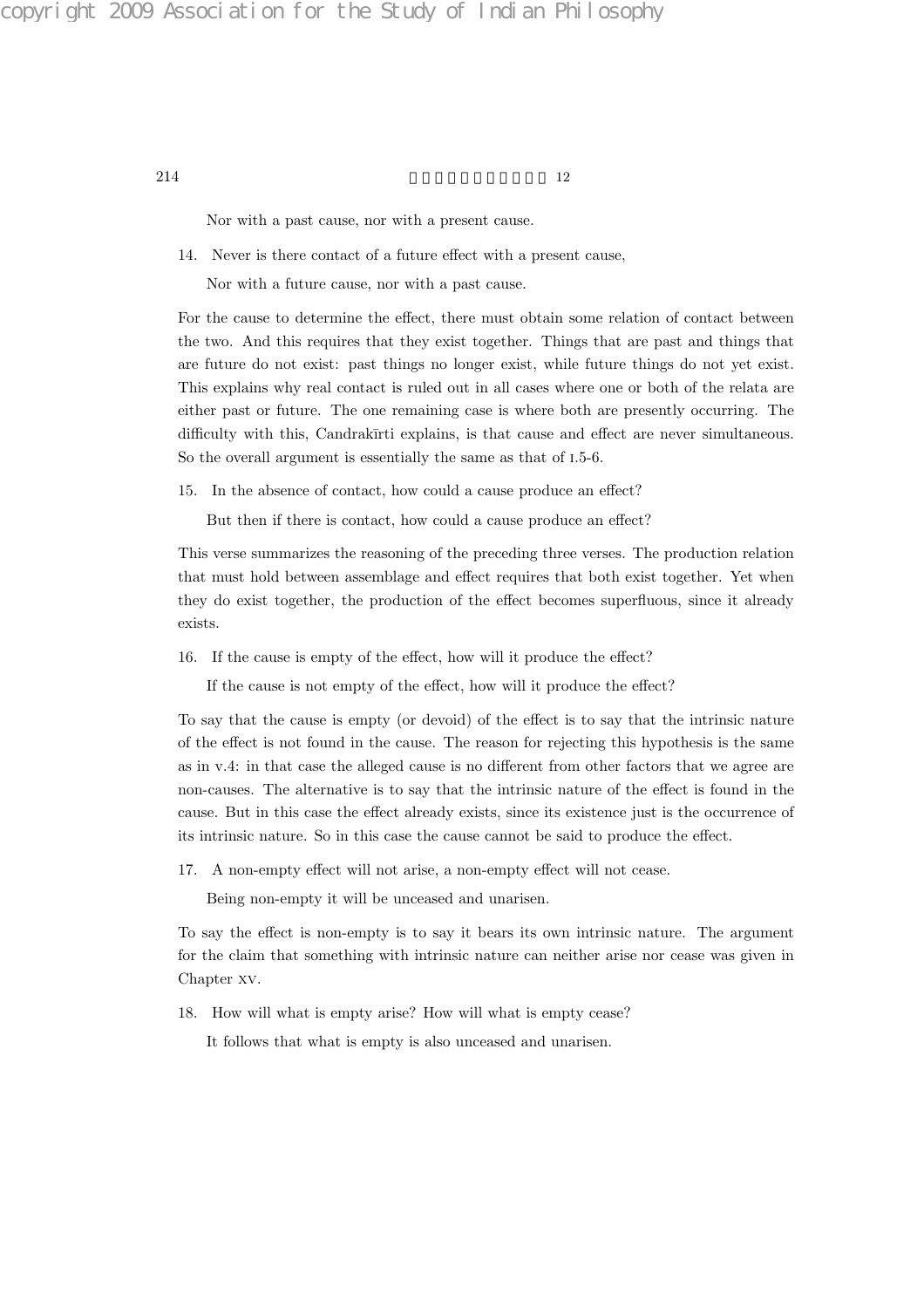## *M¯ulamadhyamakak¯arik¯a* XI-XXI 215

Since what is empty or devoid of intrinsic nature is not ultimately real, it cannot be ultimately true that an effect that is empty arises or ceases.

19. It can never hold that cause and effect are one.

It can never hold that cause and effect are distinct.

20. Given oneness of cause and effect, there would be unity of producer and product.

Given separateness of cause and effect, there would be equivalence of cause and non- cause.

Are cause and effect identical, or are they distinct? If they are identical, then father is identical with son, vision is identical with visual consciousness, seed is identical with sprout, etc. If, on the other hand, they are distinct, then once again the cause is no different from a non-cause, and the effect would be utterly independent of the cause.

21. How will a cause produce an intrinsically real effect?

How will a cause produce an intrinsically unreal effect?

The argument here is essentially the same as that of v.17-8.

22. And a causal nature makes no sense in that which is not producing. There being no causal nature, what could an effect be [the effect] of?

Something has the nature of a cause only if it actively produces. No adequate account of production seems to be forthcoming. But something can be an effect only if it is produced by a cause. Hence there can likewise be no effects.

23. If an assemblage of cause and conditions does not produce itself by means of itself,

How could it produce an effect?

Should the opponent object that the argument has strayed from the original hypothesis–that the assemblage produces the effect–to the different view that a single cause produces the effect, the response is that the assemblage is not itself ultimately real, being a whole made of parts. As such it is incapable of performing any real function.

24. The effect is not made by the assemblage, nor is the effect made without the assemblage;

How indeed can there be an assemblage in the absence of an effect?

Since the assemblage is not itself a real entity, it cannot be what produced the effect. But to say that the effect is produced without the assemblage is to say that the effect is uncaused,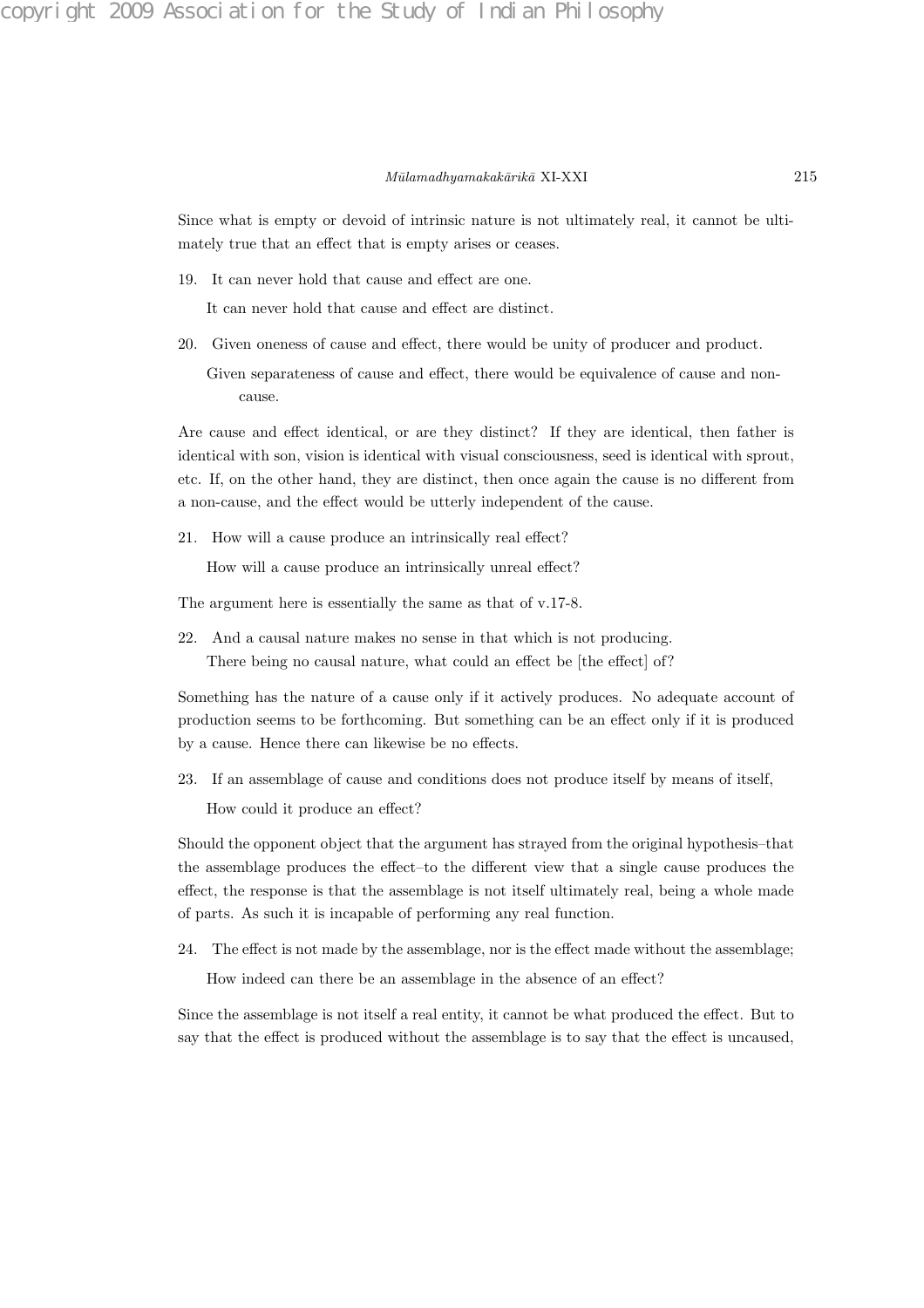which is impossible. So one cannot say that there is an effect. And in this case one equally cannot say that there is an assemblage of causes and conditions. The existence of such an assemblage obviously depends on their together possessing the capacity to produce an effect, and we are unable to find an effect.

## XXI. AN ANALYSIS OF ARISING AND DISSOLUTION (OF BEINGS)

According to all the commentators, the opponent now reverts to the topic of Chapter xix, time, insisting that it must be real since there really occur the arising and dissolution of existents. Since arising and dissolution cannot take place without differences in time, and such differences cannot exist unless time exists, the opponent claims time must be ultimately real. What follows is an investigation of the notion that there can be such things as the arising (coming into existence) and dissolution (cessation or disappearance) of beings. Given impermanence, if there are beings then there must be arising and dissolution. What the chapter seeks to determine is what it would mean for beings to exist under conditions of impermanence.

1. Dissolution does not at all exist either with or without arising.

Arising does not at all exist either with or without dissolution.

Each member of the pair occurs either separately or else accompanied by the other. Nāgārjuna claims that none of the four resulting hypotheses holds. The reasons are given in the next four verses.

- 2. How could there ever be dissolution without arising?
	- There is no death without [prior] birth, [likewise] there is no dissolution without origi- nation.

Dissolution or cessation can only occur to something that exists, and nothing exists that has not undergone arising, just as no one dies who was not first born.

3. How could there be dissolution together with arising?

For death and birth do not take place at the same time.

In v.3 it was argued that dissolution is dependent for its occurrence on arising, hence that dissolution cannot occur distinct from arising. It is now argued that it cannot occur together with arising either, since the two have opposed natures. Of course one might want to object that the dependence obtaining between arising and dissolution need not require that the two occur simultaneously. But the opponent wishes to establish the real existence of time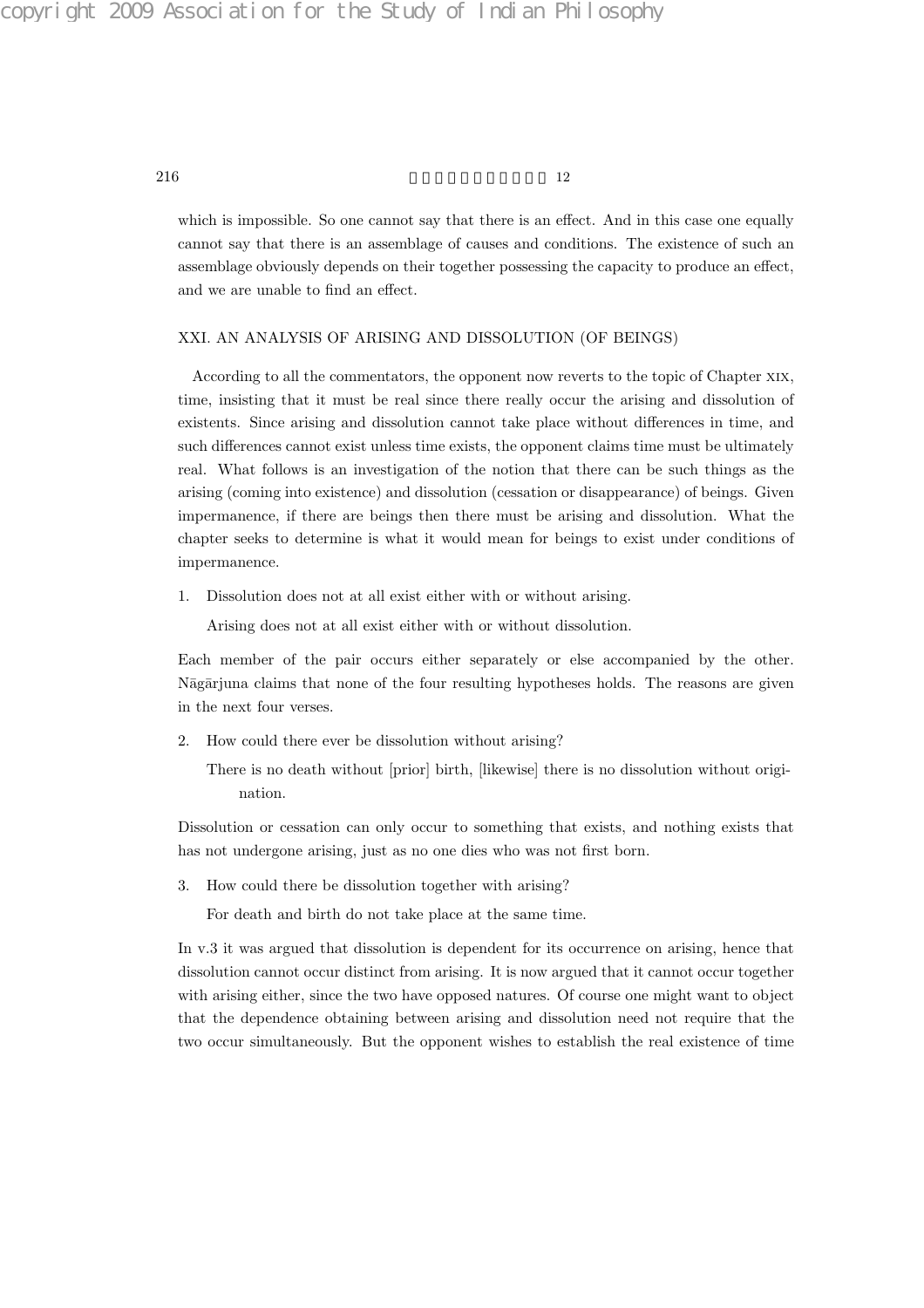based on the existence of arising and dissolution. To claim that arising and dissolution may occur at distinct times is to presuppose the reality of time. So the opponent cannot object to the argument in this way.

4. How indeed will there be arising without dissolution?

For never is there not found impermanence among beings.

Having shown that dissolution cannot occur either together with or apart from dissolution, the argument now turns to the case of arising. To say that arising occurs without dissolution is to say that something that comes into existence never goes out of existence. This violates the fundamental fact about the world at the heart of the Buddha's teachings: that all is impermanent.

5. How indeed will there occur arising together with dissolution?

For death and birth do not take place at the same time.

Arising cannot occur without dissolution, but it also cannot occur together with dissolution. The reason is the same as in v.3.

6. Concerning these two things that are not established as mutually joined or as mutually distinct,

How will their establishment ever occur?

Since it is difficult to see what other possibility there might be besides arising and dissolution occurring conjointly or distinctly, it is reasonable to conclude that they cannot be ultimately real. Thus their occurrence cannot be used in support of the claim that time exists.

7. There is no arising of what is destroyed, nor is there the arising of what is not destroyed;

There is no dissolution of what is destroyed, nor again the dissolution of what is not destroyed.

Arising and dissolution would seem to be events that occur to existing things. And existing things are either characterized by destruction or not characterized by destruction. We may thus ask whether arising and dissolution are to be understood as belonging to an existent that is destroyed, or to an existent that is not destroyed. Neither possibility appears plausible. Arising is incompatible with destruction. And what is not destroyed is eternal and so unchanging. But arising is a change, so arising cannot belong to what is not destroyed. Again, dissolution cannot belong to what is destroyed, since what is destroyed does not exist and so cannot provide a locus for dissolution. Nor can dissolution pertain to what is not destroyed, due to incompatibility.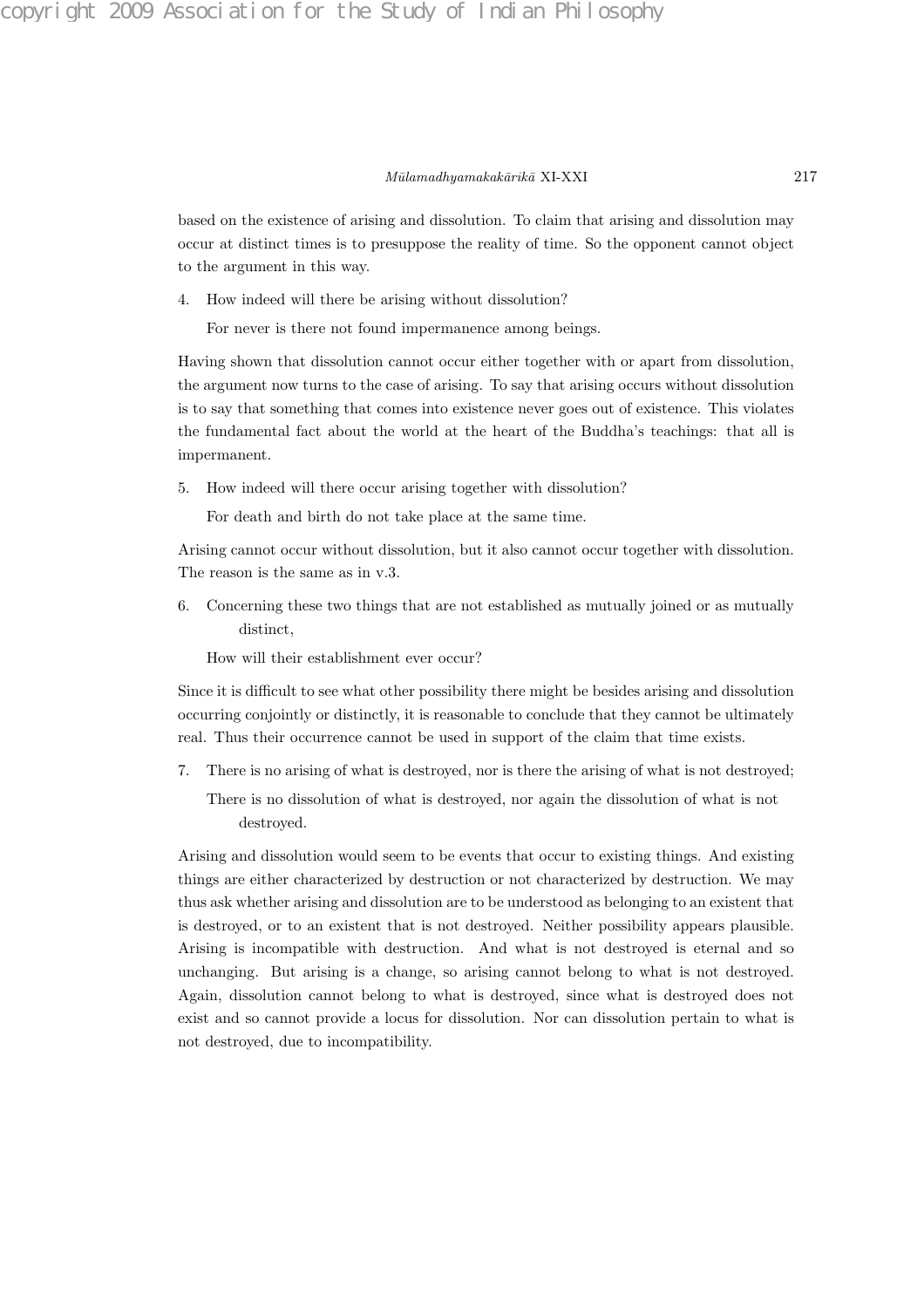8. Arising and dissolution do not occur without a being.

A being does not occur without arising and dissolution.

Arising and dissolution are properties, and properties require a locus. In this case the locus must be a being or existent: only a being can be characterized by arising and dissolution. The difficulty is that if arising and dissolution are properties of a being, then a being cannot occur without them. There is a relation of mutual dependence between a being and its properties of arising and dissolution: neither can exist without the other.

9. Arising and dissolution make no sense with respect to that which is empty.

Arising and dissolution make no sense with respect to that which is non-empty.

That which is empty is devoid of intrinsic nature, and so is not ultimately real. So arising and dissolution cannot characterize a being that is empty. But neither can it characterize what is not empty, i.e., what has intrinsic nature. According to Candrakūrti, the reason is that since there is nothing that is not empty, arising and dissolution would then be without a locus. But *Akutobhayā* explains the argument differently: what is non-empty has a fixed, determinate nature, and this is incompatible with arising and dissolution.

10. It makes no sense to say that arising and dissolution are one.

It makes no sense to say that arising and dissolution are distinct.

The two states must, if they are real, be either identical or distinct. They cannot be identical, since arising conflicts with the nature of dissolution. But neither can they be distinct. For there is invariable concomitance between arising and dissolution: wherever there is the one the other is also found. And if they were distinct it would be possible to find an occurrence of the one without the other.

11. If you maintained that arising and dissolution [of beings] are indeed seen,

Arising and dissolution are only seen because of delusion.

We observe the arising and dissolution of things in everyday life, so there seems to be some reason to think that they are real phenomena. But the Madhyamika says this is a mere appearance generated by the delusion that fuels our bondage to samsara. The reason this appearance is deceptive, the commentators suggest, is that arising and dissolution must pertain to a being, and a being could only be produced from a being or from a non-being. But neither possibility is tenable, as is argued in the next verse.

12. A being is not produced from a being, nor is a being produced from a non-being.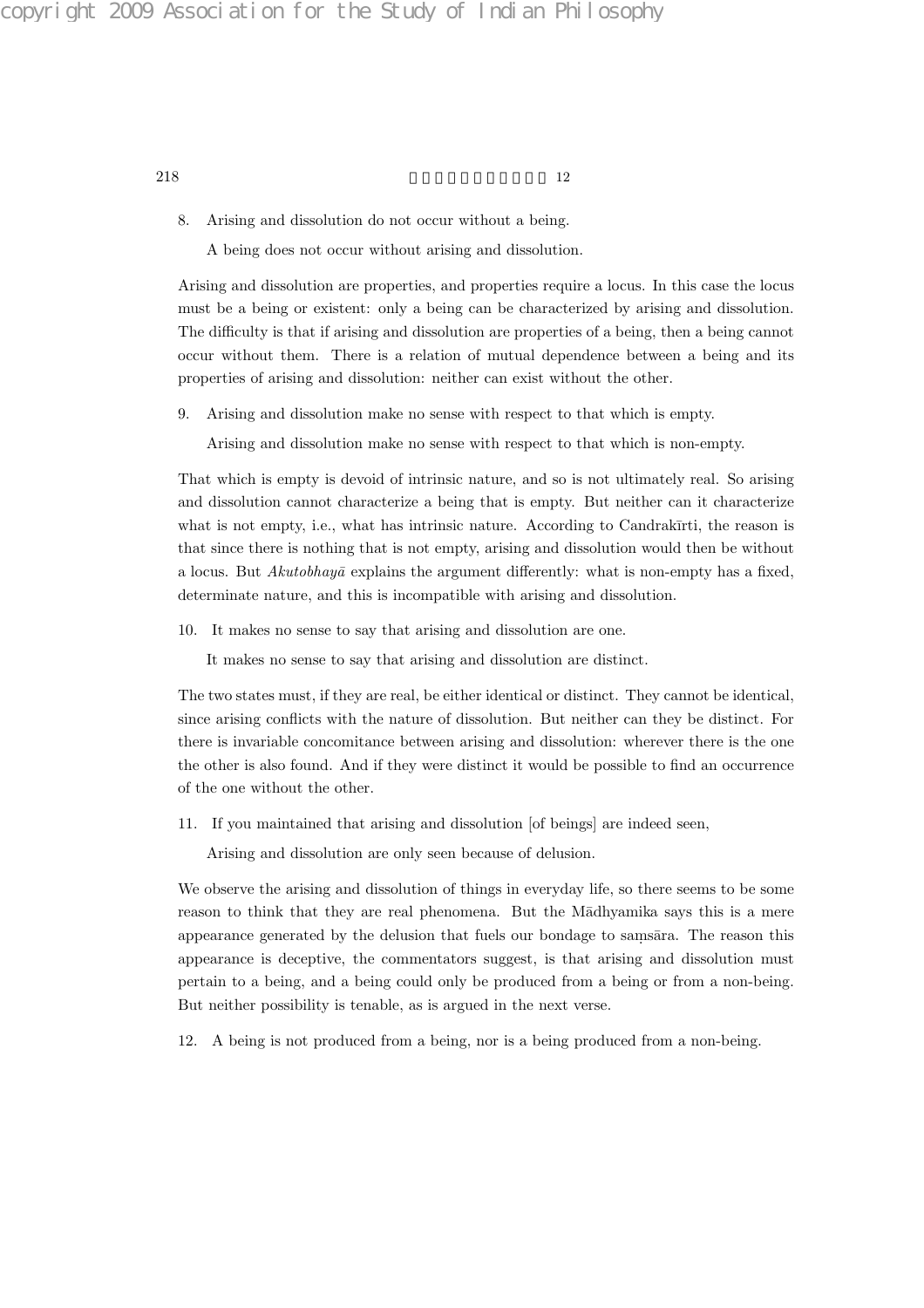## *M¯ulamadhyamakak¯arik¯a* XI-XXI 219

A non-being is not produced from a non-being, nor is a non-being produced from a being.

According to Candrakūrti, the first possibility is ruled out on the grounds that then cause and effect would be simultaneous, and production would be pointless since the being would already exist. The second possibility is ruled out on the grounds that then the daughter of a barren woman could produce a son. The third is ruled out on the grounds that the cause-effect relationship cannot hold between two unreal things. And since non-being is incompatible with being, the fourth possibility is equivalent to saying that there could be darkness in the light.

13. Not from itself is a being produced, nor from what is other,

It is not produced from both itself and what is other, from what, then, is it produced?

*Akutobhayā* gives as grounds for rejecting the first possibility that a ceaseless arising would be pointless. The idea is that if a thing produced itself, it would always be in the process of producing itself; but the arising of an entity should be something that only occurs at one time. This is also said to lead to an infinite regress. As for the second possibility, Buddhapālita explains that something can be other than a given being only if the being itself exists, in which case production is once again pointless. The third possibility must also be rejected since it inherits all the problems of both the first and the second.

14. One who acknowledges beings must hold either eternalism or annihilationism,

For a being would be either permanent or impermanent.

If one holds that there are ultimately real existents, then they must be either permanent or impermanent. But if they are permanent, then one holds that there are eternal existents. And if they are impermanent, then one holds that there is the annihilation of existents. And the views known as eternalism and annihilationism were said by the Buddha to be extremes which should be avoided.

 Note, however, that on the Abhidharma interpretation of this warning, it applies only to such 'beings' as persons, and not to what Abhidharma holds to be ultimately real, namely the *dharma*s. On their understanding, eternalism is the view that the person exists eternally (in the form of a self), and annihilationism is the view that the person is annihilated at death (or upon the cessation of the present psychophysical elements). The middle path between these two extreme views is the position that there is a causal series of impermanent *dharma*s, all of which are empty of the nature of a self. Nagarjuna claims instead that the middle path involves avoiding the extremes of eternalism and annihilationism with respect not just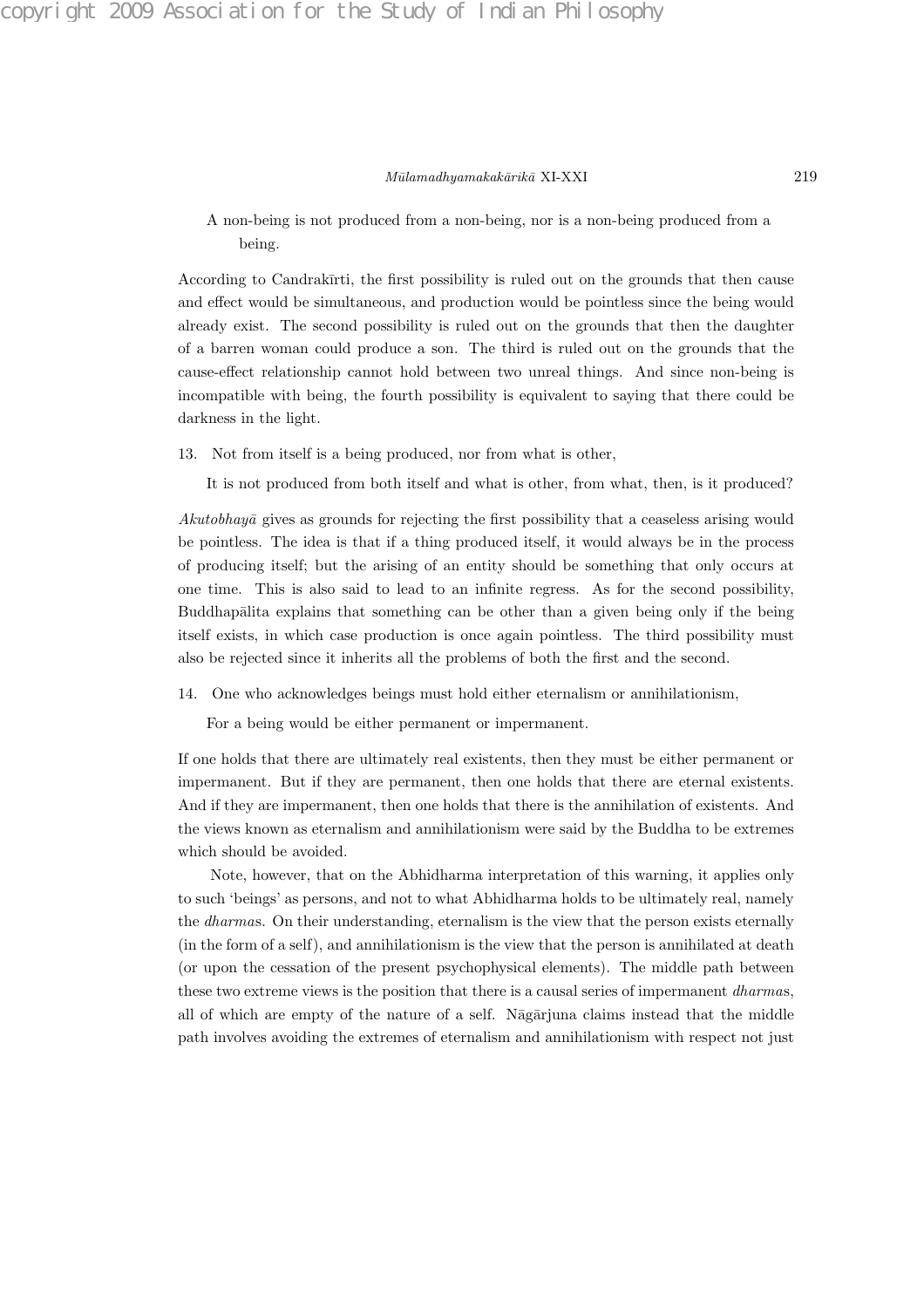to persons but to all things. In place of the Abhidharma doctrine of the essencelessness of persons (*pudgalanair¯atmya*) he advocates the emptiness of *dharma*s (*dharmanair¯atmya*) as the true middle path.

15. For one who acknowledges beings there would be neither annihilation nor eternity,

For a life is a series consisting of the arising and passing away of effect and cause.

The opponent here proposes a way out of the dilemma posed by  $Nāgārjuna$  in v.14: in a causal series such as the life of a person, the effect arises upon the passing away or dissolution of its cause. Thus the fault of eternalism is avoided, since each element passes away, but the fault of annihilationism is also avoided, since something new is always being produced.

16. If a life is a series consisting of the arising and passing away of effect and cause,

Then annihilation of the cause follows, for there is no re-arising of what passes away.

Nāgārjuna responds that this strategy will not help the opponent avoid the fault of annihilationism, since the dissolution of the cause at each step in the series is precisely the annihilation of that existent. It cannot be claimed that the cause is not annihilated due to its giving birth to the effect. For the effect must be a distinct existent if it is to be the product of the cause. So the effect cannot be seen as the cause re-born.

17. The non-existence of what exists intrinsically makes no sense.

And at the time of nirvana there would be annihilation, since the series of lives ceases.

Moreover, on the opponent's interpretation of the middle path, cause and effect are ultimately real entities, and thus have intrinsic nature. Such entities cannot cease to exist, since cessation would involve a change in their nature, which is ruled out for ultimately real entities. (See XIII.4cd-6.) Thus the fault of eternalism has not been avoided. In addition, when the *arhat* attains nirvan or final cessation, the causal series of psychophysical elements ceases and there is no rebirth. In this case the opponent cannot say that the fault of annihilationism has been avoided, for there is no successor effect in the series.

- 18. It is not the case that the first [moment of the new] existence occurs when the last [moment of the old] existence has ceased,
	- Nor is it the case that the first [moment of the new] existence occurs when the last [moment of the old] existence has not ceased.

The final moment of one life is said to be the cause of the first moment of the new life. Does the first moment of the new life occur upon the cessation of the last moment of the old life,